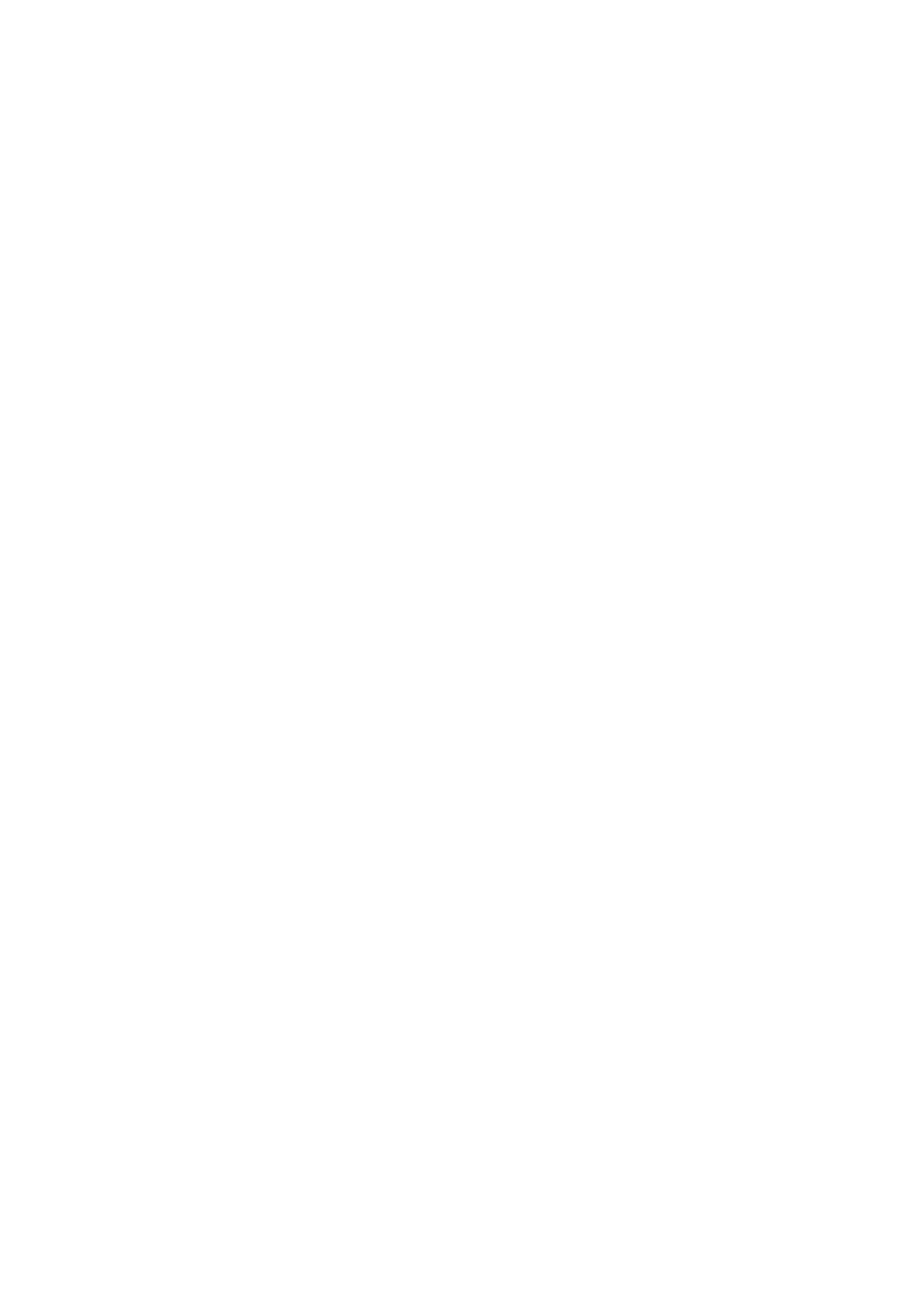# INDEX

|                 | Package      |                          |                 | Package      |                |                     | Package      |                         |                      | Package     |      |
|-----------------|--------------|--------------------------|-----------------|--------------|----------------|---------------------|--------------|-------------------------|----------------------|-------------|------|
| Type No.        | Code         | Page                     | Type No.        | Code         | Page           | Type No.            | Code         | Page                    | Type No.             | Code        | Page |
| 1S2074(H)       | DO-35        | 6                        | HSM88WK         | <b>MPAK</b>  | $\overline{7}$ | <b>HVC417C</b>      | <b>UFP</b>   | 4                       | HZB6.8ZMFA           | CMPAK-5     | 8    |
| 1S2075(K)       | DO-35        | 6                        | <b>HSM107S</b>  | <b>MPAK</b>  | 8              | <b>HVD131</b>       | <b>SFP</b>   | 5                       | <b>HZC2.0</b>        | UFP         | 8    |
| 1S2076          | DO-35        | 6                        | <b>HSM123</b>   | <b>MPAK</b>  | 6              | <b>HVD132</b>       | <b>SFP</b>   | 5                       | <b>HZC2.2</b>        | UFP         | 8    |
| 1S2076A         | DO-35        | 6                        | <b>HSM124S</b>  | <b>MPAK</b>  | 6              | <b>HVD133</b>       | <b>SFP</b>   | 5                       | <b>HZC2.4</b>        | UFP         | 8    |
| <b>1SS81</b>    | DO-35        | 6                        | <b>HSM126S</b>  | <b>MPAK</b>  | 8              | <b>HVD135</b>       | <b>SFP</b>   | 5                       | <b>HZC2.7</b>        | UFP         | 8    |
| <b>1SS82</b>    | DO-35        | 6                        | <b>HSM198S</b>  | <b>MPAK</b>  | $\overline{7}$ | HVD136              | <b>SFP</b>   | 5                       | <b>HZC3.0</b>        | UFP         | 8    |
| <b>1SS83</b>    | DO-35        | 6                        | <b>HSM221C</b>  | <b>MPAK</b>  | 6              | <b>HVD138</b>       | <b>SFP</b>   | 5                       | <b>HZC3.3</b>        | UFP         | 8    |
| <b>1SS86</b>    |              | $\overline{7}$           |                 |              | 6              |                     | <b>SFP</b>   | 5                       | <b>HZC3.6</b>        | UFP         | 8    |
|                 | DO-35        |                          | <b>HSM223C</b>  | <b>MPAK</b>  |                | <b>HVD141</b>       |              |                         |                      |             |      |
| <b>1SS88</b>    | DO-35        | $\overline{7}$           | HSM276AS        | <b>MPAK</b>  | $\overline{7}$ | <b>HVD142</b>       | <b>SFP</b>   | 5                       | <b>HZC3.9</b>        | <b>UFP</b>  | 8    |
| <b>1SS106</b>   | DO-35        | $\overline{7}$           | HSM276ASR       | <b>MPAK</b>  | $\overline{7}$ | <b>HVD144</b>       | <b>SFP</b>   | 5                       | <b>HZC4.3</b>        | UFP         | 8    |
| <b>1SS119</b>   | <b>MHD</b>   | 6                        | <b>HSM276S</b>  | <b>MPAK</b>  | $\overline{7}$ | <b>HVD145</b>       | <b>SFP</b>   | 5                       | <b>HZC4.7</b>        | UFP         | 8    |
| <b>1SS120</b>   | <b>MHD</b>   | 6                        | HSM276SR        | <b>MPAK</b>  | $\overline{7}$ | HVD350B             | <b>SFP</b>   | 4                       | <b>HZC5.1</b>        | <b>UFP</b>  | 8    |
| <b>1SS198</b>   | <b>MHD</b>   | $\overline{7}$           | <b>HSM2694</b>  | <b>MPAK</b>  | 5              | HVD355B             | <b>SFP</b>   | 4                       | <b>HZC5.6</b>        | UFP         | 8    |
| <b>1SS270</b>   | <b>MHD</b>   | 6                        | <b>HSM2836C</b> | <b>MPAK</b>  | 6              | HVD358B             | <b>SFP</b>   | $\overline{\mathbf{4}}$ | <b>HZC6.2</b>        | UFP         | 8    |
| 1SS270A         | <b>MHD</b>   | 6                        | <b>HSM2838C</b> | <b>MPAK</b>  | 6              | <b>HVD359</b>       | <b>SFP</b>   | 4                       | <b>HZC6.8</b>        | <b>UFP</b>  | 8    |
| <b>1SS286</b>   | <b>MHD</b>   | $\overline{7}$           | HSN278WK        | <b>MFPAK</b> | $\overline{7}$ | <b>HVD365</b>       | <b>SFP</b>   | 4                       | <b>HZC7.5</b>        | UFP         | 8    |
| <b>HRB0103A</b> | <b>CMPAK</b> | $\overline{7}$           | <b>HSS81</b>    | <b>MHD</b>   | 6              | HVD368B             | <b>SFP</b>   | $\overline{\mathbf{4}}$ | <b>HZC8.2</b>        | UFP         | 8    |
| <b>HRB0103B</b> | <b>CMPAK</b> | 7                        | <b>HSS82</b>    | <b>MHD</b>   | 6              | HVD369B             | <b>SFP</b>   | $\overline{4}$          | <b>HZC9.1</b>        | <b>UFP</b>  | 8    |
| <b>HRB0502A</b> | <b>CMPAK</b> | $\overline{7}$           | <b>HSS83</b>    | <b>MHD</b>   | 6              | HVD372B             | <b>SFP</b>   | 4                       | HZC10                | UFP         | 8    |
| <b>HRC0103A</b> | UFP          | $\overline{7}$           | <b>HSS104</b>   | <b>MHD</b>   | 6              | HVD380B             | <b>SFP</b>   | 4                       | HZC11                | UFP         | 8    |
| <b>HRC0203B</b> | UFP          | $\overline{7}$           | <b>HSU83</b>    | <b>URP</b>   | 6              | HVD381B             | <b>SFP</b>   | $\overline{\mathbf{4}}$ | HZC12                | UFP         | 8    |
|                 |              |                          |                 |              |                |                     |              |                         |                      |             |      |
| <b>HRC0203C</b> | UFP          | $\overline{7}$           | <b>HSU88</b>    | <b>URP</b>   | $\overline{7}$ | <b>HVD385B</b>      | <b>SFP</b>   | 4                       | HZC13                | UFP         | 8    |
| <b>HRU0103A</b> | <b>URP</b>   | $\overline{\mathcal{I}}$ | <b>HSU119</b>   | <b>URP</b>   | 6              | HVD396C             | <b>SFP</b>   | 4                       | HZC15                | <b>UFP</b>  | 8    |
| <b>HRU0203A</b> | <b>URP</b>   | $\overline{7}$           | <b>HSU227</b>   | <b>URP</b>   | $\overline{7}$ | <b>HVL138</b>       | EFP          | 5                       | HZC16                | UFP         | 8    |
| <b>HRU0302A</b> | <b>URP</b>   | $\overline{7}$           | <b>HSU276</b>   | <b>URP</b>   | $\overline{7}$ | <b>HVL142</b>       | EFP          | 5                       | HZC18                | UFP         | 8    |
| <b>HRW0202A</b> | <b>MPAK</b>  | $\overline{\mathcal{I}}$ | <b>HSU276A</b>  | <b>URP</b>   | $\overline{7}$ | <b>HVL144</b>       | EFP          | 5                       | HZC20                | <b>UFP</b>  | 8    |
| <b>HRW0202B</b> | <b>MPAK</b>  | $\overline{7}$           | <b>HSU277</b>   | <b>URP</b>   | 5              | <b>HVL145</b>       | EFP          | 5                       | HZC22                | <b>UFP</b>  | 8    |
| <b>HRW0203A</b> | <b>MPAK</b>  | $\overline{7}$           | HVB14S          | <b>CMPAK</b> | 5              | <b>HVL358B</b>      | EFP          | 4                       | HZC24                | UFP         | 8    |
| <b>HRW0203B</b> | <b>MPAK</b>  | $\overline{7}$           | HVB27WK         | <b>CMPAK</b> | 4              | <b>HVL385B</b>      | EFP          | 4                       | HZC27                | UFP         | 8    |
| <b>HRW0302A</b> | <b>MPAK</b>  | 7                        | HVB187YP        | CMPAK-4      | 5              | <b>HVL396C</b>      | EFP          | 4                       | HZC30                | UFP         | 8    |
| <b>HRW0502A</b> | <b>MPAK</b>  | $\overline{7}$           | HVB350BYP       | CMPAK-4      | $\overline{4}$ | <b>HVL397C</b>      | EFP          | $\overline{\mathbf{4}}$ | HZC33                | <b>UFP</b>  | 8    |
|                 |              | $\overline{7}$           |                 |              | 4              | HVM14               |              |                         | HZC36                | UFP         | 8    |
| <b>HRW0503A</b> | <b>MPAK</b>  |                          | HVB387BWK       | <b>CMPAK</b> |                |                     | <b>MPAK</b>  | 5                       |                      |             |      |
| <b>HRW0702A</b> | <b>MPAK</b>  | 7                        | <b>HVC131</b>   | <b>UFP</b>   | 5              | HVM14S              | <b>MPAK</b>  | 5                       | <b>HZK</b> series    | <b>LLD</b>  | 9    |
| <b>HRW0703A</b> | <b>MPAK</b>  | $\overline{7}$           | <b>HVC132</b>   | <b>UFP</b>   | 5              | HVM14SR             | <b>MPAK</b>  | 5                       | <b>HZK-L</b> series  | LLD         | 9    |
| <b>HSB83</b>    | <b>CMPAK</b> | 6                        | <b>HVC133</b>   | <b>UFP</b>   | 5              | HVM16               | <b>MPAK</b>  | 4                       | <b>HZK-LL</b> series | LLD         | 9    |
| HSB83YP         | CMPAK-4      | 6                        | <b>HVC134</b>   | <b>UFP</b>   | 5              | HVM27WK             | <b>MPAK</b>  | 4                       | <b>HZM-N</b> series  | <b>MPAK</b> | 9    |
| HSB88AS         | <b>CMPAK</b> | $\overline{7}$           | <b>HVC135</b>   | <b>UFP</b>   | 5              | HVM28BWK            | <b>MPAK</b>  | 4                       | HZM3.3WA             | <b>MPAK</b> | 8    |
| HSB88WA         | <b>CMPAK</b> | $\overline{7}$           | <b>HVC136</b>   | <b>UFP</b>   | 5              | <b>HVM187S</b>      | <b>MPAK</b>  | 5                       | HZM4.3FA             | MPAK-5      | 8    |
| HSB88WK         | <b>CMPAK</b> | $\overline{7}$           | <b>HVC142</b>   | <b>UFP</b>   | 5              | HVM187WK            | <b>MPAK</b>  | 5                       | HZM5.6ZFA            | MPAK-5      | 8    |
| HSB88WS         | <b>MOP</b>   | $\overline{7}$           | <b>HVC145</b>   | <b>UFP</b>   | 5              | <b>HVM189S</b>      | <b>MPAK</b>  | 5                       | HZM6.2ZMFA           | MPAK-5      | 8    |
| HSB88YP         | CMPAK-4      | $\overline{7}$           | <b>HVC200A</b>  | <b>UFP</b>   | $\overline{4}$ | <b>HVR100</b>       | <b>SRP</b>   | 4                       | HZM6.2ZMWA           | <b>MPAK</b> | 8    |
| <b>HSB123</b>   | <b>CMPAK</b> | 6                        | <b>HVC202A</b>  | <b>UFP</b>   | 4              | HVU17               | <b>URP</b>   | 4                       | HZM6.8MFA            | MPAK-5      | 8    |
|                 |              | 6                        |                 | <b>UFP</b>   | $\overline{4}$ | <b>HVU131</b>       | <b>URP</b>   | 5                       |                      |             | 8    |
| <b>HSB124S</b>  | <b>CMPAK</b> |                          | <b>HVC202B</b>  |              |                |                     |              |                         | HZM6.8MWA            | <b>MPAK</b> |      |
| <b>HSB226S</b>  | <b>CMPAK</b> | 7                        | HVC300A         | <b>UFP</b>   | 4              | <b>HVU132</b>       | <b>URP</b>   | 5                       | HZM6.8ZMFA           | MPAK-5      | 8    |
| HSB226WK        | <b>CMPAK</b> | $\overline{7}$           | HVC300B         | <b>UFP</b>   | 4              | <b>HVU133</b>       | <b>URP</b>   | 5                       | HZM6.8ZMWA           | <b>MPAK</b> | 8    |
| HSB226YP        | CMPAK-4      | $\overline{7}$           | HVC306A         | <b>UFP</b>   | $\overline{4}$ | <b>HVU134</b>       | <b>URP</b>   | 5                       | HZM7.5FA             | MPAK-5      | 8    |
| HSB276AS        | <b>CMPAK</b> | $\overline{7}$           | HVC306B         | <b>UFP</b>   | 4              | <b>HVU145</b>       | <b>URP</b>   | 5                       | HZM27FA              | MPAK-5      | 8    |
| HSB276AYP       | CMPAK-4      | $\overline{7}$           | HVC308A         | <b>UFP</b>   | 4              | <b>HVU187</b>       | <b>URP</b>   | 5                       | HZM27WA              | <b>MPAK</b> | 8    |
| <b>HSB276S</b>  | <b>CMPAK</b> | $\overline{7}$           | <b>HVC316</b>   | <b>UFP</b>   | 4              | <b>HVU200A</b>      | <b>URP</b>   | 4                       | HZN6.8ZMFA           | VSON-5      | 8    |
| <b>HSB278S</b>  | <b>CMPAK</b> | 7                        | HVC317B         | <b>UFP</b>   | 4              | HVU202A             | <b>URP</b>   | 4                       | <b>HZS</b> series    | <b>MHD</b>  | 9    |
| HSB0104YP       | CMPAK-4      | 7                        | <b>HVC350B</b>  | <b>UFP</b>   | 4              | <b>HVU202B</b>      | <b>URP</b>   | 4                       | HZS-L series         | <b>MHD</b>  | 9    |
| <b>HSB2836</b>  | <b>CMPAK</b> | 6                        | <b>HVC355B</b>  | <b>UFP</b>   | 4              | HVU300A             | <b>URP</b>   | 4                       | <b>HZS-LL series</b> | <b>MHD</b>  | 9    |
| <b>HSB2838</b>  | <b>CMPAK</b> | 6                        | HVC358B         | <b>UFP</b>   | 4              | HVU300B             | <b>URP</b>   | 4                       | <b>HZS-N</b> series  | <b>MHD</b>  | 9    |
| <b>HSC88</b>    | UFP          | $\boldsymbol{7}$         | <b>HVC359</b>   | <b>UFP</b>   | 4              | HVU306A             | <b>URP</b>   | 4                       | HZT33                | DO-35       | 8    |
| <b>HSC119</b>   | <b>UFP</b>   | 6                        | <b>HVC362</b>   | <b>UFP</b>   | 4              | HVU306B             | <b>URP</b>   | 4                       | <b>HZU</b> series    | <b>URP</b>  | 9    |
| <b>HSC226</b>   | <b>UFP</b>   | $\overline{7}$           |                 | <b>UFP</b>   | 4              |                     |              |                         | <b>HZU-LL</b> series |             |      |
|                 |              |                          | HVC363A         |              |                | <b>HVU307</b>       | <b>URP</b>   | 4                       |                      | <b>URP</b>  | 9    |
| <b>HSC276</b>   | <b>UFP</b>   | $\overline{7}$           | HVC363B         | <b>UFP</b>   | 4              | <b>HVU316</b>       | <b>URP</b>   | 4                       | <b>HZU5.1G</b>       | <b>URP</b>  | 8    |
| HSC276A         | <b>UFP</b>   | $\overline{7}$           | <b>HVC365</b>   | <b>UFP</b>   | 4              | <b>HVU350B</b>      | <b>URP</b>   | 4                       | HZU5.6G              | <b>URP</b>  | 8    |
| <b>HSC277</b>   | <b>UFP</b>   | 5                        | HVC368B         | <b>UFP</b>   | 4              | <b>HVU355B</b>      | <b>URP</b>   | 4                       | <b>HZU5.6Z</b>       | <b>URP</b>  | 8    |
| <b>HSC278</b>   | <b>UFP</b>   | $\overline{7}$           | HVC369B         | <b>UFP</b>   | 4              | <b>HVU359</b>       | <b>URP</b>   | 4                       | HZU6.2G              | <b>URP</b>  | 8    |
| HSD88           | <b>SFP</b>   | $\overline{7}$           | HVC372B         | <b>UFP</b>   | 4              | HVU363A             | <b>URP</b>   | 4                       | HZU6.2Z              | <b>URP</b>  | 8    |
| <b>HSD226</b>   | <b>SFP</b>   | 7                        | HVC374B         | <b>UFP</b>   | 4              | HVU363B             | <b>URP</b>   | 4                       | HZU6.8G              | <b>URP</b>  | 8    |
| HSD276A         | <b>SFP</b>   | $\overline{7}$           | HVC375B         | <b>UFP</b>   | 4              | <b>HVU383B</b>      | <b>URP</b>   | 4                       | HZU6.8Z              | <b>URP</b>  | 8    |
| <b>HSD278</b>   | <b>SFP</b>   | $\overline{7}$           | HVC376B         | <b>UFP</b>   | 4              | <b>HVU417C</b>      | <b>URP</b>   | 4                       | HZU7.5G              | <b>URP</b>  | 8    |
| HSK83           | <b>LLD</b>   | 6                        | HVC379B         | <b>UFP</b>   | 4              | HZ series           | DO-35        | 9                       | <b>HZU8.2G</b>       | <b>URP</b>  | 8    |
|                 |              |                          |                 |              |                |                     |              |                         |                      |             |      |
| <b>HSK120</b>   | <b>LLD</b>   | 6                        | <b>HVC380B</b>  | <b>UFP</b>   | 4              | HZ(H) series        | DO-35        | 9                       | <b>HZU9.1G</b>       | <b>URP</b>  | 8    |
| <b>HSK122</b>   | <b>LLD</b>   | 6                        | HVC381B         | <b>UFP</b>   | $\overline{4}$ | HZ-L series         | DO-35        | 9                       | HZU10G               | <b>URP</b>  | 8    |
| <b>HSM83</b>    | <b>MPAK</b>  | 6                        | HVC383B         | <b>UFP</b>   | 4              | <b>HZ-LL</b> series | DO-35        | 9                       |                      |             |      |
| HSM88AS         | <b>MPAK</b>  | $\overline{7}$           | <b>HVC385B</b>  | <b>UFP</b>   | 4              | HZ-P series         | DO-41        | 9                       |                      |             |      |
| HSM88ASR        | <b>MPAK</b>  | $\overline{7}$           | HVC386B         | <b>UFP</b>   | 4              | HZB5.6MFA           | CMPAK-5      | 8                       |                      |             |      |
| HSM88WA         | <b>MPAK</b>  | 7                        | <b>HVC396C</b>  | <b>UFP</b>   | 4              | HZB6.8MWA           | <b>CMPAK</b> | 8                       |                      |             |      |
|                 |              |                          |                 |              |                |                     |              |                         |                      |             |      |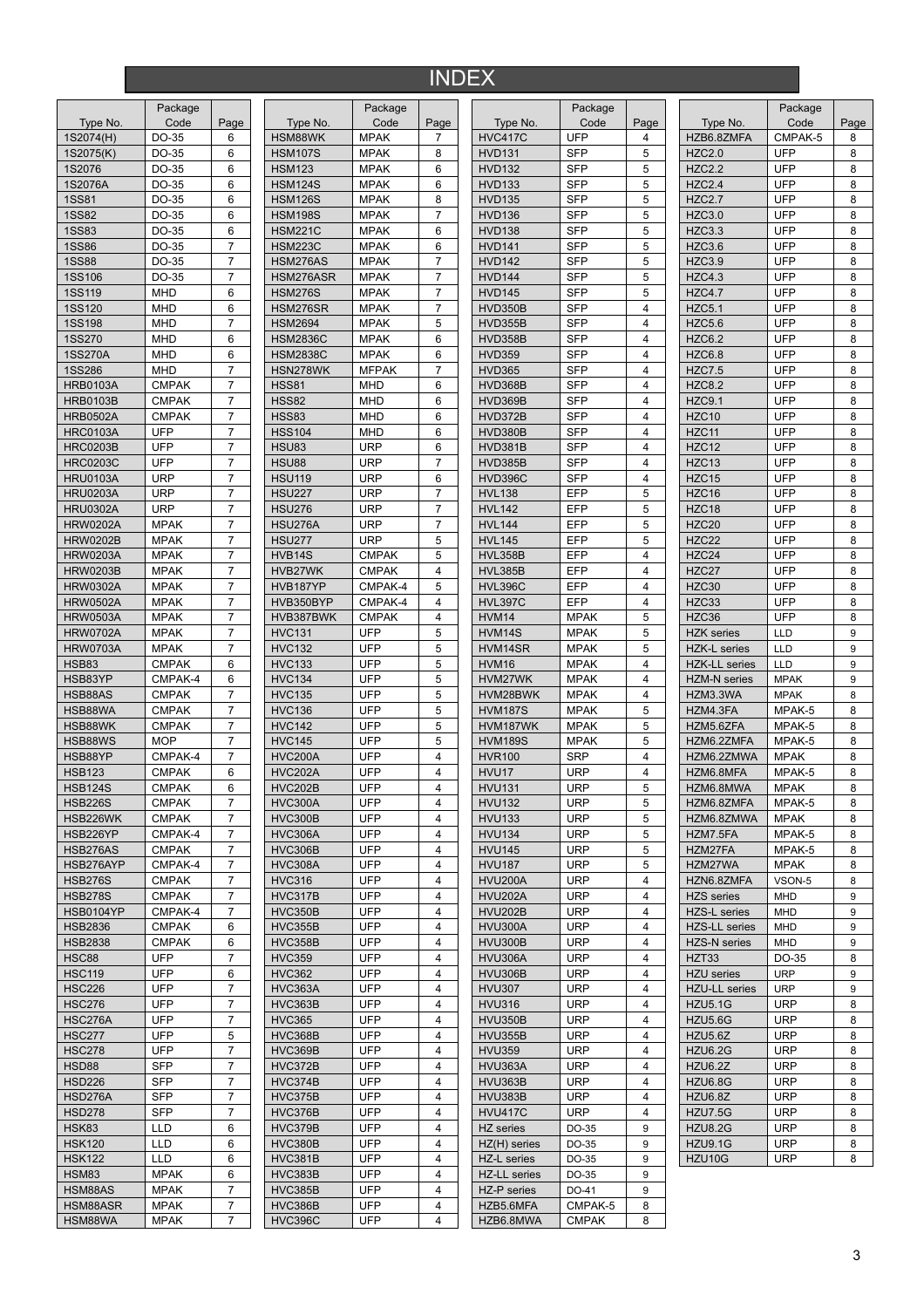# Variable Capacitance Diodes for Electronic Tuning

|              |             | Package      |                                  | Ratings                         | Characteristics                                                                                                       |                       |                      |                                 |               |
|--------------|-------------|--------------|----------------------------------|---------------------------------|-----------------------------------------------------------------------------------------------------------------------|-----------------------|----------------------|---------------------------------|---------------|
|              | Application | Code         | Type No.                         | $V_R(V)$                        | C(pF)                                                                                                                 | n                     | CVR/CVR              | rs $(\Omega)$ max               | <b>Status</b> |
| <b>BS/CS</b> | Tuning      | <b>URP</b>   | <b>HVU316</b>                    | 30                              | $C1 = 5.16 \sim 7.22$ , $C25 = 0.48 \sim 0.76$                                                                        | 9.0 min               | 1/25                 | $1.2$                           | O☆            |
| Tuner        |             |              | <b>HVU417C</b>                   | $\sqrt{N}$ EW 30                | $CO.5 = 7.8 \sim 9.4$ , $C25 = 0.5 \sim 0.6$                                                                          | 13.0 min              | 1/25                 | 1.5                             | <b>SPL</b>    |
|              |             | <b>UFP</b>   | <b>HVC316</b>                    | 30                              | $C1 = 5.16 \sim 7.22$ , $C25 = 0.48 \sim 0.76$                                                                        | 9.0 min               | 1/25                 | 2.2                             | Δ☆            |
|              |             |              | <b>HVC317B</b>                   | 35                              | C1= $9.00 \sim 11.50$ , C25 = $0.60 \sim 0.80$                                                                        | $13.0$ min            | $\frac{1}{25}$       | 1.6                             | O☆            |
|              |             |              | <b>HVC417C</b>                   | 30                              | $C1 = 7.8 \sim 9.4$ , $C25 = 0.5 \sim 0.6$                                                                            | 13.0min               | 1/25                 | 1.5                             | Δ☆            |
| <b>TV</b>    | <b>UHF</b>  | <b>URP</b>   | <b>HVU202A</b>                   | 34                              | $C2 = 14.11 \sim 16.47$ , $C25 = 2.06 \sim 2.35$                                                                      | 6.2 min               | 2/25                 | 0.57                            | O☆            |
| Tuner        | Tuning      |              | <b>HVU202B</b>                   | $35^$                           | $C2 = 14.15 \sim 15.75$ , $C25 = 2.06 \sim 2.35$                                                                      | 6.3 min               | 2/25                 | 0.57                            | O☆            |
|              |             | <b>UFP</b>   | <b>HVC202A</b>                   | 34                              | $C2 = 14.11 \sim 16.47$ , $C25 = 2.06 \sim 2.35$                                                                      | $6.2$ min             | 2/25                 | 0.57                            | O☆            |
|              | <b>VHF</b>  | <b>URP</b>   | <b>HVC202B</b><br><b>HVU200A</b> | $35^$                           | $C2 = 14.15 \sim 15.75$ , $C25 = 2.06 \sim 2.35$<br>$C2 = 27.7 \approx 31.8$ , $C25 = 2.67 \approx 3.03$              | 6.3 min<br>$10.0$ min | 2/25<br>2/25         | 0.57                            | O☆            |
|              | Tuning      |              | HVU300A                          | 32                              | $C2 = 39.5 \sim 47.4$ , $C25 = 2.6 \sim 3.03$                                                                         |                       | 2/25                 | 0.7                             | O☆            |
|              |             |              | HVU300B                          | 32<br>34                        | $C2 = 47.0 \sim 53.0$ , $C25 = 2.65 \sim 3.00$                                                                        | 14.5 min<br>17.0 min  | 2/25                 | 1.10<br>1.1                     | O☆<br>O☆      |
|              |             |              | <b>HVU306A</b>                   | 32                              | $C2 = 29.3 \sim 34.2$ , $C25 = 2.57 \sim 2.92$                                                                        | 11.0 min              | 2/25                 | 0.75                            | O ‡           |
|              |             |              | <b>HVU306B</b>                   | 34                              | $C2 = 29.5 \sim 33.5$ . $C25 = 2.60 \sim 2.90$                                                                        | 11.0 min              | 2/25                 | 0.75                            | O☆            |
|              |             |              | <b>HVU307</b>                    | 32                              | $C2 = 32.2 \sim 37.5$ , $C25 = 2.57 \sim 3.0$                                                                         | $12.0 \text{ min}$    | 2/25                 | 0.85                            | O☆            |
|              |             |              | HVU363A                          | 32                              | $C1 = 34.65 \sim 42.35$ , $C28 = 2.361 \sim 2.754$                                                                    | 13.5 min              | 1/28                 | 0.75                            | O☆            |
|              |             |              | HVU363B                          | 32                              | $C1 = 36.0 \sim 42.0$ , $C28 = 2.36 \sim 2.75$                                                                        | 13.7 min              | 1/28                 | 0.75                            | O☆            |
|              |             | <b>UFP</b>   | <b>HVC200A</b>                   | 32                              | $C2 = 27.7 \sim 31.8$ , $C25 = 2.67 \sim 3.03$                                                                        | 10.0 min              | 2/25                 | 0.7                             | O☆            |
|              |             |              | HVC300A                          | 32                              | $C2 = 39.5 \sim 47.4$ , $C25 = 2.6 \sim 3.03$                                                                         | 14.5 min              | 2/25                 | 1.10                            | O☆            |
|              |             |              | <b>HVC300B</b>                   | 34                              | $C2 = 47.0 \sim 53.0$ , $C25 = 2.65 \sim 3.00$                                                                        | 17.0 min              | 2/25                 | 1.1                             | O☆            |
|              |             |              | HVC306A                          | 32                              | $C2 = 29.3 \sim 34.2$ , $C25 = 2.57 \sim 2.92$                                                                        | 11.0 min              | 2/25                 | 0.75                            | O☆            |
|              |             |              | <b>HVC306B</b>                   | 34                              | $C2 = 29.5 \sim 33.5$ , $C25 = 2.60 \sim 2.90$                                                                        | $11.0 \text{ min}$    | 2/25                 | 0.75                            | O☆            |
|              |             |              | HVC363A                          | 32                              | $C1 = 34.65 \sim 42.35$ , $C28 = 2.361 \sim 2.754$                                                                    | 13.5 min              | 1/28                 | 0.75                            | X☆            |
|              |             |              | <b>HVC363B</b>                   | 32                              | $C1 = 36.0 \sim 42.0$ , $C28 = 2.36 \sim 2.75$                                                                        | 13.7 min              | 1/28                 | 0.75                            | Δ☆            |
|              | <b>AFC</b>  | <b>UFP</b>   |                                  | 35                              |                                                                                                                       |                       | 2/20                 | 0.95                            |               |
| <b>VCO</b>   |             | <b>URP</b>   | HVC308A<br>HVU17                 | 15                              | $C2 = 13.7 \sim 15.9$ , $C20 = 1.65 \sim 2.06$<br>$C1 = 50 \sim 85$ , $C3 = 16.1 \sim 27.3$ , $C4.5 = 5.23 \sim 8.84$ | 7.12 min<br>5.6 min   | 1/4.5                |                                 | O☆            |
|              |             |              | HVU350B                          | 15                              | $C1 = 15.5 \sim 17.0$ , $C4 = 5.0 \sim 6.0$                                                                           | $2.8 \text{ min}$     | 1/4                  | $\overline{\phantom{m}}$<br>0.5 | O☆<br>O☆      |
|              |             |              | <b>HVU355B</b>                   | 15                              | $C1 = 6.4 \sim 7.2$ , $C4 = 2.55 \sim 2.95$                                                                           | $2.2 \text{ min}$     | 1/4                  | 0.6                             | O☆            |
|              |             |              | <b>HVU359</b>                    | 15                              | $C1 = 24.8 \sim 29.8$ , $C4 = 6.0 \sim 8.3$                                                                           | $3.0 \text{ min}$     | 1/4                  | 1.5                             | O☆            |
|              |             |              | <b>HVU383B</b>                   | 15                              | $C1 = 19.0 \times 21.0$ . $C4 = 8.5 \times 10.0$ . $C7 = 4.5 \times 5.5$                                              | $2.0$ min             | 1/4                  | 0.5                             | Δ☆            |
|              |             |              |                                  |                                 |                                                                                                                       | 3.5min                | 1/7                  |                                 |               |
|              |             | <b>UFP</b>   | <b>HVC350B</b>                   | 15                              | $C1 = 15.5 \sim 17.0$ , $C4 = 5.0 \sim 6.0$                                                                           | $2.8$ min             | 1/4                  | 0.5                             | O ☆           |
|              |             |              | <b>HVC355B</b>                   | 15                              | $C1 = 6.4 \sim 7.2$ , $C4 = 2.55 \sim 2.95$                                                                           | $2.2 \text{ min}$     | 1/4                  | 0.6                             | O☆            |
|              |             |              | <b>HVC358B</b>                   | 15                              | $C1 = 19.5 \sim 21.0$ , $C4 = 8.00 \sim 9.30$                                                                         | $2.2$ min             | 1/4                  | 0.4                             | O☆            |
|              |             |              | <b>HVC359</b>                    | 15                              | $C1 = 24.8 \sim 29.8$ , $C4 = 6.0 \sim 8.3$                                                                           | 3.0 min               | 1/4                  | 1.5                             | O☆            |
|              |             |              | <b>HVC362</b>                    | 15                              | $C1 = 41.6 \sim 49.9$ , $C4 = 10.1 \sim 14.8$                                                                         | $3.0 \text{ min}$     | 1/4                  | 2.0                             | O☆            |
|              |             |              | <b>HVC365</b>                    | 15                              | $C1 = 27.05 \sim 28.55$ , $C4 = 6.05 \sim 7.55$                                                                       | 3.0 min               | 1/4                  | 1.5                             | O☆            |
|              |             |              | <b>HVC368B</b>                   | 10                              | $C1 = 15.0 \sim 16.5$ , $C2 = 9.0 \sim 10.2$ , $C3 = 5.0 \sim 6.0$                                                    | $2.2 \text{ min}$     | 1/3                  | 1.1                             | O☆            |
|              |             |              | <b>HVC369B</b>                   | 15                              | $C1 = 4.65 \sim 5.15$ , $C4 = 1.85 \sim 2.15$                                                                         | $2.3 \text{ min}$     | 1/4                  | 0.5                             | O☆            |
|              |             |              | HVC372B                          | 15                              | $C1 = 15.0 \sim 17.0$ , $C4 = 7.0 \sim 8.5$                                                                           | $2.0$ min             | 1/4                  | 0.4                             | O☆            |
|              |             |              | <b>HVC374B</b>                   | 10                              | $C1 = 21.5 \sim 24.0$ , $C2 = 12.5 \sim 14.5$                                                                         | $1.68 - 1.75$         | 1/2                  | 1.2                             | O☆            |
|              |             |              | HVC375B                          | 10                              | $C1 = 15.0 \times 16.5$ , $C3 = 5.0 \times 6.0$ , $C4 = 3.3 \times 4.0$                                               | $\overline{4.0}$ min  | 1/4                  | 1.1                             | O☆            |
|              |             |              | HVC376B                          | 15                              | $C1 = 25.0 \times 28.5$ , $C4 = 4.8 \times 6.8$                                                                       | 4.3 min               | 1/4                  | 0.8                             | O☆            |
|              |             |              | HVC379B                          | 10                              | $C0.5 = 2.9 \sim 3.20$ , $C2.5 = 1.25 \sim 1.53$                                                                      | $1.8$ min             | 0.5/2.5              | 1.0                             | ∆☆            |
|              |             |              | <b>HVC380B</b>                   | 15                              | $C1 = 2.88 \sim 3.12$ , $C3 = 1.66 \sim 1.795$ ,                                                                      | $1.7 - 1.84$          | 1/3                  | 0.8                             | Δ☆            |
|              |             |              |                                  |                                 | $C4 = 1.36 \sim 1.471$                                                                                                | $2.08 - 2.25$         | 1/4                  |                                 |               |
|              |             |              | <b>HVC381B</b>                   | 15                              | $C1 = 10.0 \sim 11.0$ , $C3 = 5.8 \sim 6.4$                                                                           | 1.65 min              | 1/3                  | 0.5                             | ∆☆            |
|              |             |              | <b>HVC383B</b>                   | 15                              | C1=19.0~21.0, C4 = $8.5$ ~10.0, C7=4.5~5.5                                                                            | 2.0min                | 1/4                  | 0.5                             | Δ☆            |
|              |             |              |                                  |                                 |                                                                                                                       | 3.5min                | 1/7                  |                                 |               |
|              |             |              | <b>HVC385B</b>                   | 15                              | $C0.5 = 7.20 \sim 7.70$ , $C2.5 = 2.70 \sim 3.20$                                                                     | $2.43 - 2.57$         | 0.5/2.5              | 0.75                            | Δ☆            |
|              |             |              | HVC386B                          | 15                              | C1=43.0~49.0, C4 = $18.5 \sim 25.5$                                                                                   | 1.80 min              | 1/4                  | 0.85                            | D☆            |
|              |             |              | <b>HVC396C</b>                   | $\overline{\phantom{a}}$ NEW 10 | C1 = 14.5 $\sim$ 17.5, C4 = 5.2 $\sim$ 6.5                                                                            | $2.3 \text{ min}$     | 1/4                  | 0.4                             | <b>SPL</b>    |
|              |             | <b>SFP</b>   | <b>HVD350B</b>                   | 15                              | $C1 = 15.5 \sim 17.0$ . $C4 = 5.0 \sim 6.0$                                                                           | $2.8 \text{ min}$     | 1/4                  | 0.5                             | ∆☆            |
|              |             |              | <b>HVD355B</b>                   | 15                              | C1=6.4~7.2. C4 = $2.55 \sim 2.95$                                                                                     | $2.2 \text{ min}$     | 1/4                  | 0.6                             | Δ☆            |
|              |             |              | HVD358B                          | 15                              | $C1 = 19.5 \sim 21.0$ , $C4 = 8.00 \sim 9.3$                                                                          | $2.2 \text{ min}$     | 1/4                  | 0.4                             | ∆☆            |
|              |             |              | <b>HVD359</b>                    | 15                              | C1=24.8~29.8, C4 = $6.0$ ~8.3                                                                                         | $3.0$ min             | 1/4                  | 1.5                             | Δ☆            |
|              |             |              | <b>HVD365</b>                    | 15                              | $C1 = 27.05 \sim 28.55$ , $C4 = 6.05 \sim 7.55$                                                                       | 3.0 min               | 1/4                  | 1.5                             | Δ☆            |
|              |             |              | HVD368B                          | 10                              | $C1 = 15.0 \times 16.5$ , $C2 = 9.0 \times 10.2$ , $C3 = 5.0 \times 6.0$                                              | $2.2 \text{ min}$     | 1/3                  | 1.1                             | ∆☆            |
|              |             |              | HVD369B                          | 15                              | $C1 = 4.65 \sim 5.15$ , $C4 = 1.85 \sim 2.15$                                                                         | $2.3 \text{ min}$     | 1/4                  | 0.5                             | Δ☆            |
|              |             |              | HVD372B                          | 15                              | $C1 = 15.0 \sim 17.0$ , $C4 = 7.0 \sim 8.5$                                                                           | $2.0$ min             | 1/4                  | 0.4                             | ∆☆            |
|              |             |              | HVD380B                          | $\overline{15}$                 | $C1 = 2.88 \sim 3.12$ , $C3 = 1.66 \sim 1.795$ ,                                                                      | $1.7 - 1.84$          | 1/3                  | 0.8                             | Δ☆            |
|              |             |              |                                  |                                 | $C4 = 1.36 \sim 1.471$                                                                                                | $2.08 - 2.25$         | 1/4                  |                                 |               |
|              |             |              | <b>HVD381B</b>                   | 15                              | $C1 = 10.0 \sim 11.0$ , $C3 = 5.8 \sim 6.4$                                                                           | 1.65min               | 1/3                  | 0.5                             | Δ☆            |
|              |             |              | <b>HVD385B</b>                   | 15                              | $CO.5 = 7.20 \sim 7.70$ . $C2.5 = 2.70 \sim 3.20$                                                                     | $2.43 - 2.57$         | 0.5/2.5              | 0.75                            | Δ☆            |
|              |             |              | HVD396C                          | 10                              | $C1 = 14.5 \sim 17.5$ , $C4 = 5.20 \sim 6.50$                                                                         | $2.3 \text{ min}$     | 1/4                  | 0.4                             | SPL           |
|              |             | <b>EFP</b>   | <b>HVL358B</b>                   | NEW<br>NEW<br>15                | $C1 = 19.5 \sim 21.0$ , $C4 = 8.0 \sim 9.3$                                                                           | $2.2 \text{ min}$     | 1/4                  | 0.4                             | <b>SPL</b>    |
|              |             |              | <b>HVL385B</b>                   | 15                              | $CO.5 = 7.20 \sim 7.70$ , $C2.5 = 2.70 \sim 3.20$                                                                     | $2.43 - 2.57$         | $0.5/\overline{2.5}$ | 0.75                            | SPL           |
|              |             |              | <b>HVL396C</b>                   | ∍<br>10                         | $C1 = 14.5 \sim 17.5$ , $C4 = 5.20 \sim 6.50$                                                                         | $2.3 \text{ min}$     | 1/4                  | 0.4                             | SPL           |
|              |             |              | HVL397C                          | 15<br>$\sum_{N\in\mathbb{N}}$   | $C1 = 27.0 \sim 28.5$ , $C2 = 18.0 \sim 20.0$ ,                                                                       | $1.3 \text{ min}$     | 1/2                  | 1.2                             | <b>SPL</b>    |
|              |             |              |                                  |                                 | $C4 = 6.8 \sim 8.5$                                                                                                   | $2.9$ min             | 1/4                  |                                 |               |
|              |             | <b>MPAK</b>  | HVM28BWK                         | 15                              | $C1 = 68.0 \sim 72.0$ , $C2 = 34.0 \sim 38.0$                                                                         | $1.8$ min             | 1/2                  | 0.5                             | ∆☆            |
|              |             | <b>CMPAK</b> | HVB387BWK                        | 15                              | $C1 = 4.50 \sim 5.00$ , $C3 = 1.85 \sim 2.80$                                                                         | $1.8 - 2.6$           | 1/3                  | 1.20                            | ∆☆            |
|              |             | CMPAK-4      | HVB350BYP                        | 15                              | $C1 = 15.5 \sim 17.0$ , $C4 = 5.0 \sim 6.0$                                                                           | $2.8$ min             | 1/4                  | 0.5                             | O☆            |
| <b>FM</b>    | Tuning      | <b>MPAK</b>  | HVM16                            | 14                              | $C2 = 43.0 \sim 48.1$ , $C8 = 24.6 \sim 29.2$                                                                         | $1.65 - 1.75$         | 2/8                  |                                 | O☆            |
| Tuner        |             |              | HVM27WK                          | 20                              | $C1 = 52.0 \sim 62.0$ . $C2 = 43.0 \sim 48.1$ . $C8 = 24.0 \sim$                                                      | $1.8 \text{ min}$     | 1/8                  | 0.4                             | O☆            |
|              |             |              |                                  |                                 | 28.0                                                                                                                  | $1.7$ min             | 2/8                  |                                 |               |
|              |             | <b>CMPAK</b> | HVB27WK                          | 15                              | $C1 = 52.0 \sim 62.0$ , $C2 = 43.0 \sim 48.0$ , $C8 = 24.0 \sim$                                                      | $1.8$ min             | 1/8                  | 0.4                             | O☆            |
|              |             |              |                                  |                                 | 28.0                                                                                                                  | $1.7$ min             | 2/8                  |                                 |               |
| AM           | Tuning      | <b>SRP</b>   | <b>HVR100</b>                    | 15                              | $C1 = 421.5 \sim 524.6$ , $C8 = 20.4 \sim 28.2$                                                                       | 16 min                | 1/8                  | $\equiv$                        | O☆            |
| Tuning       |             |              |                                  |                                 |                                                                                                                       |                       |                      |                                 |               |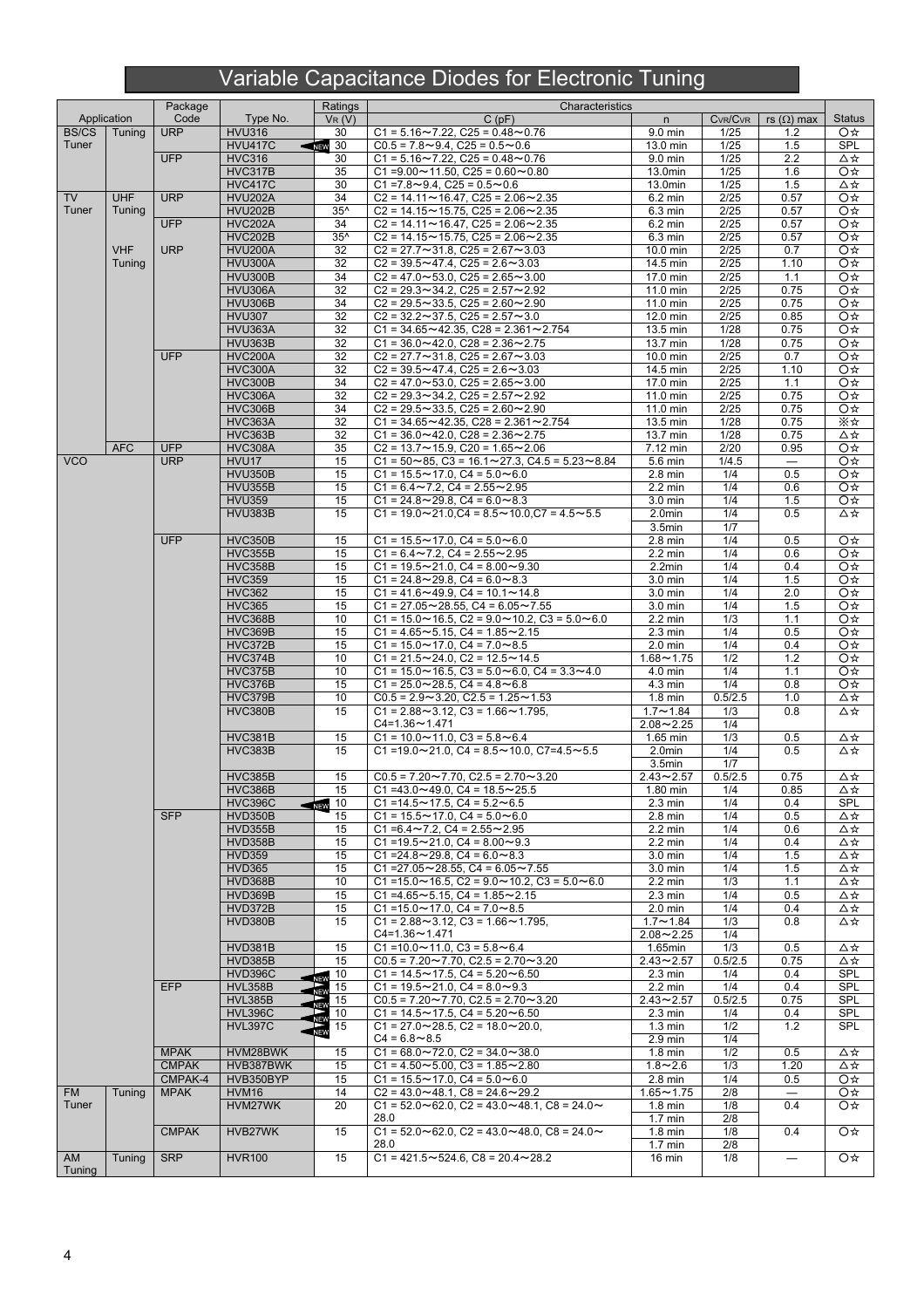# High Frequency Switching Diodes

|             |             |                |           | Ratings |      | Characteristics |      |            |                      |       |            |      |       |               |
|-------------|-------------|----------------|-----------|---------|------|-----------------|------|------------|----------------------|-------|------------|------|-------|---------------|
|             |             |                |           |         |      | <b>VF</b>       |      | ◡          |                      |       |            |      |       |               |
|             | Package     |                | <b>VR</b> | IF      | Pd   | (V)             |      | (pF)       | <b>V<sub>R</sub></b> |       | $(\Omega)$ | IF   |       |               |
| Application | Code        | Type No.       | (V)       | (mA)    | (mW) | max             | (mA) | max        | (V)                  | (MHz) | max        | (mA) | (MHz) | <b>Status</b> |
| High        | <b>MPAK</b> | <b>HSM2694</b> | 35        |         | 150  | 1.0             | 10   | 1.2        | 6                    |       | 0.9        |      | 100   | O☆            |
| frequency   | <b>URP</b>  | <b>HSU277</b>  | 35        |         | 150  | 1.0             | 10   | 1.2        | 6                    |       | 0.7        |      | 100   | O☆            |
| switching   | <b>UFP</b>  | <b>HSC277</b>  | 35        |         | 150  | 1.0             | 10   | - 2<br>ے . | 6                    |       | 0.7        |      | 100   | O☆            |

# PIN Diodes for Antenna Switching

|             |            |               |               | Ratings                  | Characteristics<br>$\mathsf{C}$<br>rf<br><b>VF</b> |      |                |              |                      |              |            |                |       |               |
|-------------|------------|---------------|---------------|--------------------------|----------------------------------------------------|------|----------------|--------------|----------------------|--------------|------------|----------------|-------|---------------|
|             |            |               |               |                          |                                                    |      |                |              |                      |              |            |                |       |               |
|             | Package    |               | <b>VR</b>     | IF                       | Pd                                                 | (V)  | IF.            | (pF)         | <b>V<sub>R</sub></b> | f            | $(\Omega)$ | IF             | f     |               |
| Application | Code       | Type No.      | (V)           | (mA)                     | (mW)                                               | max  | (mA)           | max          | (V)                  | (MHz)        | max        | (mA)           | (MHz) | <b>Status</b> |
| Antenna     | <b>URP</b> | <b>HVU131</b> | 60            | 100                      | 150                                                | 1.0  | 10             | 0.8          | $\mathbf{1}$         | $\mathbf{1}$ | 1.0        | 10             | 100   | O☆            |
| switching   |            | <b>HVU132</b> | 60            | 100                      | 150                                                | 1.0  | 10             | 0.5          | $\mathbf{1}$         | $\mathbf{1}$ | 2.0        | 10             | 100   | O☆            |
|             |            | <b>HVU133</b> | 30            | $\overline{\phantom{0}}$ | 150                                                | 0.85 | 2              | $\mathbf{1}$ | $\mathbf{1}$         | $\mathbf{1}$ | 0.7        | 2              | 100   | O☆            |
|             |            | <b>HVU134</b> | 60            | 100                      | 150                                                | 1.0  | 10             | 0.4          | $\mathbf{1}$         | $\mathbf{1}$ | 2.0        | 10             | 100   | Δ☆            |
|             |            | <b>HVU145</b> | 60            | 50                       | 150                                                | 0.9  | 2              | 0.45         | $\mathbf{1}$         | $\mathbf{1}$ | 1.8        | 10             | 100   | SPL           |
|             | <b>UFP</b> | <b>HVC131</b> | 60            | 100                      | 150                                                | 1.0  | 10             | 0.8          | $\mathbf{1}$         | $\mathbf{1}$ | 1.0        | 10             | 100   | O☆            |
|             |            | <b>HVC132</b> | 60            | 100                      | 150                                                | 1.0  | 10             | 0.5          | $\mathbf{1}$         | $\mathbf{1}$ | 2.0        | 10             | 100   | O☆            |
|             |            | <b>HVC133</b> | 30            | $\overline{\phantom{0}}$ | 150                                                | 0.85 | $\overline{2}$ | $\mathbf{1}$ | $\mathbf{1}$         | $\mathbf{1}$ | 0.7        | $\overline{2}$ | 100   | O☆            |
|             |            | <b>HVC134</b> | 60            | 100                      | 150                                                | 1.0  | 10             | 0.4          | $\mathbf{1}$         | $\mathbf{1}$ | 2.0        | 10             | 100   | Δ☆            |
|             |            | <b>HVC135</b> | 60            | 100                      | 150                                                | 0.9  | $\overline{2}$ | 0.6          | $\mathbf{1}$         | $\mathbf{1}$ | 2.0        | $\overline{2}$ | 100   | O☆            |
|             |            | <b>HVC136</b> | 60            | 100                      | 150                                                | 0.9  | $\overline{2}$ | 0.45         | $\mathbf{1}$         | $\mathbf{1}$ | 2.5        | $\overline{2}$ | 100   | O☆            |
|             |            | <b>HVC142</b> | 30            | 100                      | 150                                                | 1.0  | 10             | 0.35         | $\mathbf{1}$         | $\mathbf{1}$ | 1.5        | 10             | 100   | O☆            |
|             |            | <b>HVC145</b> | 60            | 50                       | 150                                                | 0.9  | $\overline{2}$ | 0.45         | $\mathbf{1}$         | $\mathbf{1}$ | 1.8        | 10             | 100   | Δ☆            |
|             | <b>SFP</b> | <b>HVD131</b> | 60            | 100                      | 150                                                | 1.0  | 10             | 0.8          | $\mathbf{1}$         | $\mathbf{1}$ | 1.0        | 10             | 100   | △☆            |
|             |            | <b>HVD132</b> | 60            | 100                      | 150                                                | 1.0  | 10             | 0.5          | $\mathbf{1}$         | $\mathbf{1}$ | 2.0        | 10             | 100   | Δ☆            |
|             |            | <b>HVD133</b> | 30            | $\overline{\phantom{0}}$ | 150                                                | 0.85 | $\overline{2}$ | $\mathbf{1}$ | 1                    | $\mathbf{1}$ | 0.7        | $\overline{2}$ | 100   | Δ☆            |
|             |            | <b>HVD135</b> | 60            | 100                      | 150                                                | 0.9  | $\overline{2}$ | 0.6          | $\mathbf{1}$         | $\mathbf{1}$ | 2.0        | $\mathbf 2$    | 100   | Δ☆            |
|             |            | <b>HVD136</b> | 60            | 100                      | 150                                                | 0.9  | $\overline{2}$ | 0.45         | $\mathbf{1}$         | $\mathbf{1}$ | 2.5        | $\overline{2}$ | 100   | Δ☆            |
|             |            | <b>HVD138</b> | 30            | 100                      | 150                                                | 0.9  | $\overline{2}$ | 0.9          | 1                    | $\mathbf{1}$ | 1.1        | $\overline{2}$ | 100   | O☆            |
|             |            | <b>HVD141</b> | 30            | 100                      | 150                                                | 1.0  | 10             | 0.82         | $\mathbf{1}$         | $\mathbf{1}$ | 0.8        | 10             | 100   | O☆            |
|             |            | <b>HVD142</b> | 30            | 100                      | 150                                                | 1.0  | 10             | 0.35         | $\mathbf{1}$         | $\mathbf{1}$ | 1.5        | 10             | 100   | O☆            |
|             |            | <b>HVD144</b> | 30            | 100                      | 150                                                | 0.9  | 2              | 0.45         | 1                    | $\mathbf{1}$ | 2.0        | $\overline{2}$ | 100   | Δ☆            |
|             |            | <b>HVD145</b> | 60            | 50                       | 150                                                | 0.9  | $\overline{2}$ | 0.45         | $\mathbf{1}$         | $\mathbf{1}$ | 1.8        | 10             | 100   | △☆            |
|             | EFP        | <b>HVL138</b> | NEW<br>30     | 100                      | 100                                                | 0.9  | $\overline{2}$ | 0.9          | 1                    | $\mathbf{1}$ | 1.1        | $\overline{2}$ | 100   | SPL           |
|             |            | <b>HVL142</b> | 44 30         | 100                      | 100                                                | 1.0  | 10             | 0.35         | $\mathbf{1}$         | $\mathbf{1}$ | 1.5        | 10             | 100   | SPL           |
|             |            | <b>HVL144</b> | <b>RED</b> 30 | 100                      | 100                                                | 0.9  | 2              | 0.45         | 1                    | $\mathbf{1}$ | 2.0        | $\overline{2}$ | 100   | SPL           |
|             |            | <b>HVL145</b> | 44 60         | 50                       | 100                                                | 0.9  | $\overline{2}$ | 0.45         | 1                    | 1            | 1.8        | 10             | 100   | SPL           |

### PIN Diodes for Attenuator

|             |              |                |           | Ratings |      |           |      |              |                      | Characteristics |                |      |       |               |
|-------------|--------------|----------------|-----------|---------|------|-----------|------|--------------|----------------------|-----------------|----------------|------|-------|---------------|
|             |              |                |           |         |      | <b>VF</b> |      | $\mathsf{C}$ |                      |                 | rf             |      |       |               |
|             | Package      |                | <b>VR</b> | IF.     | Pd   | (V)       | IF   | (pF)         | <b>V<sub>R</sub></b> |                 | $(\Omega)$     | IF   |       |               |
| Application | Code         | Type No.       | (V)       | (mA)    | (mW) | max       | (mA) | max          | (V)                  | (MHz)           | max            | (mA) | (MHz) | <b>Status</b> |
| Attenuator  | <b>MPAK</b>  | HVM14          | 50        | 50      | 100  |           | 50   | 0.25         | 50                   |                 | $\overline{ }$ | 10   | 100   | O☆            |
|             |              |                |           |         |      |           |      | typ          |                      |                 |                |      |       |               |
|             |              | HVM14S         | 50        | 50      | 100  |           | 50   | 0.25         | 50                   |                 | $\overline{7}$ | 10   | 100   | O☆            |
|             |              |                |           |         |      |           |      | typ          |                      |                 |                |      |       |               |
|             |              | HVM14SR        | 50        | 50      | 100  |           | 50   | 0.25         | 50                   |                 | $\overline{7}$ | 10   | 100   | O☆            |
|             |              |                |           |         |      |           |      | typ          |                      |                 |                |      |       |               |
|             |              | <b>HVM187S</b> | 60        | 50      | 100  |           | 10   | 2.4          | $\mathbf 0$          |                 | 5.5            | 10   | 100   | O☆            |
|             |              | HVM187WK       | 60        | 50      | 100  |           | 10   | 2.4          | $\mathbf 0$          |                 | 5.5            | 10   | 100   | O☆            |
|             |              | <b>HVM189S</b> | 60        | 50      | 100  |           | 10   | 1.8          | $\mathbf 0$          |                 | 5.5            | 10   | 100   | ∆☆            |
|             | <b>URP</b>   | <b>HVU187</b>  | 60        | 50      | 100  |           | 10   | 2.4          | 0                    |                 | 5.5            | 10   | 100   | O☆            |
|             | <b>CMPAK</b> | HVB14S         | 50        | 50      | 100  |           | 50   | 0.25         | 50                   |                 | $\overline{7}$ | 10   | 100   | O☆            |
|             |              |                |           |         |      |           |      | typ          |                      |                 |                |      |       |               |
|             | CMPAK-4      | HVB187YP       | 60        | 50      | 100  |           | 10   | 2.4          | $\mathbf 0$          |                 | 5.5            | 10   | 100   | ∆☆            |

注) 〇: 正在批量生产

SPL: 样品正在发货

△: 可以批量生产(有关交货日期请向负责销售的人员确认。)

※: 限定品种

★: 大量订货对象品种(订货单位为"500 个的整数倍")

☆: Taping 交货品种(订货单位为第 13 页所载个数的整数倍)有关 MPAK 的内部连接请参见第 15 页。

 $\sim$ : VRM 值, R<sub>L</sub> = 10kΩ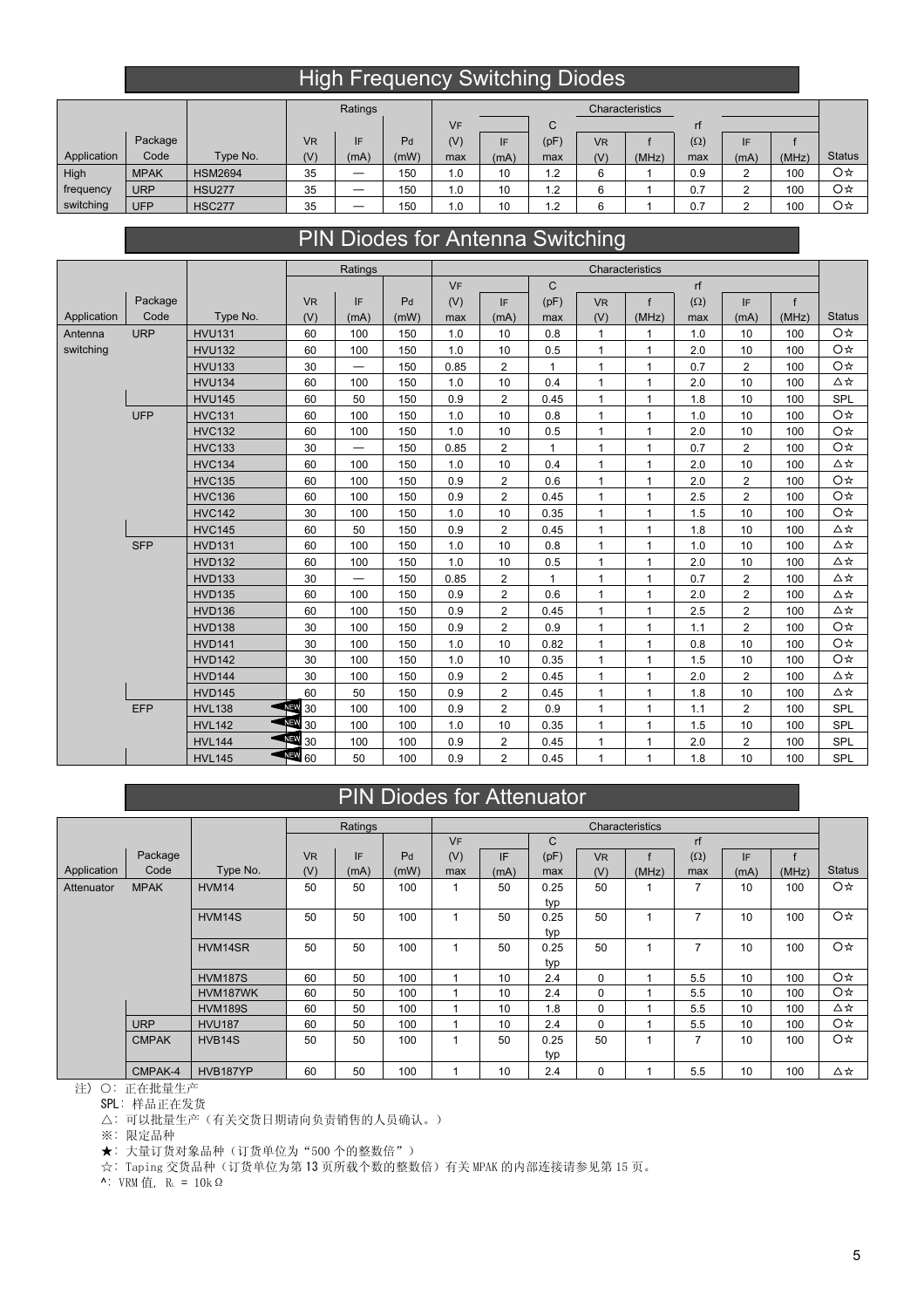# Small Signal Diodes

|             |              |                 | Ratings<br>Characteristics |      |                |                          |       |      |           |      |              |                      |              |                         |
|-------------|--------------|-----------------|----------------------------|------|----------------|--------------------------|-------|------|-----------|------|--------------|----------------------|--------------|-------------------------|
|             |              |                 |                            |      |                |                          | $V_F$ |      | trr       |      | $\mathsf{C}$ |                      |              |                         |
|             | Package      |                 | <b>V<sub>R</sub></b>       | lo   | <b>IFSM</b>    | Pd                       | (V)   | IF   | (ns)      | IF   | (pF)         | <b>V<sub>R</sub></b> | f            |                         |
| Application | Code         | Type No.        | (V)                        | (mA) | (A)            | (mW)                     | max   | (mA) | max       | (mA) | max          | (V)                  | (MHz)        | <b>Status</b>           |
| High        | <b>DO-35</b> | 1S2074(H)       | 45                         | 150  | 0.6            | 250                      | 0.8   | 10   | 4.0       | 10   | 3.0          | $\mathbf{1}$         | 1            | $\circ\star$            |
| speed       |              | 1S2075(K)       | 30                         | 100  | 0.6            | 250                      | 0.8   | 10   | 8.0       | 10   | 3.5          | $\mathbf{1}$         | $\mathbf{1}$ | $\circ\star$            |
| switching   |              | 1S2076          | 30                         | 150  | $\mathbf{1}$   | 250                      | 0.8   | 10   | 8.0       | 10   | 3.0          | 1                    | 1            | $\circ\star$            |
|             |              | 1S2076A         | 60                         | 150  | $\mathbf{1}$   | 250                      | 0.8   | 10   | 8.0       | 10   | 3.0          | $\mathbf{1}$         | $\mathbf{1}$ | $\circ\star$            |
|             | <b>MHD</b>   | <b>1SS119</b>   | 30                         | 150  | $\mathbf{1}$   | 250                      | 0.8   | 10   | 3.5       | 10   | 3.0          | 1                    | 1            | $\circ\star$            |
|             |              | <b>1SS120</b>   | 60                         | 150  | $\mathbf{1}$   | 250                      | 0.8   | 10   | 3.5       | 10   | 3.0          | $\mathbf{1}$         | $\mathbf{1}$ | $\circ\star$            |
|             |              | <b>1SS270</b>   | 30                         | 150  | $\mathbf{1}$   | 250                      | 0.8   | 10   | 3.5       | 10   | 3.0          | 1                    | 1            | $\circ\star$            |
|             |              | <b>1SS270A</b>  | 60                         | 150  | $\mathbf{1}$   | 250                      | 0.8   | 10   | 3.5       | 10   | 3.0          | $\mathbf{1}$         | 1            | $\circ\star$            |
|             |              | <b>HSS104</b>   | 35                         | 110  | 0.4            | 300                      | 1.2   | 100  | 3.0       | 10   | 3.0          | 0.5                  | 1            | $\circ\star$            |
|             | LLD          | <b>HSK120</b>   | 60                         | 150  | $\overline{4}$ | —                        | 0.8   | 10   | 3.0       | 10   | 3.0          | $\mathbf 0$          | $\mathbf{1}$ | Δ☆                      |
|             | <b>MPAK</b>  | <b>HSM123</b>   | 80                         | 100  | 4              | $\overline{\phantom{0}}$ | 1.2   | 100  | 3.0       | 10   | 4.0          | $\mathbf 0$          | $\mathbf{1}$ | Δ☆                      |
|             |              | <b>HSM124S</b>  | 80                         | 100  | $\overline{4}$ | $\qquad \qquad$          | 1.2   | 100  | 100       | 10   | 4.0          | 0                    | $\mathbf{1}$ | O☆                      |
|             |              | <b>HSM221C</b>  | 80                         | 100  | 4              | —                        | 1.2   | 100  | 3.0       | 10   | 2.0          | $\mathbf 0$          | $\mathbf{1}$ | O☆                      |
|             |              | <b>HSM223C</b>  | 80                         | 100  | 4              | —                        | 1.2   | 100  | 3.0       | 10   | 2.0          | $\mathbf 0$          | 1            | O☆                      |
|             |              | <b>HSM2836C</b> | 80                         | 100  | $\overline{4}$ | $\qquad \qquad$          | 1.2   | 100  | 20        | 10   | 4.0          | $\Omega$             | $\mathbf{1}$ | O☆                      |
|             |              | <b>HSM2838C</b> | 80                         | 100  | 4              | $\overline{\phantom{0}}$ | 1.2   | 100  | 3.0       | 10   | 2.0          | $\mathbf 0$          | $\mathbf{1}$ | O☆                      |
|             | <b>URP</b>   | <b>HSU119</b>   | 80                         | 100  | $\overline{4}$ | $\overline{\phantom{0}}$ | 1.2   | 100  | 3.0       | 10   | 2.0          | $\Omega$             | 1            | O☆                      |
|             | <b>UFP</b>   | <b>HSC119</b>   | 80                         | 100  | $\overline{4}$ |                          | 1.2   | 100  | 3.0       | 10   | 2.0          | $\Omega$             | 1            | O☆                      |
|             | <b>CMPAK</b> | <b>HSB123</b>   | 80                         | 100  | $\overline{4}$ |                          | 1.2   | 100  | 3.0       | 10   | 2.0          | $\mathbf 0$          | $\mathbf{1}$ | O☆                      |
|             |              | <b>HSB124S</b>  | 80                         | 100  | $\overline{4}$ |                          | 1.2   | 100  | 100       | 10   | 4.0          | $\Omega$             | $\mathbf{1}$ | O☆                      |
|             |              | <b>HSB2836</b>  | 80                         | 100  | $\overline{4}$ |                          | 1.2   | 100  | 20        | 10   | 4.0          | $\mathbf 0$          | $\mathbf{1}$ | O☆                      |
|             |              | <b>HSB2838</b>  | 80                         | 100  | $\overline{4}$ |                          | 1.2   | 100  | 3.0       | 10   | 2.0          | $\Omega$             | 1            | O☆                      |
| High        | <b>DO-35</b> | <b>1SS81</b>    | 150                        | 200  | $\mathbf{1}$   | 400                      | 1.0   | 100  | 100       | 30   | $1.5$ typ    | $\mathbf 0$          | 1            | O★                      |
| voltage     |              | <b>1SS82</b>    | 200                        | 200  | $\mathbf{1}$   | 400                      | 1.0   | 100  | 100       | 30   | $1.5$ typ    | $\mathbf 0$          | 1            | $\overline{\Omega}$     |
| switching   |              | <b>1SS83</b>    | 250                        | 200  | $\mathbf{1}$   | 400                      | 1.0   | 100  | 100       | 30   | $1.5$ typ    | $\mathbf 0$          | $\mathbf{1}$ | $\circ\star$            |
|             | <b>MHD</b>   | <b>HSS81</b>    | 150                        | 150  | $\mathbf{1}$   | 400                      | 1.0   | 100  | 100       | 30   | $1.5$ typ    | $\Omega$             | $\mathbf{1}$ | $\circ\star$            |
|             |              | <b>HSS82</b>    | 200                        | 150  | $\mathbf{1}$   | 400                      | 1.0   | 100  | 100       | 30   | 1.5 typ      | $\Omega$             | $\mathbf{1}$ | $\circ\star$            |
|             |              | <b>HSS83</b>    | 250                        | 150  | $\mathbf{1}$   | 400                      | 1.0   | 100  | 100       | 30   | $1.5$ typ    | $\mathbf 0$          | 1            | $\overline{\mathsf{O}}$ |
|             | LLD          | <b>HSK83</b>    | 250                        | 150  | $\mathbf{1}$   | $\overline{\phantom{0}}$ | 1.0   | 100  | 100       | 30   | $1.5$ typ    | $\mathbf 0$          | 1            | Δ☆                      |
|             |              | <b>HSK122</b>   | 400                        | 150  | $\mathbf{1}$   | —                        | 1.2   | 100  | $10\mu$ s | 30   | 10           | 0                    | $\mathbf{1}$ | Δ☆                      |
|             | <b>MPAK</b>  | <b>HSM83</b>    | 250                        | 100  | $\overline{2}$ | $\overline{\phantom{0}}$ | 1.2   | 100  | 100       | 30   | 3.0          | $\mathbf 0$          | $\mathbf{1}$ | O☆                      |
|             | <b>URP</b>   | <b>HSU83</b>    | 250                        | 100  | $\overline{2}$ | $\overline{\phantom{0}}$ | 1.2   | 100  | 100       | 30   | 3.0          | $\mathbf 0$          | $\mathbf{1}$ | O☆                      |
|             | <b>CMPAK</b> | <b>HSB83</b>    | 250                        | 100  | $\overline{2}$ | —                        | 1.2   | 100  | 100       | 30   | 3.0          | 0                    | 1            | O☆                      |
|             | CMPAK-4      | HSB83YP         | 250                        | 100  | $\overline{2}$ | $\overline{\phantom{0}}$ | 1.2   | 100  | 100       | 30   | 3.0          | $\mathbf 0$          | $\mathbf{1}$ | Δ☆                      |

注) (H), (K) 为高可靠性产品。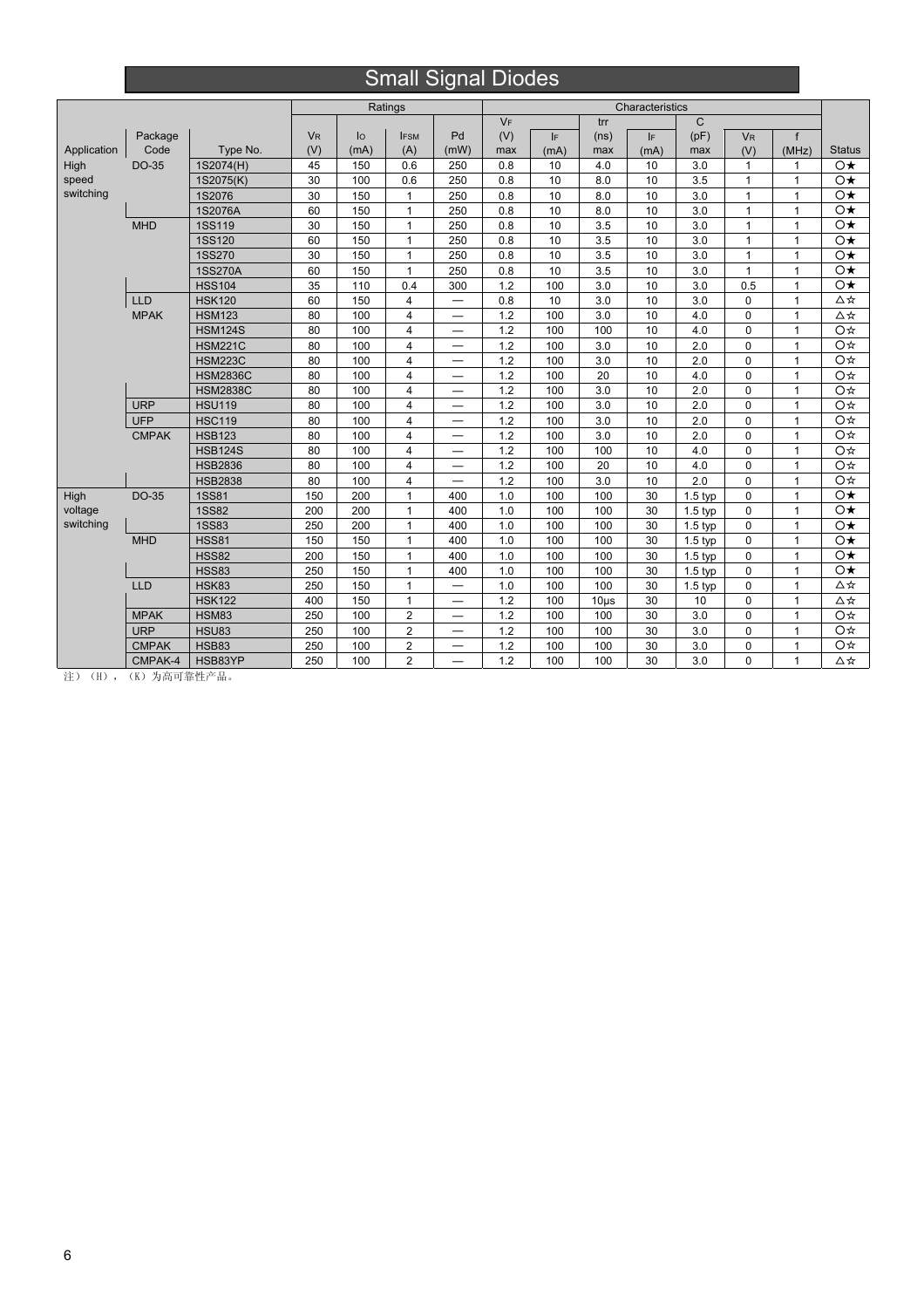# Schottky Barrier Diodes for Detector and Mixer

|             |              |                  |                      | Ratings      |                                |                                 |                          | Characteristics          |              |              |              |               |
|-------------|--------------|------------------|----------------------|--------------|--------------------------------|---------------------------------|--------------------------|--------------------------|--------------|--------------|--------------|---------------|
|             |              |                  | <b>V<sub>R</sub></b> | IO           | IF                             |                                 | <b>VF</b>                |                          | $\mathsf{C}$ |              |              |               |
|             | Package      |                  | [VRRM]               | [IF]         | (mA)                           | <b>VF</b>                       | (V)                      | IF.                      | (pF)         | <b>VR</b>    | $\mathsf{f}$ |               |
| Application | Code         | Type No.         | (V)                  | (mA)         | min                            | (V)                             | max                      | (mA)                     | max          | (V)          | (MHz)        | <b>Status</b> |
| Detector    | DO-35        | <b>1SS86</b>     | 3                    | 30           | 8                              | 0.5                             |                          |                          | 0.85         | 0.5          | 1            | $\circ\star$  |
| and         |              | <b>1SS88</b>     | 10                   | 15           |                                |                                 | 0.43                     | $\mathbf{1}$             | 0.97         | $\mathbf 0$  | $\mathbf{1}$ | $\circ\star$  |
| mixer       |              | <b>1SS106</b>    | 10                   | 30           | 4.5                            | 1.0                             | $\overline{\phantom{0}}$ | $\qquad \qquad -$        | 1.5          | $\mathbf{1}$ | $\mathbf{1}$ | $\circ\star$  |
|             | <b>MHD</b>   | <b>1SS198</b>    | 10                   | 30           | 4.5                            | 1.0                             | $\overline{\phantom{0}}$ | $\overline{\phantom{0}}$ | 1.5          | $\mathbf{1}$ | $\mathbf{1}$ | $\circ\star$  |
|             |              | <b>1SS286</b>    | 25                   | $[35]$       | $\overline{\phantom{0}}$       | -                               | 0.6                      | 10                       | 1.2          | $\Omega$     | $\mathbf{1}$ | $\circ\star$  |
|             | <b>URP</b>   | <b>HSU88</b>     | 10                   | 15           | $\qquad \qquad -$              | $\overline{\phantom{0}}$        | 0.42                     | $\mathbf{1}$             | 0.8          | $\mathbf 0$  | $\mathbf{1}$ | O☆            |
|             |              | <b>HSU227</b>    | $\overline{[25]}$    | 50           |                                |                                 | 0.35                     | $\mathbf{1}$             | 3.0          | $\mathbf{1}$ | $\mathbf{1}$ | O☆            |
|             |              | <b>HSU276</b>    | 3                    | 30           | 35                             | 0.5                             |                          | $\overline{\phantom{0}}$ | 0.85         | 0.5          | $\mathbf{1}$ | O☆            |
|             |              | <b>HSU276A</b>   | $[5]$                | 30           | 35                             | 0.5                             | $\qquad \qquad$          | $\qquad \qquad$          | 0.85         | 0.5          | $\mathbf{1}$ | Δ☆            |
|             | <b>UFP</b>   | <b>HSC88</b>     | 10                   | 15           | $\overline{\phantom{0}}$       | $\overline{\phantom{0}}$        | 0.42                     | $\mathbf{1}$             | 0.8          | $\mathbf 0$  | $\mathbf{1}$ | Δ☆            |
|             |              | <b>HSC226</b>    | $[25]$               | $[50]$       |                                |                                 | 0.33                     | $\mathbf{1}$             | 2.8          | $\mathbf{1}$ | $\mathbf{1}$ | Δ☆            |
|             |              | <b>HSC276</b>    | 3                    | 30           | 35                             | 0.5                             | $\qquad \qquad -$        |                          | 0.85         | 0.5          | $\mathbf{1}$ | O☆            |
|             |              | <b>HSC276A</b>   | [5]                  | 30           | 35                             | 0.5                             | $\overline{\phantom{0}}$ | —                        | 0.85         | 0.5          | $\mathbf{1}$ | O☆            |
|             |              | <b>HSC278</b>    | 30                   | 30           | $\equiv$                       | —                               | 0.3                      | $\mathbf{1}$             | 1.5          | $\mathbf{1}$ | $\mathbf{1}$ | Δ☆            |
|             | <b>SFP</b>   | <b>HSD88</b>     | 10                   | 15           | $\qquad \qquad \longleftarrow$ |                                 | 0.42                     | $\mathbf{1}$             | 0.8          | $\mathbf 0$  | $\mathbf{1}$ | Δ☆            |
|             |              | <b>HSD226</b>    | $\boxed{25}$<br>NEW  | [50]         | $\overline{\phantom{0}}$       | $\overline{\phantom{0}}$        | 0.33                     | $\mathbf{1}$             | 2.8          | $\mathbf{1}$ | $\mathbf{1}$ | <b>SPL</b>    |
|             |              | <b>HSD276A</b>   | $[5]$                | 30           | 35                             | 0.5                             |                          | $\overline{\phantom{0}}$ | 0.85         | 0.5          | $\mathbf{1}$ | △☆            |
|             |              | <b>HSD278</b>    | 30                   | 30           | $\overline{\phantom{0}}$       | $\qquad \qquad$                 | 0.3                      | $\mathbf{1}$             | 1.5          | $\mathbf{1}$ | $\mathbf{1}$ | Δ☆            |
|             | <b>MPAK</b>  | HSM88AS          | 10                   | 15           | -                              | -                               | 0.42                     | $\mathbf{1}$             | 0.85         | $\mathbf 0$  | $\mathbf{1}$ | O☆            |
|             |              | HSM88ASR         | 10                   | 15           | $\overline{\phantom{0}}$       | $\overline{\phantom{0}}$        | 0.42                     | $\mathbf{1}$             | 0.85         | $\Omega$     | $\mathbf{1}$ | O☆            |
|             |              | HSM88WA          | 10                   | 15           |                                |                                 | 0.42                     | $\mathbf{1}$             | 0.85         | $\mathbf 0$  | $\mathbf{1}$ | O☆            |
|             |              | HSM88WK          | 10                   | 15           | $\overline{\phantom{0}}$       | $\overline{\phantom{0}}$        | 0.42                     | $\mathbf{1}$             | 0.85         | $\Omega$     | $\mathbf{1}$ | O☆            |
|             |              | <b>HSM198S</b>   | 10                   | 30           | 4.5                            | 1.0                             | $\equiv$                 | $\overline{\phantom{0}}$ | 1.5          | $\mathbf{1}$ | $\mathbf{1}$ | O☆            |
|             |              | HSM276AS         | $\overline{[5]}$     | 30           | 35                             | 0.5                             | —                        |                          | 0.9          | 0.5          | $\mathbf{1}$ | Δ☆            |
|             |              | HSM276ASR        | [5]                  | 30           | 35                             | 0.5                             | —                        | —                        | 0.9          | 0.5          | $\mathbf{1}$ | Δ☆            |
|             |              | <b>HSM276S</b>   | 3                    | 30           | 35                             | 0.5                             | $-$                      | $\overline{\phantom{0}}$ | 0.9          | 0.5          | $\mathbf{1}$ | O☆            |
|             |              | <b>HSM276SR</b>  | 3                    | 30           | 35                             | 0.5                             |                          |                          | 0.9          | 0.5          | $\mathbf{1}$ | O☆            |
|             | <b>CMPAK</b> | <b>HSB226S</b>   | $\overline{[25]}$    | $\boxed{50}$ | $\overline{\phantom{0}}$       | -                               | 0.33                     | $\mathbf{1}$             | 2.8          | $\mathbf{1}$ | $\mathbf{1}$ | Δ☆            |
|             |              | HSB226WK         | $[25]$               | [50]         | $\equiv$                       | $\overline{\phantom{0}}$        | 0.33                     | $\mathbf{1}$             | 2.8          | $\mathbf{1}$ | $\mathbf{1}$ | △☆            |
|             |              | <b>HSB276S</b>   | 3                    | 30           | 35                             | 0.5                             | $\qquad \qquad$          | $\overline{\phantom{0}}$ | 0.9          | 0.5          | $\mathbf{1}$ | O☆            |
|             |              | HSB276AS         | [5]                  | 30           | 35                             | 0.5                             |                          |                          | 0.9          | 0.5          | $\mathbf{1}$ | Δ☆            |
|             |              | <b>HSB278S</b>   | 30                   | 30           | $\overline{\phantom{0}}$       | $\overline{\phantom{0}}$        | 0.3                      | $\mathbf{1}$             | 1.5          | $\mathbf{1}$ | $\mathbf{1}$ | O☆            |
|             |              | HSB88AS          | 10                   | 15           | -                              |                                 | 0.42                     | $\mathbf{1}$             | 0.8          | $\mathbf 0$  | $\mathbf{1}$ | Δ☆            |
|             |              | HSB88WA          | 10                   | 15           |                                | —                               | 0.42                     | $\mathbf{1}$             | 0.8          | $\Omega$     | $\mathbf{1}$ | O☆            |
|             |              | HSB88WK          | 10                   | 15           |                                | $\hspace{0.05cm}$               | 0.42                     | $\mathbf{1}$             | 0.8          | $\mathbf 0$  | $\mathbf{1}$ | Δ☆            |
|             | CMPAK-4      | <b>HSB0104YP</b> | $\overline{[40]}$    | $[100]$      |                                | $\overline{\phantom{0}}$        | 0.58                     | 100                      | 20typ        | $\mathbf 0$  | $\mathbf{1}$ | O☆            |
|             |              | HSB226YP         | [25]                 | [50]         |                                |                                 | 0.33                     | $\mathbf{1}$             | 2.8          | $\mathbf{1}$ | $\mathbf{1}$ | Δ☆            |
|             |              | HSB88YP          | 10                   | 15           |                                | $\overbrace{\phantom{1232211}}$ | 0.42                     | $\mathbf{1}$             | 0.8          | 0            | $\mathbf{1}$ | Δ☆            |
|             |              | HSB276AYP        | [5]                  | 30           | 35                             | 0.5                             | $\overline{\phantom{0}}$ |                          | 0.85         | 0.5          | $\mathbf{1}$ | Δ☆            |
|             | <b>MFPAK</b> | HSN278WK         | 30<br>NEW            | 30           |                                |                                 | 0.3                      | $\mathbf{1}$             | 1.5          | $\mathbf{1}$ | $\mathbf{1}$ | SPL           |
|             | <b>MOP</b>   | HSB88WS          | 10                   | 15           | $\qquad \qquad -$              | $\overbrace{\phantom{1232211}}$ | 0.435                    | $\mathbf{1}$             | 0.85         | 0            | $\mathbf{1}$ | O☆            |

# Schottky Barrier Diodes for High Speed Switching

|             |              |                 |           |             | Ratings |           |     | Characteristics |           |               |
|-------------|--------------|-----------------|-----------|-------------|---------|-----------|-----|-----------------|-----------|---------------|
|             |              |                 | Elements  |             | lО      | <b>VF</b> |     | <b>IR</b>       |           |               |
|             | Package      |                 | S: Single | <b>VRRM</b> | [IF]    | (V)       | IF  | (mA)            | <b>VR</b> |               |
| Application | Code         | Type No.        | D: Double | (V)         | (A)     | max       | (A) | max             | (V)       | <b>Status</b> |
| High        | <b>MPAK</b>  | <b>HRW0202A</b> | D         | 20          | 0.2     | 0.40      | 0.1 | 0.05            | 20        | O☆            |
| speed       |              | <b>HRW0202B</b> | D         | 20          | 0.2     | 0.42      | 0.1 | 0.01            | 20        | O *           |
| switching   |              | <b>HRW0203A</b> | S         | 30          | 0.2     | 0.50      | 0.2 | 0.05            | 30        | O☆            |
|             |              | <b>HRW0203B</b> | S         | 30          | 0.2     | 0.50      | 0.2 | 0.05            | 30        | O *           |
|             |              | <b>HRW0302A</b> | S         | 20          | 0.3     | 0.40      | 0.3 | 0.1             | 20        | O≉            |
|             |              | <b>HRW0502A</b> | S         | 20          | 0.5     | 0.40      | 0.5 | 0.2             | 20        | O☆            |
|             |              | <b>HRW0503A</b> | S         | 30          | 0.5     | 0.55      | 0.5 | 0.05            | 30        | O☆            |
|             |              | <b>HRW0702A</b> | S         | 20          | [0.7]   | 0.43      | 0.7 | 0.2             | 20        | O☆            |
|             |              | <b>HRW0703A</b> | S         | 30          | [0.7]   | 0.50      | 0.7 | 0.1             | 30        | O☆            |
|             | <b>URP</b>   | <b>HRU0103A</b> | S         | 30          | 0.1     | 0.44      | 0.1 | 0.05            | 30        | O☆            |
|             |              | <b>HRU0203A</b> | S         | 30          | 0.2     | 0.50      | 0.2 | 0.05            | 30        | O☆            |
|             |              | <b>HRU0302A</b> | S         | 20          | 0.3     | 0.40      | 0.3 | 0.1             | 20        | O☆            |
|             | <b>UFP</b>   | <b>HRC0103A</b> | S         | 30          | 0.1     | 0.44      | 0.1 | 0.05            | 30        | O☆            |
|             |              | <b>HRC0203B</b> | S         | 30          | 0.2     | 0.52      | 0.2 | 0.01            | 30        | ∆☆            |
|             |              | <b>HRC0203C</b> | S         | 30          | 0.2     | 0.45      | 0.2 | 0.03            | 10        | ∆☆            |
|             | <b>CMPAK</b> | <b>HRB0103A</b> | S         | 30          | 0.1     | 0.44      | 0.1 | 0.05            | 30        | O☆            |
|             |              | <b>HRB0103B</b> | D         | 30          | 0.1     | 0.44      | 0.1 | 0.05            | 30        | O☆            |
|             |              | <b>HRB0502A</b> | S         | 20          | 0.5     | 0.40      | 0.5 | 0.2             | 20        | O ¤           |

注) 〇: 正在批量生产

SPL: 样品正在发货

△: 可以批量生产(有关交货日期请向负责销售的人员确认。)

※: 限定品种

★: 大量订货对象品种(订货单位为"500 个的整数倍")

☆: Taping 交货品种(订货单位为第 13 页所载个数的整数倍)有关 MPAK 的内部连接请参见第 15 页。

\*: 高可靠性二极管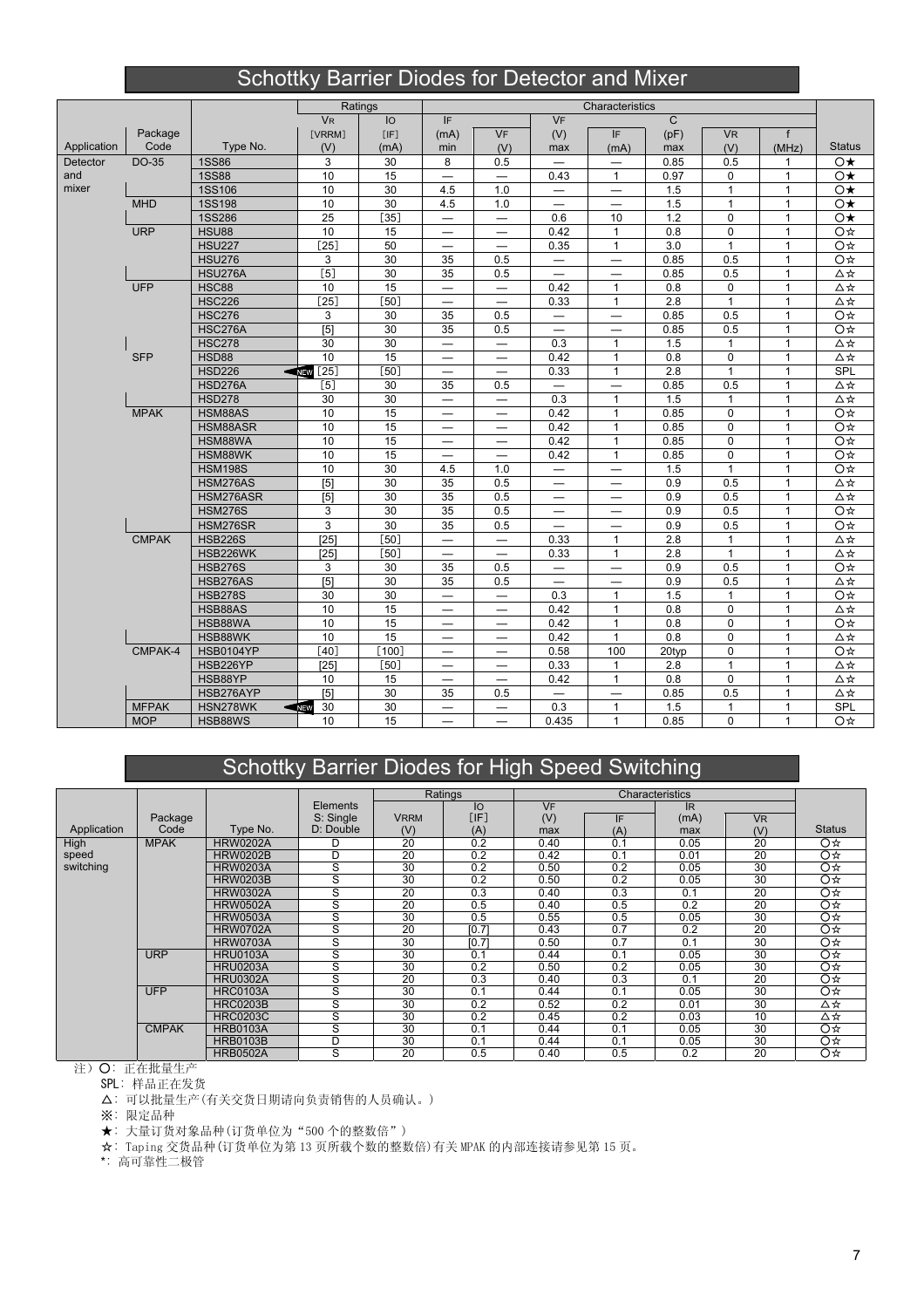### **System Protection Diodes**

|             |             |                |        | Ratings |             |      |      | Characteristics |           |               |
|-------------|-------------|----------------|--------|---------|-------------|------|------|-----------------|-----------|---------------|
|             |             |                | VR.    | IО      | <b>IFSM</b> | Vf   |      | IR.             |           |               |
|             | Package     |                | [VRRM] | (mA)    | (A)         | (V)  |      | $(\mu A)$       | <b>VR</b> |               |
| Application | Code        | Type No.       | (V)    |         |             | max  | (mA) | max             | $\alpha$  | <b>Status</b> |
| System      | <b>MPAK</b> | <b>HSM107S</b> |        | 50      | U.O         | 0.3  | u    | 30              |           | Ο☆            |
| protection  |             | <b>HSM126S</b> | [20]   | 200     |             | 0.35 | . U  |                 |           | Ο☆            |

### Surge Absorption Diodes

|             |              |                                  | Ratings                   |                                |                | Characteristics                               |                          |                          |               |
|-------------|--------------|----------------------------------|---------------------------|--------------------------------|----------------|-----------------------------------------------|--------------------------|--------------------------|---------------|
|             | Package      |                                  | Pd                        | Vz                             |                |                                               |                          | <b>ESD</b>               |               |
| Application | Code         | Type No.                         | (mW)                      | (V)                            | $Iz$ (mA)      | $C(pF)$ max                                   | V(R(V))                  | $(kV)$ min               | <b>Status</b> |
| Surge       | <b>UFP</b>   | <b>HZC2.0</b>                    | 150<br>$\blacksquare$ NEV | $1.90 - 2.20$                  | 5              |                                               |                          | 30                       | X             |
| absorption  |              | <b>HZC2.2</b>                    | 150<br>NEV                | $2.10 - 2.40$                  | 5              |                                               | $\overline{\phantom{0}}$ | 30                       | X             |
|             |              | <b>HZC2.4</b>                    | 150<br>NEV                | $2.30 - 2.60$                  | 5              | $\overline{\phantom{0}}$                      | $\equiv$                 | 30                       | Χ             |
|             |              | <b>HZC2.7</b>                    | 150<br>NEW                | $2.50 - 2.90$                  | 5              | $\overline{\phantom{0}}$                      |                          | 30                       | $\frac{1}{3}$ |
|             |              | <b>HZC3.0</b>                    | 150<br>$\blacksquare$ NEV | $2.80 - 3.20$                  | 5              |                                               | $\equiv$                 | 30                       |               |
|             |              | <b>HZC3.3</b>                    | 150<br>NEV                | $3.10 - 3.50$                  | 5              | $\overline{\phantom{0}}$                      |                          | 30                       | X             |
|             |              | <b>HZC3.6</b>                    | 150<br><b>SNEW</b>        | $3.40 - 3.80$                  | $\overline{5}$ | $\equiv$                                      | —                        | 30                       | X             |
|             |              | <b>HZC3.9</b>                    | 150<br>NEV                | $3.70 - 4.10$                  | 5              | $\qquad \qquad$                               | $=$                      | 30                       | Х             |
|             |              | <b>HZC4.3</b>                    | 150<br>NEV                | $4.01 - 4.48$                  | 5              | $\overline{\phantom{0}}$                      | $\overline{\phantom{0}}$ | 30                       | $\times$      |
|             |              | <b>HZC4.7</b>                    | 150<br>NEV                | $4.42 - 4.90$                  | $\overline{5}$ |                                               | —                        | $\overline{30}$          |               |
|             |              | <b>HZC5.1</b>                    | 150                       | $4.84 - 5.37$                  | 5              | —                                             | $\overline{\phantom{0}}$ | 30                       | ∆☆            |
|             |              | <b>HZC5.6</b>                    | 150                       | $5.31 - 5.92$                  | 5              | $\equiv$                                      | $\overline{\phantom{0}}$ | 30                       | ∆☆            |
|             |              | <b>HZC6.2</b>                    | 150                       | $5.86 - 6.53$                  | 5              | $\qquad \qquad$                               | $\qquad \qquad$          | 30                       | ∆☆            |
|             |              | <b>HZC6.8</b>                    | 150                       | $6.47 - 7.14$                  | 5              |                                               |                          | 30                       | Δ☆            |
|             |              | <b>HZC7.5</b>                    | 150<br>$\leq$ NEW         | $7.06 - 7.84$                  | 5              |                                               |                          | 30                       | <b>SPL</b>    |
|             |              | <b>HZC8.2</b>                    | 150                       | $7.76 - 8.64$                  | $\overline{5}$ |                                               |                          | 30                       | Δ☆            |
|             |              | <b>HZC9.1</b>                    | 150<br>$\blacksquare$     | $8.56 - 9.55$                  | 5              |                                               |                          | 30                       | <b>SPL</b>    |
|             |              | HZC <sub>10</sub>                | 150<br><b>NEV</b>         | $9.45 - 10.55$                 | 5              |                                               | $\qquad \qquad$          | 30                       | SPL           |
|             |              | HZC11                            | 150<br><b>NEV</b>         | $10.44 - 11.56$                | 5              | $\overline{\phantom{0}}$                      | $\overline{\phantom{0}}$ | 30                       | <b>SPL</b>    |
|             |              | HZC12                            | 150<br>NEV                | $11.42 - 12.60$                | $\overline{5}$ |                                               | —                        | 30                       | <b>SPL</b>    |
|             |              | HZC13                            | 150<br>NEV                | 12.47~13.96                    | 5              |                                               |                          | 30                       | <b>SPL</b>    |
|             |              | HZC15                            | 150                       | $13.84 - 15.52$                | 5              | $\overline{\phantom{0}}$                      | $\overline{\phantom{0}}$ | 30                       | <b>SPL</b>    |
|             |              | HZC16                            | 150                       | $15.37 - 17.09$                | 5              | $\qquad \qquad$                               |                          | 30                       | Δ☆            |
|             |              | HZC18                            | 150<br><b>NEV</b>         | $16.94 - 19.03$                | 5              | $\overline{\phantom{0}}$                      | $\overline{\phantom{0}}$ | 30                       | $\times$      |
|             |              | HZC <sub>20</sub>                | 150<br><b>NEV</b>         | 18.86~21.08                    | 5              |                                               | $\qquad \qquad -$        | 30                       |               |
|             |              | HZC22                            | 150<br><b>NEV</b>         | 20.88~23.17                    | 5              | —                                             | $\overline{\phantom{0}}$ | 30                       | Х             |
|             |              | HZC24                            | 150<br><b>NEV</b>         | $22.93 - 25.57$                | 5              | $\overline{\phantom{0}}$                      | $\overline{\phantom{0}}$ | 30                       | X             |
|             |              | HZC27                            | 150<br><b>NEV</b>         | 25.10~28.90                    | 2              | $\equiv$                                      | $\overline{\phantom{0}}$ | 30                       | Х             |
|             |              | HZC30                            | 150<br><b>NEV</b>         | $28.00 - 32.00$                | $\overline{2}$ | $\overline{\phantom{0}}$                      | $\overline{\phantom{0}}$ | 30                       | Х             |
|             |              | HZC33                            | 150<br><b>NEV</b>         | $31.00 - 35.00$                | $\overline{2}$ | $\qquad \qquad -$                             |                          | 25                       | $\times$      |
|             |              | HZC36                            | 150<br>NEW                | $\frac{34.00}{38.00}$          | $\overline{2}$ |                                               |                          | 20                       | $\times$      |
|             | <b>URP</b>   | HZU5.6Z*                         | 200                       | $5.31 - 5.92$                  | $\overline{5}$ | 8.5                                           | $\overline{0}$           | $\overline{\mathbf{8}}$  | O☆            |
|             |              | HZU6.2Z*                         | 200                       | $5.9 - 6.5$                    | 5              | 8.5                                           | 0                        | $\overline{\phantom{0}}$ | Q<br>≫        |
|             |              | HZU6.8Z*                         | 200                       | $6.47 - 7.0$                   | 5              | 25                                            | $\overline{0}$           | 20                       | O☆            |
|             |              | <b>HZU5.1G</b>                   | 200                       | $4.84 - 5.37$                  | 5              | $\qquad \qquad -$<br>$\overline{\phantom{0}}$ | —                        | 30                       | O☆            |
|             |              | HZU5.6G                          | 200                       | $5.31 - 5.92$                  | $\overline{5}$ |                                               |                          | 30                       | O ‡           |
|             |              | <b>HZU6.2G</b>                   | 200                       | $5.86 - 6.53$                  | $\overline{5}$ | $\overline{\phantom{0}}$                      |                          | 30                       | O ‡           |
|             |              | <b>HZU6.8G</b><br><b>HZU7.5G</b> | 200<br>200                | $6.47 - 7.14$<br>$7.06 - 7.84$ | 5              | $\equiv$                                      | $\overline{\phantom{0}}$ | 30<br>30                 | O ‡<br>O☆     |
|             |              | <b>HZU8.2G</b>                   | 200                       | $7.76 - 8.64$                  | 5<br>5         |                                               |                          | 30                       | Q<br>≫        |
|             |              | <b>HZU9.1G</b>                   | 200                       | $8.56 - 9.55$                  | $\overline{5}$ |                                               | $\qquad \qquad -$        | 30                       | O ‡           |
|             |              | HZU10G                           | 200                       | $9.45 - 10.55$                 | 5              |                                               |                          | 30                       | O☆            |
|             | <b>MPAK</b>  | HZM3.3WA                         | 200                       | $3.10 - 3.50$                  | 5              | $\overline{\phantom{0}}$                      | $\equiv$                 | 30                       | O☆            |
|             |              | HZM6.2ZMWA*                      | 200                       | $5.9 - 6.5$                    | 5              | 8.5                                           | 0                        | 13                       | Δ☆            |
|             |              | HZM6.8ZMWA*                      | 200                       | $6.47 - 7.0$                   | 5              | 25                                            | 0                        | 20                       | O☆            |
|             |              | HZM6.8MWA                        | 200                       | $6.47 - 7.0$                   | 5              | 130                                           | 0                        | 30                       | O☆            |
|             |              | HZM27WA                          | 200                       | $25.1 - 28.9$                  | $\overline{2}$ | (27)                                          | 0                        | 30                       | O☆            |
|             | MPAK-5       | HZM4.3FA                         | 200                       | $4.01 - 4.48$                  | $\overline{5}$ | 150                                           | $\overline{0}$           | 30                       | O☆            |
|             |              | HZM5.6ZFA*                       | 200                       | $5.31 - 5.92$                  | 5              | 8.5                                           | $\overline{0}$           | 8                        | O☆            |
|             |              | HZM6.2ZMFA*                      | 200                       | $5.9 - 6.5$                    | $\overline{5}$ | 8.5                                           | $\overline{0}$           | 13                       | Δ☆            |
|             |              | HZM6.8ZMFA*                      | 200                       | $6.47 - 7.0$                   | 5              | 25                                            | 0                        | 25                       | O<br>☆        |
|             |              | HZM6.8MFA                        | 200                       | $6.47 \sim 7.0$                | $\overline{5}$ | 130                                           | 0                        | 30                       |               |
|             |              | HZM7.5FA                         | 200                       | $7.06 - 7.84$                  | $\overline{5}$ | 125                                           | $\overline{0}$           | 30                       | O☆            |
|             |              | HZM27FA                          | 200                       | $25.1 - 28.9$                  | $\overline{2}$ | (27)                                          | $\overline{0}$           | 30                       | Q<br>≫        |
|             | <b>CMPAK</b> | HZB6.8MWA                        | 200                       | $6.47 - 7.0$                   | $\overline{5}$ | 130                                           | $\overline{0}$           | $\overline{30}$          | O ‡           |
|             | CMPAK-5      | HZB5.6MFA                        | 200                       | $5.31 - 5.92$                  | 5              | (110)                                         | 0                        | 30                       | ∆☆            |
|             |              | HZB6.8ZMFA*                      | 200                       | $6.47 - 7.0$                   | 5              | 25                                            | $\overline{0}$           | 25                       | O☆            |
|             | VSON-5       | HZN6.8ZMFA                       | 150                       | $6.47 - 7.0$                   | 5              | 25                                            | $\mathbf 0$              | 25                       | Δ☆            |
|             |              |                                  |                           |                                |                |                                               |                          |                          |               |

( )Typ 值 参考值

# Zener Diodes for Temperature Compensation

| Application   |         |          | Ratings                                                  |                |               |        | <b>Characteristics</b> |        |                         |        |
|---------------|---------|----------|----------------------------------------------------------|----------------|---------------|--------|------------------------|--------|-------------------------|--------|
|               | Package |          | Topr<br>$\gamma$ z (mv/ $\mathrm{°C}$ )<br>Pd (mW)<br>Vz |                |               |        |                        |        |                         |        |
|               | Code    | Type No. | Value at Ta=75°C                                         | (°C)           | (V)           | Iz(mA) | Tvp                    | Iz(mA) | (C°) Topr               | Status |
| Temperature   | DO-35   | HZT33    | 200                                                      | $-20 \sim +75$ | $31.0 - 35.0$ |        |                        |        | $-20 \sim +25 \sim +75$ | Ο★     |
| compensation. |         |          |                                                          |                |               |        | (Absolute Value)       |        |                         |        |

注) O: 正在批量生产

SPL: 样品正在发货

△: 可以批量生产(有关交货日期请向负责销售的人员确认。)

※: 限定品种

★: 大量订货对象品种(订货单位为"500 个的整数倍")

☆: Taping 交货品种(订货单位为第 13 页所载个数的整数倍。)有关 MPAK 的内部连接请参见第 15 页。

\*: 低电容品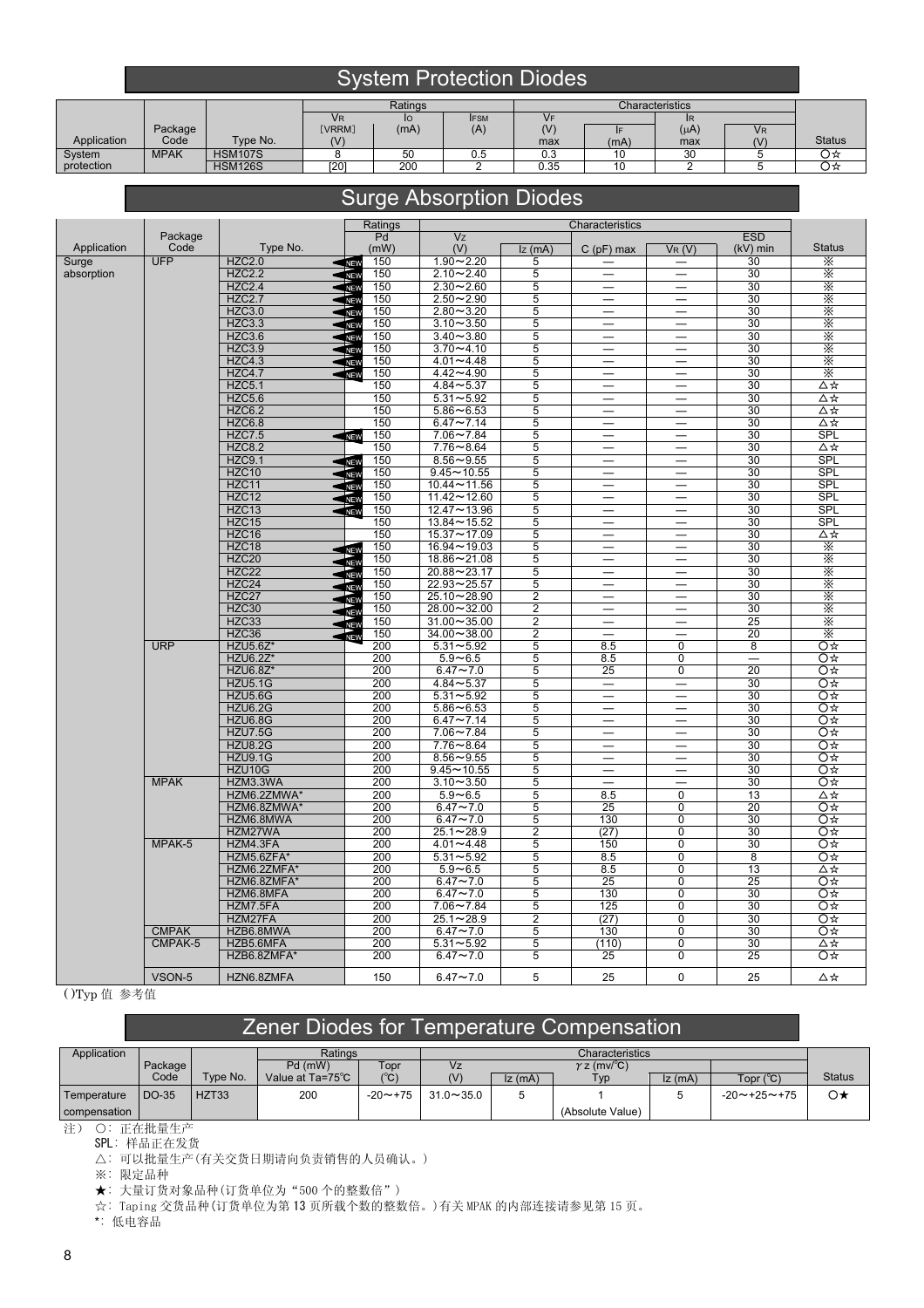### Zener Diodes for Stabilized Power Supply

|             |             |                     | Ratings | Characteristics |            |               |             |            |  |
|-------------|-------------|---------------------|---------|-----------------|------------|---------------|-------------|------------|--|
|             | Package     |                     | Pd      | Vz.             |            |               |             | Package    |  |
| Application | Code        | Type No.            | (mW)    | (V)             | $Iz$ (mA)  | <b>Status</b> | Application | Code       |  |
| General     | DO-35       | HZ series           | 500     | $1.6 - 38.0$    | $5 - 2$    | $\circ\star$  | Low noise   | DO-35      |  |
|             |             | HZ(H) series        | 500     | $1.6 - 38.0$    | $5 \sim 2$ | $\circ\star$  |             | <b>MHD</b> |  |
|             | <b>MHD</b>  | <b>HZS</b> series   | 400     | $1.6 - 38.0$    | $5 - 2$    | $\circ\star$  |             |            |  |
|             |             | <b>HZS-N</b> series | 400     | $1.88 - 38.52$  | 5          | $\circ\star$  |             | <b>LLD</b> |  |
|             | <b>LLD</b>  | <b>HZK</b> series   | 500     | $1.9 - 38.0$    | $5 - 2$    | Δ☆            |             |            |  |
|             | <b>MPAK</b> | <b>HZM-N</b> series | 200     | $1.9 - 38.0$    | $5 - 2$    | O☆            |             | <b>URP</b> |  |
|             | <b>URP</b>  | <b>HZU</b> series   | 200     | $1.9 - 38.0$    | $5 \sim 2$ | O☆            | High power  | DO-41      |  |
| Low noise   | DO-35       | HZ-L series         | 400     | $5.2 - 38.0$    | 0.5        | O★            |             |            |  |

|             |                     | Ratings | Characteristics |            |               |             |            |                      | Ratings | Characteristics |        |               |
|-------------|---------------------|---------|-----------------|------------|---------------|-------------|------------|----------------------|---------|-----------------|--------|---------------|
| Package     |                     | Pd      | Vz              |            |               |             | Package    |                      | Pd      | Vz              |        |               |
| Code        | Type No.            | (mW)    | (V)             | Iz(mA)     | <b>Status</b> | Application | Code       | Type No.             | (mW)    | (V)             | Iz(mA) | <b>Status</b> |
| DO-35       | HZ series           | 500     | $1.6 - 38.0$    | $5 - 2$    | $\circ\star$  | Low noise   | DO-35      | <b>HZ-LL series</b>  | 250     | $1.6 - 5.3$     | 0.5    | $\circ\star$  |
|             | HZ(H) series        | 500     | $.6 - 38.0$     | $5 \sim 2$ | $\circ\star$  |             | <b>MHD</b> | <b>HZS-L</b> series  | 400     | $5.2 - 38.0$    | 0.5    | $\circ\star$  |
| <b>MHD</b>  | <b>HZS</b> series   | 400     | $.6 - 38.0$     | $5 - 2$    | $\circ\star$  |             |            | <b>HZS-LL series</b> | 250     | $1.6 - 5.3$     | 0.5    | $\circ\star$  |
|             | <b>HZS-N series</b> | 400     | $1.88 - 38.52$  | 5          | $\circ\star$  |             | <b>LLD</b> | <b>HZK-L</b> series  | 400     | $5.2 - 38.0$    | 0.5    | △☆            |
| LLD         | <b>HZK</b> series   | 500     | $.9 - 38.0$     | $5 - 2$    | ∆☆            |             |            | <b>HZK-LL</b> series | 250     | $1.6 - 5.3$     | 0.5    | △☆            |
| <b>MPAK</b> | <b>HZM-N</b> series | 200     | $.9 - 38.0$     | $5 - 2$    | O☆            |             | URP        | <b>HZU-LL</b> series | 150     | $1.6 - 5.3$     | 0.5    | O☆            |
| <b>URP</b>  | <b>HZU</b> series   | 200     | $.9 - 38.0$     | $5 - 2$    | O☆            | High power  | $1$ DO-41  | HZ-P series          | 1000    | $1.88 - 40.0$   | 40-10  | O★            |
|             |                     |         | -- ---          |            | $\sim$ $\sim$ |             |            |                      |         |                 |        |               |

注)(H)为高可靠性产品。

Series | HZUxxLL | HZSxxLL | HZSxx **HZxxLL** HZKxxLL **HZxxL** HZKxxL HZSxxL **HZxx** HZxx(H) **HZKxx** Pd Vz (V) Vz (V) Vz (V) Vz (V) (mW) | 150 | 250 | 400 | 500 |Grade | min | max | 200 | min | max | 100 | min | max | 1000 | min | max  $2 \mid 2 \mid 2 \mid - \mid 2$  $3 \mid 3 \mid 3 \mid - \mid 3$ 4 4 4 4 4  $5 \t 5 \t 5 \t - \t 5$  $6$  6 6 6 ― ― 7 7 7 ― ― 9 9 9 ─ │ ─ │ 11 │ 11 │ 11 ― ― 12 12 12 ― │ ― │ 15 │ 15 │ 15 │ ― │14.1 │15.5 │ │ 27 │25.10 │28.90 │ │ 27 │24.26 │27.64 │ │ 27 │ 25.1 │ 30.8 ― │ ― │ 16 │ 16 │ 16 │ ― │15.3 │17.1│ │ 30 │28.00 │ 32.00 │ 30 │ 26.99 │ 30.51 │ │ 30 │ 28.0 │ 34.0 ― │ ― │ 18 │ 18 │ 18 │ ― │16.9 │19.0│ │ 33 │31.00 │35.00 │ 33 │29.68 │33.11 │ 33 │ 31.0 │ 37.0 ― │ ― │ 20 │ 20 │ 20 │ ― │18.8 │21.1│ │ 36 │34.00 │38.00 │ 36 │32.14 │35.77 │ 36 │ 34.0 │ 40.0  $22$  22 22  $-$  20.9 23.3 ― ― 24 24 24 ― 22.9 25.5 — | — | 27 | 27 | 27 | — | 25.2 | 28.6 — | — | 30 | 30 | 30 | — | 28.2 | 31.6 — | — | 33 | 33 | 33 | — | 31.2 | 34.6 Classifi -cation  $36$   $36$   $36$   $34.2$   $38.0$ 

|                  |       |      |     | <b>HZMxxN</b> |       |     |               |             |      |              |      |
|------------------|-------|------|-----|---------------|-------|-----|---------------|-------------|------|--------------|------|
|                  |       |      |     | <b>HZUxx</b>  |       |     | <b>HZSxxN</b> |             |      | <b>HZxxP</b> |      |
|                  | Spec. |      |     |               | Spec  |     |               | <b>Spec</b> |      | Spec         |      |
|                  | VZ(V) |      |     |               | VZ(V) |     |               | VZ(V)       |      | VZ(V)        |      |
| ade <sup>.</sup> | min   | max  | 200 | min           | max   | 400 | min           | max         | 1000 | min          | max  |
| Α                | 1.6   | 2.0  | 2.0 | 1.90          | 2.20  | 2.0 | 1.88          | 2.20        | 2.0  | 1.88         | 2.24 |
| B                | 1.9   | 2.3  | 2.2 | 2.10          | 2.40  | 2.2 | 2.12          | 2.41        | 2.2  | 2.08         | 2.45 |
| Ċ                | 2.2   | 2.6  | 2.4 | 2.30          | 2.60  | 2.4 | 2.33          | 2.63        | 2.4  | 2.28         | 2.70 |
| A                | 2.5   | 2.9  | 2.7 | 2.50          | 2.90  | 27  | 2.54          | 2.91        | 2.7  | 2.50         | 3.10 |
| B                | 2.8   | 3.2  | 3.0 | 2.80          | 3.20  | 3.0 | 2.85          | 3.22        | 3.0  | 2.80         | 3.40 |
| Ć                | 3.1   | 3.5  | 3.3 | 3.10          | 3.50  | 3.3 | 3.16          | 3.53        | 3.3  | 3.10         | 3.70 |
| Α                | 3.4   | 3.8  | 3.6 | 3.40          | 3.80  | 3.6 | 3.47          | 3.83        | 3.6  | 3.40         | 4.00 |
| B                | 3.7   | 4.1  | 3.9 | 3.70          | 4.10  | 3.9 | 3.77          | 4.14        | 3.9  | 3.70         | 4.40 |
| $\overline{c}$   | 4.0   | 4.4  | 4.3 | 4.01          | 4.48  | 4.3 | 4.05          | 4.53        | 4.3  | 4.00         | 4.80 |
| Α                | 4.3   | 4.7  | 4.7 | 4.42          | 4.90  | 4.7 | 4.47          | 4.91        | 4.7  | 4.40         | 5.20 |
| B                | 4.6   | 5.0  | 5.1 | 4.84          | 5.37  | 5.1 | 4.85          | 5.35        | 5.1  | 4.80         | 5.70 |
| C                | 4.9   | 5.3  | 5.6 | 5.31          | 5.92  | 5.6 | 5.29          | 5.88        | 5.6  | 5.30         | 6.30 |
| Α                | 5.2   | 5.7  | 6.2 | 5.86          | 6.53  | 6.2 | 5.81          | 6.40        | 6.2  | 5.80         | 7.00 |
| B                | 5.5   | 6.0  | 6.8 | 6.47          | 7.14  | 6.8 | 6.32          | 6.97        | 6.8  | 6.40         | 7.70 |
| С                | 5.8   | 6.4  | 7.5 | 7.06          | 7.84  | 7.5 | 6.88          | 7.64        | 7.5  | 7.00         | 8.40 |
| Α                | 6.3   | 6.9  | 8.2 | 7.76          | 8.64  | 8.2 | 7.56          | 8.41        | 8.2  | 7.70         | 9.30 |
| B                | 6.7   | 7.3  | 9.1 | 8.56          | 9.55  | 9.1 | 8.33          | 9.29        | 9.1  | 8.50         | 10.2 |
| Ċ                | 7.2   | 7.9  | 10  | 9.45          | 10.55 | 10  | 9.19          | 10.30       | 10   | 9.40         | 11.2 |
| Α                | 7.7   | 8.5  | 11  | 10.44         | 11.56 | 11  | 10.18         | 11.26       | 11   | 10.4         | 12.3 |
| B                | 8.3   | 9.1  | 12  | 11.42         | 12.60 | 12  | 11.13         | 12.30       | 12   | 11.4         | 13.5 |
| Ċ                | 8.9   | 9.7  | 13  | 12.47         | 13.96 | 13  | 12.18         | 13.62       | 13   | 12.4         | 15.0 |
| Α                | 9.5   | 10.3 | 15  | 13.84         | 15.52 | 15  | 13.48         | 15.02       | 15   | 13.8         | 16.5 |
| B                | 10.2  | 11.1 | 16  | 15.37         | 17.09 | 16  | 14.87         | 16.50       | 16   | 15.3         | 18.3 |
| Ć                | 10.9  | 11.9 | 18  | 16.94         | 19.03 | 18  | 16.34         | 18.30       | 18   | 16.8         | 20.3 |
| Α                | 11.6  | 12.7 | 20  | 18.86         | 21.08 | 20  | 18.14         | 20.45       | 20   | 18.8         | 22.4 |
| B                | 12.4  | 13.4 | 22  | 20.88         | 23.17 | 22  | 20.23         | 22.61       | 22   | 20.8         | 24.5 |
| Ċ                | 13.2  | 14.3 | 24  | 22.93         | 25.57 | 24  | 22.26         | 24.81       | 24   | 22.8         | 27.6 |
|                  | 14.1  | 15.5 | 27  | 25.10         | 28.90 | 27  | 24.26         | 27.64       | 27   | 25.1         | 30.8 |
|                  | 15.3  | 17.1 | 30  | 28.00         | 32.00 | 30  | 26.99         | 30.51       | 30   | 28.0         | 34.0 |
|                  | 16.9  | 19.0 | 33  | 31.00         | 35.00 | 33  | 29.68         | 33.11       | 33   | 31.0         | 37.0 |
|                  | 18.8  | 21.1 | 36  | 34.00         | 38.00 | 36  | 32.14         | 35.77       | 36   | 34.0         | 40.0 |

|     |      | <b>HZxxP</b> |       |
|-----|------|--------------|-------|
|     |      | Spec         |       |
|     |      |              | Vz(V) |
| ax  | 1000 | min          | max   |
| 20  | 2.0  | 1.88         | 2.24  |
| 41  | 2.2  | 2.08         | 2.45  |
| 63  | 2.4  | 2.28         | 2.70  |
| 91  | 2.7  | 2.50         | 3.10  |
| 22  | 3.0  | 2.80         | 3.40  |
| 53  | 3.3  | 3.10         | 3.70  |
| 83  | 3.6  | 3.40         | 4.00  |
| 14  | 3.9  | 3.70         | 4.40  |
| 53  | 4.3  | 4.00         | 4.80  |
| 91  | 4.7  | 4.40         | 5.20  |
| 35  | 5.1  | 4.80         | 5.70  |
| 88  | 5.6  | 5.30         | 6.30  |
| 40  | 6.2  | 5.80         | 7.00  |
| 97  | 6.8  | 6.40         | 7.70  |
| 64  | 7.5  | 7.00         | 8.40  |
| 41  | 8.2  | 7.70         | 9.30  |
| 29  | 9.1  | 8.50         | 10.2  |
| 30  | 10   | 9.40         | 11.2  |
| 26  | 11   | 10.4         | 12.3  |
| 30  | 12   | 11.4         | 13.5  |
| .62 | 13   | 12.4         | 15.0  |
| 02  | 15   | 13.8         | 16.5  |
| 50  | 16   | 15.3         | 18.3  |
| 30  | 18   | 16.8         | 20.3  |
| 45  | 20   | 18.8         | 22.4  |
| 61  | 22   | 20.8         | 24.5  |
| 81  | 24   | 22.8         | 27.6  |
| 64  | 27   | 25.1         | 30.8  |
| 51  | 30   | 28.0         | 34.0  |
| .11 | 33   | 31.0         | 37.0  |
| .77 | 36   | 34.0         | 40.0  |
| 52  |      |              |       |

齐纳二极管有按齐纳电压区分的等级。

详细请参照 Data Sheet。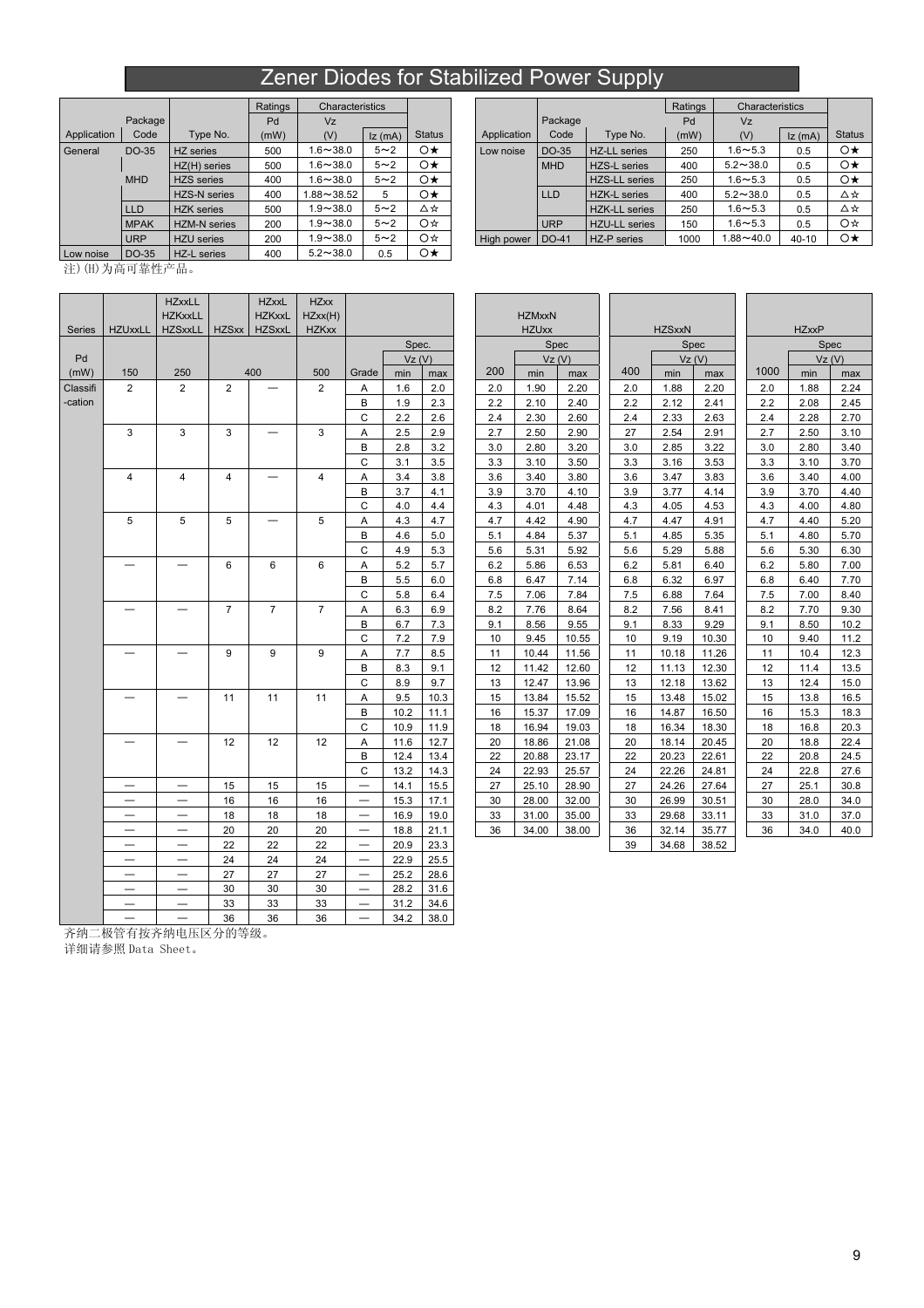# CROSS REFERENCE

### ■Switching diodes

| Maker<br>Package Code | <b>TOSHIBA</b>           | <b>NEC</b>     | <b>MATSUSHITA</b>                                | <b>ROHM</b>                                                  | <b>PHILIPS</b>  | <b>HITACHI</b>  |
|-----------------------|--------------------------|----------------|--------------------------------------------------|--------------------------------------------------------------|-----------------|-----------------|
| DO-35                 | 1S1555, 1S1588<br>1SS104 | 1S953          | MA150                                            | 1S2472, 1S2473<br>1S2787                                     |                 | 1S2076          |
|                       | 1S1553, 1S1554           |                | MA161                                            | 1S2471, 1SS41                                                |                 | 1S2076A         |
|                       |                          |                |                                                  | 1SS144                                                       |                 | <b>1SS81</b>    |
|                       |                          |                |                                                  | <b>1SS143</b>                                                |                 | <b>1SS82</b>    |
|                       |                          |                |                                                  | 1SS142, 1SS245                                               |                 | <b>1SS83</b>    |
|                       | 1S1586, 1S1587           | 1S954, 1S955   | MA162, MA170,<br><b>MA171</b>                    | 1SS92, 1SS93<br>1SS94                                        |                 |                 |
| <b>MHD</b>            | 1SS176                   | 1SS202         |                                                  | 1SS132, 1SS133<br>1SS134, 1SS210<br>1SS211, 1SS253<br>1SS254 |                 | 1SS270, 1SS119  |
|                       | 1SS178, 1SS177           | 1SS202(1)      | MA165, MA166.<br>MA167                           | 1SS130, 1SS131<br>1SS209, 1SS252                             |                 | 1SS270A. 1SS120 |
| <b>LLD</b>            | <b>DLS1585.</b>          |                | MA221                                            | <b>RLS71, RSL72</b>                                          |                 | <b>HSK120</b>   |
|                       | <b>DLS1586</b>           |                |                                                  | RLS139, RLS140                                               |                 |                 |
|                       |                          |                | MA222                                            | RLS73, RLS92<br>RLS <sub>141</sub>                           |                 |                 |
|                       |                          |                | MA223                                            | <b>RLS593, RLS94</b>                                         |                 |                 |
|                       |                          |                |                                                  | RLS245, ISS376                                               |                 | HSK83           |
| <b>MPAK</b>           | <b>1SS181</b>            | 1S2835, 1S2836 | MA3X152D                                         | DAP202K                                                      | <b>PMBD2836</b> | <b>HSM2836C</b> |
|                       |                          |                | <b>MA151WA</b>                                   |                                                              |                 |                 |
|                       | <b>1SS336</b>            |                | <b>MA152WA</b>                                   |                                                              |                 |                 |
|                       | 1SS184<br><b>1SS337</b>  | 1S2837, 1S2838 | MA3X152E<br>MA151WK<br><b>MA152WK</b>            | DAN202K                                                      | <b>PMBD2838</b> | <b>HSM2838C</b> |
|                       | <b>1SS250</b>            |                | MA3X199                                          |                                                              |                 | HSM83           |
|                       |                          |                | MA3X158                                          |                                                              |                 |                 |
|                       | 1SS226                   | <b>1SS123</b>  | MA157, MA157A<br>MA3X153<br>MA3X153A<br>MA3X157A | DA323K, DA204K<br>DA223K, DA228K<br><b>DAN217</b>            |                 | <b>HSM123</b>   |
|                       | <b>1SS379</b>            |                | MA3X198                                          | <b>DA204K</b><br><b>DA228K</b>                               |                 | <b>HSM124S</b>  |
|                       | 1SS193,1SS307            | 1SS220, 1SS221 | MA151K, MA152K<br>MA3X152K                       | DAN212K                                                      |                 | <b>HSM221C</b>  |
|                       | <b>ISS187</b>            | 1SS222, 1SS223 | MA151A, MA152A<br>MA3X152A                       | DA116                                                        |                 | <b>HSM223C</b>  |
| <b>CMPAK</b>          | 1SS370, 1SS397           |                |                                                  |                                                              |                 | HSB83           |
|                       | <b>1SS300</b>            |                | MA3J142D                                         | <b>DAP202U</b>                                               | <b>IPS300</b>   | <b>HSB2836</b>  |
|                       | 1SS361,1SS301            |                | <b>MA3J142E</b>                                  | DAP222.DAN202U                                               | <b>IPS301</b>   | <b>HSB2838</b>  |
|                       | <b>1SS302</b>            |                | MA3J147                                          | <b>DAN217U</b>                                               | <b>IPS302</b>   | <b>HSB123</b>   |
|                       |                          |                | MA3J143<br>MA3J143A                              | <b>DA228U</b>                                                |                 | <b>HSB124S</b>  |
| CMPAK-4               | <b>1SS382</b>            |                |                                                  |                                                              |                 | HSB83YP         |
| <b>URP</b>            | 1SS403                   |                | MA2Z001                                          |                                                              |                 | HSU83           |
|                       | <b>1SS352</b>            |                | MA2J111/112/113/11<br>6                          | 1SS353.1SS355                                                |                 | <b>HSU119</b>   |
| <b>UFP</b>            | <b>1SS387</b>            |                | MA2S111<br><b>MA2S132K</b>                       | 1SS400.1SS380                                                |                 | <b>HSC119</b>   |

#### ■Zener diodes

| <b>Classification</b> | Pd(mW)      | Package Code | TOSHIBA     | <b>NEC</b>          | <b>MATSUSHITA</b>          | <b>ROHM</b>       | <b>MOTOROLA</b> | <b>HITACHI</b>       |
|-----------------------|-------------|--------------|-------------|---------------------|----------------------------|-------------------|-----------------|----------------------|
| General               | $150 - 200$ | <b>MPAK</b>  | 02CZ series | <b>RD-M</b> series  | MAZ3000/9000               |                   | MMA3000         | HZM-N series         |
|                       |             |              |             |                     | series                     |                   |                 |                      |
|                       |             | <b>URP</b>   | 02DZ series | RD-S series         | MAZ8000 series             | UDZ series        |                 | <b>HZU</b> series    |
|                       | 400         | <b>MHD</b>   | 04AZ series |                     |                            |                   |                 | <b>HZS</b> series    |
|                       |             |              |             | <b>RD-ES</b> series |                            | MTZJ series       |                 | <b>HZS-N</b> series  |
|                       | 500         | LLD.         |             | <b>RD-L</b> series  | MAZ6000 series             | <b>RLZ</b> series |                 | <b>HZK</b> series    |
|                       |             | DO-35        | 05AZ series | <b>RD-E</b> series  | MAZ <sub>1000</sub> series |                   |                 | HZ series            |
|                       | 800         | DO-41        | 1AZ series  | RD-F series         | MAZ2000 series             |                   | MZP series      | HZ-P series          |
|                       | 900         | LRP          | U1ZB series | <b>RD-FM</b> series | MAZ5000 series             |                   | <b>1SMB59</b>   |                      |
| Low noise             | 400         | LLD          |             | <b>RD-K</b> series  |                            |                   |                 | <b>HZK-L</b> series  |
|                       |             | <b>MHD</b>   | 04BZ series |                     |                            |                   |                 | <b>HZS-L</b> series  |
|                       |             |              |             | RD-JS series        |                            |                   |                 |                      |
|                       |             | DO-35        |             |                     |                            |                   |                 | HZ-L series          |
| Low voltage           | 250         | <b>MHD</b>   | 04DZ series | RD-HS series        |                            |                   |                 | <b>HZS-LL series</b> |
| Low noise             |             | DO-35        |             |                     |                            |                   |                 | <b>HZ-LL</b> series  |
|                       | 150         | URP          |             |                     |                            |                   |                 | <b>HZU-LL</b> series |

### ■Surge absorption Zener diodes

| Classification | Package Code | <b>TOSHIBA</b> | <b>NEC</b>   | <b>MATSUSHITA</b> | <b>ROHM</b>   | <b>HITACHI</b>    |
|----------------|--------------|----------------|--------------|-------------------|---------------|-------------------|
| <b>ESD</b>     | <b>MPAK</b>  |                | NNCD-E/F/MF  | MAZC062D          |               | HZM-WA/ZWA        |
|                | MPAK-5       | DF5A-F/LF      | NNCD-G/LG/MG | MAZL000H          | FTZ-E         | HZM-FA/ZFA        |
|                | <b>CMPAK</b> | DF3A-Fu/LFu    |              |                   | umz-n         | HZB-MWA           |
|                | CMPAK5       | DF5A-Fu/LFu    | NNCD-LH      |                   | <b>JMZ-EN</b> | <b>HZB-ZMFA</b>   |
|                | URP          |                | NNCD-D       |                   |               | HZU-G/Z           |
|                | UFP          |                | MNCD-C       | MAZS series       |               | <b>HZC</b> series |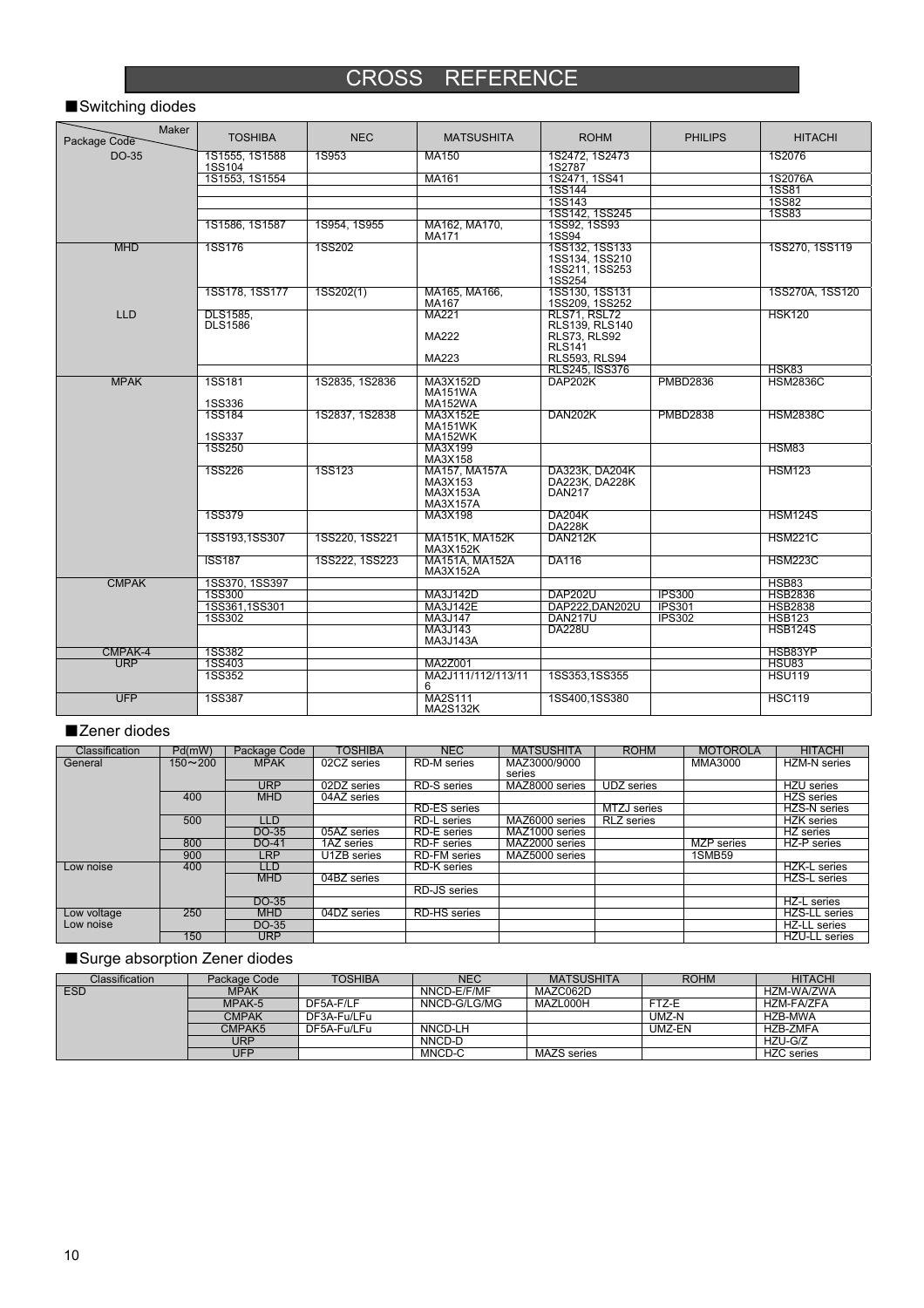# CROSS REFERENCE

### ■Diodes for high frequency

| Application                          | Package<br>Code           | <b>TOSHIBA</b>                                                                                                                                                                                                                                                                    | <b>MATSUSHITA</b>            | <b>NEC</b>    | SONY                        |                                  | Others                                   | <b>HITACHI</b>                   |
|--------------------------------------|---------------------------|-----------------------------------------------------------------------------------------------------------------------------------------------------------------------------------------------------------------------------------------------------------------------------------|------------------------------|---------------|-----------------------------|----------------------------------|------------------------------------------|----------------------------------|
| <b>VCO</b>                           | <b>URP</b>                | <b>1SV270</b>                                                                                                                                                                                                                                                                     |                              |               |                             |                                  |                                          | <b>HVU350B</b>                   |
|                                      |                           |                                                                                                                                                                                                                                                                                   | <b>MA377</b>                 |               |                             |                                  |                                          | <b>HVU355B</b>                   |
|                                      |                           | <b>1SV277</b>                                                                                                                                                                                                                                                                     | MA304                        |               |                             |                                  |                                          | <b>HVU359</b><br><b>HVU369B</b>  |
|                                      |                           |                                                                                                                                                                                                                                                                                   |                              |               |                             | PHILIPS                          | <b>BB156</b>                             | <b>HVU383B</b>                   |
|                                      | <b>UFP</b>                | <b>1SV281</b>                                                                                                                                                                                                                                                                     | MA2S376                      |               | 1T413                       |                                  |                                          | HVC350B                          |
|                                      |                           | 1SV280/285/239<br>1SV293/279/281                                                                                                                                                                                                                                                  | MA2S331/MA332                |               |                             |                                  |                                          | <b>HVC355B</b><br><b>HVC358B</b> |
|                                      |                           |                                                                                                                                                                                                                                                                                   | MA2S304                      |               |                             |                                  |                                          | <b>HVC359</b>                    |
|                                      |                           | 1SV313/314                                                                                                                                                                                                                                                                        |                              |               | 1T363A                      |                                  |                                          | <b>HVC362</b><br><b>HVC366</b>   |
|                                      |                           |                                                                                                                                                                                                                                                                                   | MA2SV01                      |               |                             |                                  |                                          | <b>HVC368B</b>                   |
|                                      |                           | 1SV285/329/277                                                                                                                                                                                                                                                                    |                              |               |                             |                                  |                                          | HVC369B                          |
|                                      |                           |                                                                                                                                                                                                                                                                                   | MA2SV07<br>MA2SV04           |               |                             |                                  |                                          | HVC380B<br><b>HVC381B</b>        |
|                                      |                           |                                                                                                                                                                                                                                                                                   |                              |               |                             | <b>PHILIPS</b>                   | <b>BB156</b>                             | <b>HVC383B</b>                   |
|                                      | <b>SFP</b>                | 1SV135                                                                                                                                                                                                                                                                            | MA2SV01<br>MA2SV01           |               |                             |                                  |                                          | HVD368B<br><b>HVD372B</b>        |
| Antenna                              | <b>URP</b>                | <b>1SV121</b>                                                                                                                                                                                                                                                                     |                              |               |                             |                                  |                                          | <b>HVU131</b>                    |
| switching                            |                           | 1SV271/307                                                                                                                                                                                                                                                                        |                              |               |                             |                                  |                                          | <b>HVU132</b>                    |
|                                      | <b>UFP</b>                | <b>1SV308</b>                                                                                                                                                                                                                                                                     |                              |               |                             | <b>PHILIPS</b><br>HP             | BAR63-03W<br>HSMP3892-L31                | <b>HVU134</b><br><b>HVC132</b>   |
|                                      |                           |                                                                                                                                                                                                                                                                                   |                              |               |                             | <b>SIEMENS</b>                   | BAR63-03W                                | <b>HVC134</b>                    |
|                                      |                           |                                                                                                                                                                                                                                                                                   |                              |               |                             |                                  |                                          | <b>HVC135</b>                    |
| <b>UHF/VHF ET</b>                    | <b>URP</b>                | 1SV214/1SV254                                                                                                                                                                                                                                                                     | MA360/372/369                | 1SV220/221    | 1T362                       | <b>ROHM</b>                      | <b>1SV223</b>                            | <b>HVC136</b><br><b>HVU202A</b>  |
|                                      |                           |                                                                                                                                                                                                                                                                                   |                              |               |                             | <b>ITT</b>                       | BB721S/723S                              |                                  |
|                                      |                           | 1SV214/215/216                                                                                                                                                                                                                                                                    | MA360/342                    | 1SV220/219    | 1T362A                      | <b>SIEMENS</b><br><b>ROHM</b>    | <b>BB353</b><br><b>1SV223</b>            | <b>HVU202B</b>                   |
|                                      |                           |                                                                                                                                                                                                                                                                                   |                              |               |                             | <b>ITT</b>                       | <b>BB723S</b>                            |                                  |
|                                      | <b>UFP</b>                | <b>1SV278</b>                                                                                                                                                                                                                                                                     | MA2S372<br>MA2S367           | 1SV163        | 1T402<br>1T402              |                                  |                                          | <b>HVC202A</b>                   |
| <b>VHF</b>                           | <b>URP</b>                | <b>1SV286</b><br>1SV215/232                                                                                                                                                                                                                                                       | MA366                        | 1SV219        |                             | <b>ITT</b>                       | <b>BB729S</b>                            | <b>HVC202B</b><br><b>HVU200A</b> |
| Wide band                            |                           |                                                                                                                                                                                                                                                                                   |                              |               |                             | PHILIPS                          | <b>BB133</b>                             |                                  |
| <b>CATV ET</b>                       |                           | 1SV238/1SV269                                                                                                                                                                                                                                                                     | MA366C/355/357<br>MA357      |               | 1T364/399<br>1T368/368A     | ITT                              | <b>BB730S</b>                            | HVU306A<br><b>HVU306B</b>        |
|                                      |                           | 1SV217/221                                                                                                                                                                                                                                                                        | MA371/356                    | 1SV218        | 1T360/405/378               |                                  |                                          | <b>HVU307</b>                    |
|                                      |                           | 1SV231/288/299/300                                                                                                                                                                                                                                                                | (MA337/365)/374              |               | 1T369/397                   | ITT                              | <b>BB731S</b>                            | HVU300A                          |
|                                      |                           | 1SV302                                                                                                                                                                                                                                                                            |                              |               | 1T369<br>1T363A             | <b>SIEMENS</b>                   | <b>BB639</b>                             | HVU300B<br>HVU363A               |
|                                      |                           |                                                                                                                                                                                                                                                                                   |                              |               | 1T363/364                   |                                  |                                          | <b>HVU363B</b>                   |
|                                      | <b>UFP</b>                | 1SV290/301                                                                                                                                                                                                                                                                        |                              |               | 1T406/407<br>1T406/407      |                                  |                                          | HVC300A<br><b>HVC300B</b>        |
|                                      |                           | 1SV303                                                                                                                                                                                                                                                                            |                              |               | 1T403/363A                  | ITT                              | <b>BB730S</b>                            | HVC363A                          |
|                                      |                           |                                                                                                                                                                                                                                                                                   |                              |               | 1T403                       |                                  |                                          | <b>HVC363B</b>                   |
|                                      |                           | <b>1SV283</b><br><b>1SV282</b>                                                                                                                                                                                                                                                    | MA2S357                      |               | 1T404/405/408<br>1T404/404A | ITT                              | <b>BB730S</b>                            | HVC306A<br><b>HVC306B</b>        |
|                                      |                           | 1SV217/221                                                                                                                                                                                                                                                                        | MA371/356                    | <b>1SV218</b> | 1T360/405/378               |                                  |                                          | <b>HVC307</b>                    |
| <b>UHF/SHF ET</b>                    | <b>URP</b>                | 1SV258/287/291                                                                                                                                                                                                                                                                    | MA368/370                    |               | 1T379/365                   | <b>ITT</b>                       | <b>BB701S</b>                            | <b>HVU316</b>                    |
|                                      |                           |                                                                                                                                                                                                                                                                                   |                              |               |                             | <b>PHILIPS</b><br><b>SIEMENS</b> | BB813/833<br><b>BB640</b>                |                                  |
|                                      | <b>UFP</b>                |                                                                                                                                                                                                                                                                                   |                              |               | 1T410                       | <b>PHILIPS</b>                   | BB813/833                                | <b>HVC316</b>                    |
| FM ET                                | <b>MPAK</b>               | 1SV225/228                                                                                                                                                                                                                                                                        |                              |               | 1T417                       | ITT                              | <b>BB404A-E</b>                          | (HVC317B)<br>HVM27WK             |
|                                      |                           |                                                                                                                                                                                                                                                                                   |                              |               |                             | SANYO                            | SVC212/252/217                           |                                  |
|                                      |                           |                                                                                                                                                                                                                                                                                   |                              |               |                             | <b>TOKO</b><br>PHILIPS           | KV1440                                   | HVM16                            |
|                                      |                           |                                                                                                                                                                                                                                                                                   |                              |               |                             | SANYO                            | <b>BB804</b><br>SVC203/253/208           |                                  |
| AM ET                                | <b>SPAK</b>               | 1SV102                                                                                                                                                                                                                                                                            |                              |               |                             | <b>TOKO</b>                      | KV1335                                   |                                  |
|                                      | <b>SRP</b>                | <b>1SV149</b>                                                                                                                                                                                                                                                                     |                              |               |                             | <b>SANYO</b><br><b>ITT</b>       | <b>SVC321</b><br><b>BB510</b>            | <b>HVR100</b>                    |
|                                      |                           |                                                                                                                                                                                                                                                                                   |                              |               |                             | PHILIPS                          | <b>BB112</b>                             |                                  |
| <b>UHF/VHF AFC</b><br><b>Band SW</b> | <b>URP</b><br><b>MPAK</b> | 1SV230/224                                                                                                                                                                                                                                                                        | <b>MA57</b>                  | <b>1SS153</b> |                             | ITT<br><b>PHILIPS</b>            | <b>BB723S</b><br>BAT18                   |                                  |
|                                      |                           | <b>1SS268</b>                                                                                                                                                                                                                                                                     | MA57WK                       | 1SS329/330    |                             | <b>ROHM</b>                      | DAN235K                                  |                                  |
|                                      |                           | <b>1SS269</b>                                                                                                                                                                                                                                                                     | MA57WA                       | 1SS327/328    |                             | <b>ROHM</b>                      | DAP236K                                  | <b>HSM2694</b>                   |
|                                      | <b>UFP</b><br><b>URP</b>  | <b>1SS381</b><br><b>1SS314</b>                                                                                                                                                                                                                                                    | MA2S077<br><b>MA77</b>       | 1SS316/317    |                             | <b>ROHM</b><br><b>ROHM</b>       | <b>1SS390</b><br><b>1SS356</b>           | <b>HSC277</b><br><b>HSU277</b>   |
| Mixer                                | <b>SFP</b>                |                                                                                                                                                                                                                                                                                   |                              |               |                             | <b>ROHM</b>                      | RB520G-30                                | <b>HSD226</b>                    |
|                                      | <b>UFP</b>                | JDH2S01T                                                                                                                                                                                                                                                                          | MA2S728                      |               |                             | <b>ROHM</b>                      | <b>RB876G</b><br>RB751S-40               | HSD276A                          |
|                                      |                           | 1SS389, 1SS388<br>JDH2S01T                                                                                                                                                                                                                                                        |                              |               |                             | <b>ROHM</b>                      |                                          | <b>HSC226</b><br><b>HSC276A</b>  |
|                                      |                           |                                                                                                                                                                                                                                                                                   | MA2S728                      |               |                             | <b>ROHM</b>                      | RB751S-40                                | <b>HSC278</b>                    |
|                                      | <b>URP</b>                | <b>1SS315</b>                                                                                                                                                                                                                                                                     | MA2J728                      |               |                             | <b>ROHM</b>                      | RB751V-40                                | <b>HSU227</b><br><b>HSU276A</b>  |
|                                      | <b>MPAK</b>               |                                                                                                                                                                                                                                                                                   |                              |               |                             | HP                               | HSMS-2812/2822                           | HSM88AS                          |
|                                      |                           |                                                                                                                                                                                                                                                                                   | MA3X704D/717D                |               |                             | H <sub>P</sub>                   | HSMS2813/2823                            | HSM88WA                          |
|                                      |                           | 1SS271                                                                                                                                                                                                                                                                            | MA3X704E/717E<br>MA3X716/715 |               |                             | HP<br><b>ROHM</b>                | HSMS2814/2824<br>RB706D-40               | HSM88WK<br><b>HSM198S</b>        |
|                                      |                           |                                                                                                                                                                                                                                                                                   |                              |               |                             |                                  |                                          | HSM276AS                         |
|                                      | <b>CMPAK</b>              | <b>1SS295</b>                                                                                                                                                                                                                                                                     | MA3J742                      |               |                             | HP<br>HP                         | <b>HSMS-2822</b><br><b>HSMS281C/282C</b> | HSM276AS<br><b>HSB226S</b>       |
|                                      |                           |                                                                                                                                                                                                                                                                                   | MA3J741E                     |               |                             | HP                               | <b>HSMS281F/282F</b>                     | HSB226WK                         |
|                                      |                           |                                                                                                                                                                                                                                                                                   | MA3J745E                     |               |                             | <b>ROHM</b><br>SANYO             | RB715F<br>SB007-W03C                     |                                  |
|                                      |                           |                                                                                                                                                                                                                                                                                   |                              |               |                             | HP                               | HSMS285C                                 | <b>HSB276S</b>                   |
|                                      |                           |                                                                                                                                                                                                                                                                                   |                              |               |                             | H <sub>P</sub>                   | <b>HSMS285C</b>                          | HSB276AS                         |
|                                      |                           |                                                                                                                                                                                                                                                                                   | MA3J742                      |               |                             | HP                               | <b>HSMS281C/282C</b>                     | <b>HSB278S</b><br>HSB88AS        |
|                                      |                           |                                                                                                                                                                                                                                                                                   | MA3J741D/745D                |               |                             | HP                               | HSMS281E/282E                            | HSB88WA                          |
|                                      |                           |                                                                                                                                                                                                                                                                                   |                              |               |                             | <b>ROHM</b><br>HP                | <b>RB717F</b><br><b>HSMS281F/282F</b>    | HSB88WK                          |
|                                      |                           |                                                                                                                                                                                                                                                                                   |                              |               |                             | <b>ROHM</b>                      | <b>RB705D</b>                            |                                  |
|                                      | CMPAK-4                   | 1SS383,1SS384                                                                                                                                                                                                                                                                     | MA4ZD03/14                   |               |                             | <b>ROHM</b>                      | <b>RB480K, RB481K</b>                    | <b>HSB0104YP</b>                 |
|                                      |                           | 1SS402                                                                                                                                                                                                                                                                            |                              |               |                             | <b>SIEMENS</b><br>HP             | BAT62-07W<br><b>HSMS281K/282K</b>        | HSB226YP                         |
|                                      |                           |                                                                                                                                                                                                                                                                                   |                              |               |                             | <b>HP</b>                        | <b>HSM282K</b>                           | HSB88YP                          |
| Attenuator                           | <b>MPAK</b>               | <b>1SV128</b>                                                                                                                                                                                                                                                                     | MA551                        |               |                             | <b>SIEMENS</b><br><b>SANYO</b>   | BAT62-07W<br>1SV233/298                  | HVM14                            |
|                                      |                           | <b>1SV172</b>                                                                                                                                                                                                                                                                     | MA555                        |               |                             | <b>SANYO</b>                     | 1SV234/316                               | HVM14S                           |
|                                      |                           |                                                                                                                                                                                                                                                                                   |                              |               |                             | <b>ROHM</b>                      | <b>RN719D</b>                            | <b>HVM187S</b>                   |
|                                      | <b>CMPAK</b>              | $\frac{1}{2}$ the fit and the contract of the contract of $\frac{1}{2}$ and $\frac{1}{2}$ and $\frac{1}{2}$ and $\frac{1}{2}$ and $\frac{1}{2}$ and $\frac{1}{2}$ and $\frac{1}{2}$ and $\frac{1}{2}$ and $\frac{1}{2}$ and $\frac{1}{2}$ and $\frac{1}{2}$ and $\frac{1}{2}$ and |                              |               |                             | <b>SANYO</b>                     | 1SV315                                   | HVB14S                           |

注)特性及外观可能有些不同,有关详情请查阅该产品的 Data Sheet。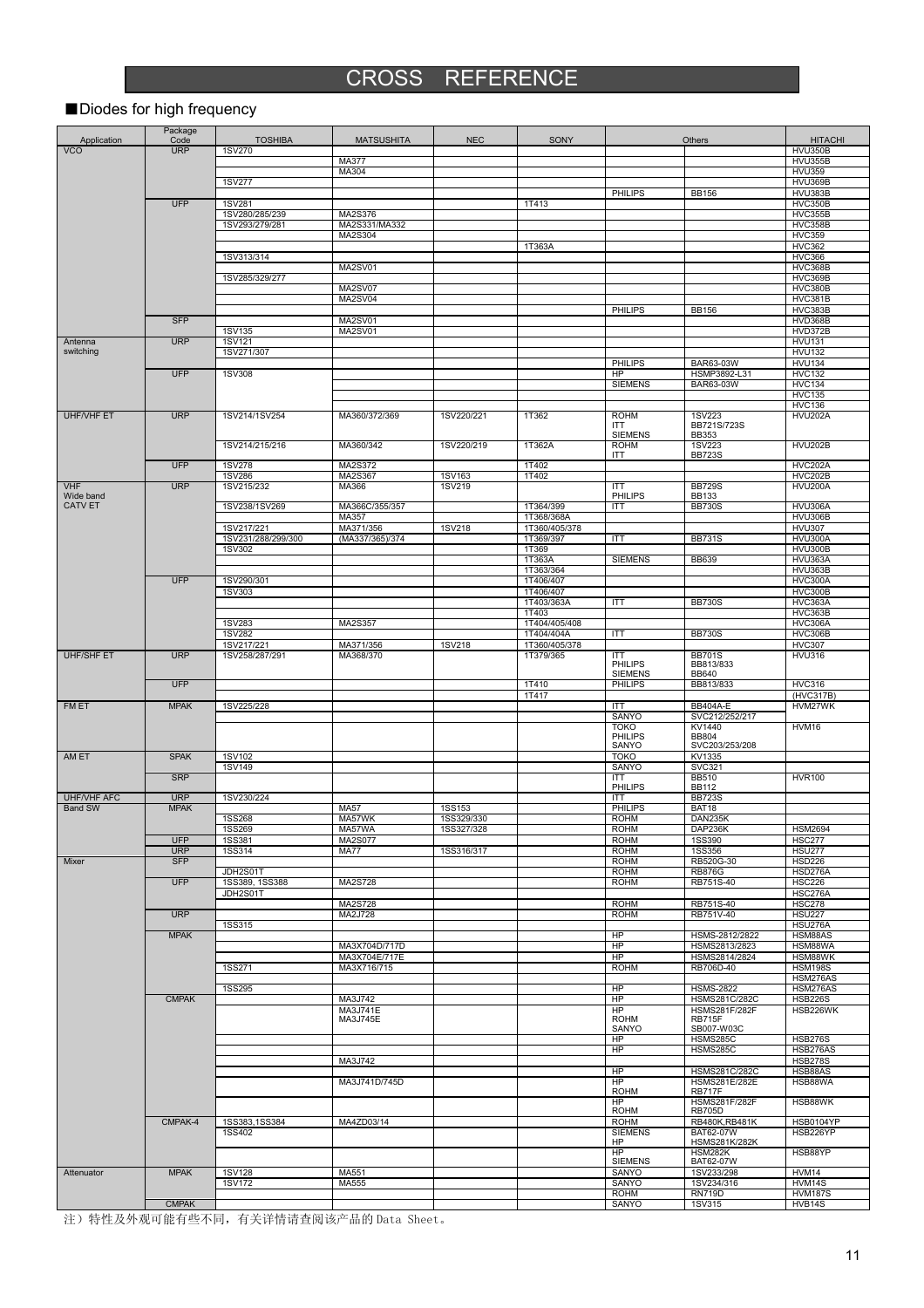### CROSS REFERENCE

| <b>Maker</b><br>Package Code | <b>FUJI</b>  | <b>SANKEN</b> | <b>SHINDENGEN</b>  | <b>TOSHIBA</b>          | <b>GIC</b> | <b>IRC</b>       | <b>MATSUSHITA</b>   | <b>SANYO</b>  | <b>ROHM</b>                    | <b>HITACHI</b>     |
|------------------------------|--------------|---------------|--------------------|-------------------------|------------|------------------|---------------------|---------------|--------------------------------|--------------------|
| <b>MPAK</b>                  |              |               |                    | <b>1SS377</b>           |            |                  |                     | SB02-03Q      | <b>RB425D</b>                  | <b>HRW0202A</b>    |
|                              |              |               |                    | <b>1SS392</b>           |            |                  | MA740               | SB02-03C      |                                | <b>HRW0202B</b>    |
|                              |              |               |                    |                         |            |                  | MA3X786E            |               |                                |                    |
|                              |              |               |                    |                         |            |                  | MA3X721E            |               |                                |                    |
|                              |              |               |                    |                         |            |                  | MA3X721/<br>787/788 | SB02-03S      |                                | <b>HRW0203A</b>    |
|                              |              |               |                    |                         |            |                  | MA3XD17             |               |                                | <b>HRW0302A</b>    |
|                              |              |               |                    | <b>1SS344</b>           |            |                  | MA3X708             | SB05-05CP     | <b>RB411D</b>                  | <b>HRW0502A</b>    |
|                              |              |               |                    |                         |            |                  | MA3X748             |               | RB401                          |                    |
|                              |              |               |                    |                         |            |                  | MA3X720/703         | SB05-03C/Q    | <b>RB400D</b>                  | <b>HRW0503A</b>    |
|                              |              |               |                    |                         |            |                  | <b>MAX789</b>       | SB05-05CP/P   | <b>RB411D</b>                  |                    |
|                              |              |               |                    |                         |            |                  | MA3X701             | SB007-03C/P/N |                                | <b>HRW0703A</b>    |
|                              |              |               |                    | <b>1SS349</b>           |            |                  | MA10703             | SB007-015C    |                                | <b>HRW0702A</b>    |
| <b>CMPAK</b>                 |              |               |                    | 1SS395<br><b>1SS322</b> |            |                  | MA3Z792             |               | <b>RB450F</b><br><b>RB451F</b> | <b>HRB0103A</b>    |
|                              |              |               |                    | 1SS372                  |            |                  | MA3Z793             |               |                                | <b>HRB0103B</b>    |
|                              |              |               |                    | 1SS401                  |            |                  | MA3J702/            |               | <b>RB461F</b>                  | <b>HRB0502A</b>    |
|                              |              |               |                    |                         |            |                  | 700/744             |               |                                |                    |
| CMPAK-4                      |              |               |                    |                         |            |                  |                     |               | RB501V-40                      | (HSB0104YP)        |
| <b>UFP</b>                   |              |               |                    | <b>1SS388</b>           |            |                  | MA2S784             |               |                                | <b>HRC0103A</b>    |
|                              |              |               |                    |                         |            |                  | MA2SD <sub>25</sub> |               | RB520S-30                      | <b>HRC0203B</b>    |
|                              |              |               |                    |                         |            |                  | MA2SD19             |               | RB521S-30                      |                    |
|                              |              |               |                    | <b>1SS389</b>           |            |                  | MA2SD19             |               | RB521S-30                      | <b>HRC0203C</b>    |
|                              |              |               |                    |                         |            |                  | MA2SD25             |               | RB501V-40                      |                    |
| <b>URP</b>                   |              |               |                    | 1SS367/373              |            |                  | <b>MA784</b>        |               | <b>RB501H</b>                  | <b>HRU0103A</b>    |
|                              |              |               |                    | <b>1SS357</b>           |            |                  | MA2Z714<br>MA2Z784  |               | RB500V-40<br>RB501V-40         |                    |
|                              |              |               |                    |                         |            |                  | MA2J704             |               |                                | <b>HRU0203A</b>    |
|                              |              |               |                    | 1SS404                  |            |                  | MA2J729             |               |                                | <b>HRU0302A</b>    |
|                              |              |               |                    |                         |            |                  | MA2Z748             |               |                                |                    |
| DO-41                        |              | EK09          |                    |                         |            | 11EQS09          |                     |               |                                | HRP32 $\mathbb{X}$ |
|                              |              | AK09          |                    |                         |            | 11EQ09           |                     |               |                                |                    |
|                              |              |               |                    |                         |            | 11DQ09           |                     |               |                                |                    |
|                              | ERA81-004    | EK04          | DINS4              | 1GWJ42                  | SB140      | 11EQS04          |                     |               |                                | <b>HRP22 X</b>     |
|                              |              | AK04          |                    | 1GWJ43                  |            | 11EQ04<br>11DQ04 |                     |               |                                |                    |
| <b>LRP</b>                   | <b>SE014</b> |               | D <sub>1</sub> FS4 | <b>U1FWJ49</b>          |            | <b>EC10QS04</b>  | MA735               | SB11-04HP     | RB160L-40                      | HRF22 $\times$     |
|                              |              |               |                    | U1FWJ44N                |            | E10QS04          | MA736               | SB10-05P/CP   |                                |                    |
|                              |              |               |                    |                         |            | EC10QS09         |                     | SB11-04HP     |                                | <b>HRF32 X</b>     |
|                              |              |               |                    |                         |            | E10QS09          |                     |               |                                |                    |
|                              |              |               |                    |                         |            |                  |                     |               |                                |                    |

#### ■Schottky barrier diodes for switching power supply

注)1. 特性及外观可能有些不同,有关详情请查阅该产品的 Data Sheet。

2. ※ 曾提议于 2001 年度停产,准备提议于 2002 年度停产。

### PACKAGE CROSS REFERENCE

| <b>HITACHI</b> | <b>MATSUSHITA</b>    | <b>NEC</b>                 | <b>ROHM</b>          | <b>TOSHIBA</b>  | <b>SONY</b>        | <b>PHILIPS</b> | <b>SIEMENS</b> | <b>EIAJ</b>   | <b>JEDEC</b>    |
|----------------|----------------------|----------------------------|----------------------|-----------------|--------------------|----------------|----------------|---------------|-----------------|
| DO-41          | DO-41                | DO-41                      | <b>GSR</b>           | DO-41           |                    | SOD66(DO-41)   |                | <b>SC-47</b>  | DO-41           |
| DO-41Mod       |                      |                            | <b>MSR</b>           | <b>DD-41SS</b>  |                    | SOD68          |                |               |                 |
| DO-35          | DO-35                | DO-35                      | <b>GSD</b>           | DO-35           |                    | SOD27(DO-35)   |                | <b>SC-48</b>  | DO-35           |
| MHD            | DO-34                | DO-34                      | <b>MSD</b>           | DO-34           |                    | DO-34          |                |               | DO-34           |
| TO-220FM X     | <b>TO-220F</b>       | <b>MP-45F</b>              | TO-220               | <b>TO-220FL</b> |                    |                |                |               |                 |
| TO-220AB X     | <b>TO-220D</b>       | MP-45                      |                      | <b>TO-220AB</b> |                    | <b>TO220AB</b> |                | <b>SC-46</b>  | <b>TO-220AB</b> |
| <b>LLD</b>     | Leadless             | Leadless                   | LLDS(LL-34)          | Leadless        |                    | SOD80C         |                |               |                 |
| <b>MPAK</b>    | Mini 3P              | 3Pin Mini Mold             | SSD3/SMD3            | S-MINI(SC-59)   |                    | <b>SC59</b>    | <b>SOT-23</b>  | SOT-23/SC-59A | TO-236Mod       |
| MPAK-5         | Mini 5P              |                            | SMD <sub>5</sub>     | <b>SMV</b>      |                    |                |                | <b>SC-74A</b> |                 |
| <b>CMPAK</b>   | S Mini 3P            | 3Pin Small Mini Mold       | UMD3                 | <b>USM</b>      |                    | SOT323         |                | SOT-323/SC-70 |                 |
| CMPAK-4        | S Mini 4P            |                            | UMD4                 | <b>USQ</b>      |                    |                |                | SC-82         |                 |
| <b>SRP</b>     | Mini 2P              |                            |                      | S-FLAT          | Mini mold(M-205)   | SOD123         | SOD-123        |               |                 |
| <b>URP</b>     | S Mini 2P            | 2Pin Small Mini Mold       | <b>UMD2(SOD-323)</b> | <b>USC</b>      | <b>SMVC(M-235)</b> | SOD323         | SOD-323        |               |                 |
| UFP(1608)      | SS Mini 2P           | 2Pin Ultra Small Mini Mold | EMD <sub>2</sub>     | <b>ESC</b>      | <b>SSVC(M-290)</b> | SOD523/SC79    |                | <b>SC-79</b>  |                 |
| $LRP \times$   | New Mini Power<br>2P | 2Pin Power Mini Mold       | PMDS(SMA)            | <b>I-FLAT</b>   |                    | SOD106A        |                |               |                 |

注)※曾提议于 2001 年度停产,准备提议于 2002 年度停产。

### STANDARD TAPING SPECIFICATION

### 详细请参照 Data Sheet。

■轴向 Taping 包装(折叠包装) Axial Taping AMMO Pack (AMMO BOX)

| Symbol | Package Code | <b>Taping Dimension</b> | Packing Unit (pcs) | Appearance                                         |  |
|--------|--------------|-------------------------|--------------------|----------------------------------------------------|--|
| $TA^*$ | DO-35        | 52 <sub>mm</sub>        | 5000               |                                                    |  |
|        | <b>MHD</b>   |                         |                    |                                                    |  |
| TD     | DO-35        | 26 <sub>mm</sub>        | 2500               |                                                    |  |
|        | <b>MHD</b>   |                         |                    | <b>Service</b><br><b>Service</b><br><b>Service</b> |  |
| TE*    |              |                         | 5000               |                                                    |  |
| TJ     | MHD, UMD     |                         | 5000               |                                                    |  |
| TK*    | DO-41        | 52mm                    | 2500               | 胶带宽度Tape width                                     |  |
| TN*    | DO-41        | 26 <sub>mm</sub>        | 2500               |                                                    |  |

\*这是推荐的 Taping 包装规格。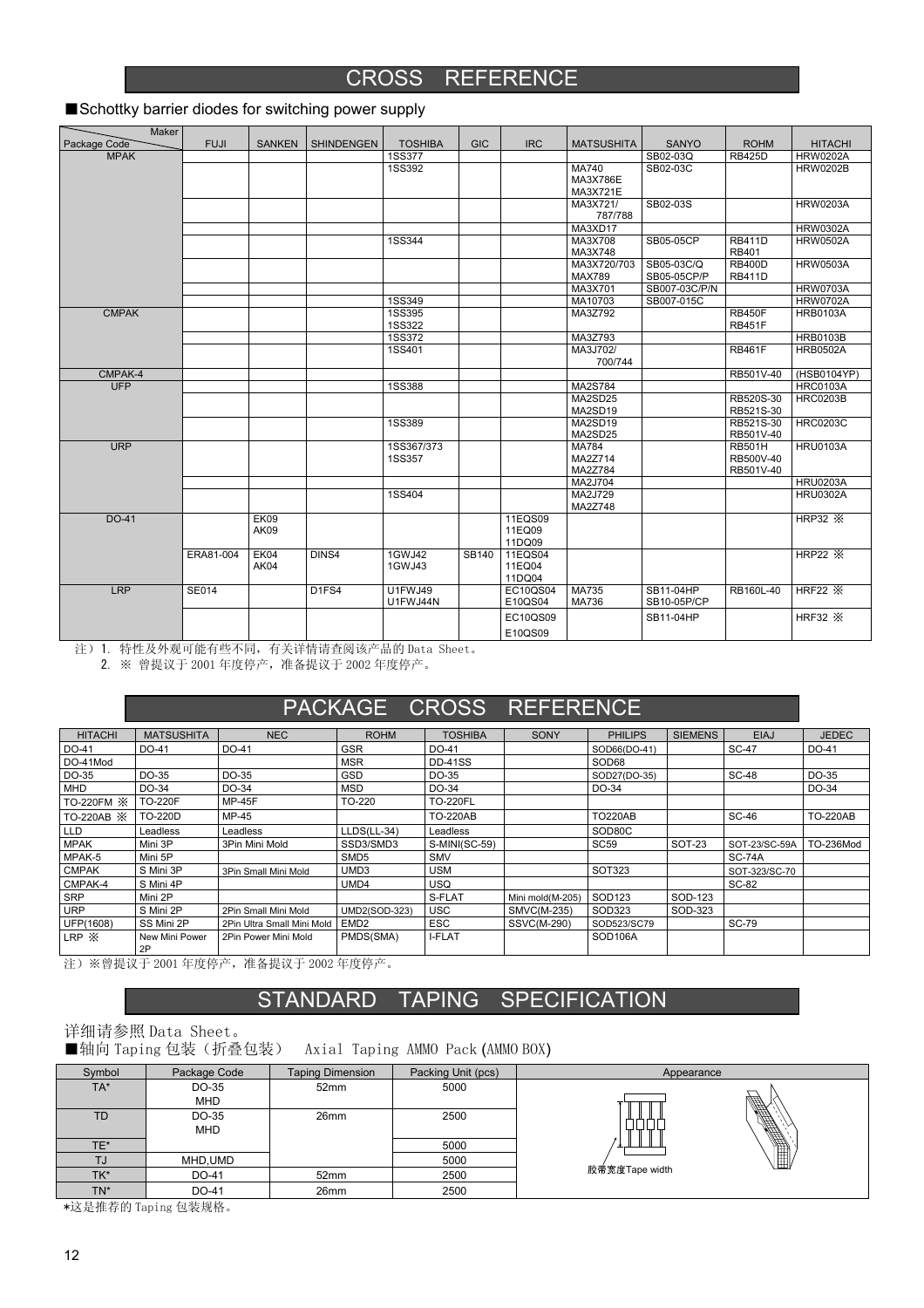### STANDARD TAPING SPECIFICATION

#### ■Emboss Taping Reel Pack

| Package                 | Packing |                |                                           |
|-------------------------|---------|----------------|-------------------------------------------|
| Code                    | Unit    | Name           | <b>Packing Configurations</b>             |
| <b>URP</b>              | 3,000   | 型号+TL/TR       |                                           |
|                         |         | Type No.+TL/TR | 压花胶带 Taping 包装                            |
| <b>SRP</b>              | 3,000   | 型号+TL/TR       | <b>Emboss TAPING REEL</b>                 |
|                         |         | Type No.+TL/TR | <b>PACK</b>                               |
| <b>MPAK</b>             | 3,000   | 型号+TL/TR       | (根据 EIAJ 规格的 RC-1009B)                    |
| <b>CMPAK</b><br>CMPAK-4 |         | Type No.+TL/TR | (conforming to EIAJ standard<br>RC-1009B) |
| MPAK-5                  | 3.000   | 型号+TL/TR       | 8mm 压花胶带                                  |
| CMPAK-5<br>VSON-5       |         | Type No.+TL/TR | 8mm emboss tape<br>胶带(相当于 EIAJ 的 TE84F 型) |
| <b>MFPAK</b>            | 2mm 间距  | 型号+TL/TR       | tape (equivalent to EIAJ type             |
|                         | 9,000   | Type No.+TL/TR | <b>TE84F)</b>                             |
| <b>LLD</b>              | 2,500   | 型号+TL/TR       |                                           |
|                         |         | Type No.+TL/TR |                                           |
| <b>UFP</b>              | 4mm 间距  | 型号+TR          |                                           |
|                         | 4,000   | Type No.+TR    |                                           |
|                         | 2mm 间距  | 型号+KR          |                                           |
|                         | 8,000   | Type No.+KR    |                                           |
| <b>SFP</b>              | 2mm 间距  | 型号+KR          |                                           |
|                         | 8,000   | Type No.+KR    |                                           |
| <b>EFP</b>              | 2mm 间距  | 型号+KR          |                                           |
|                         | 10,000  | Type No.+KR    |                                           |

注)TR 是推荐的 Taping 包装规格。

#### URP 外观产品的 Taping,根据 1 卷的数量、分组等,附有下列 Taping 标志:

| Taping 代码                  |            |                |                                |  |  |  |  |  |  |
|----------------------------|------------|----------------|--------------------------------|--|--|--|--|--|--|
| Taping code                | <b>TRF</b> | <b>TRU</b>     | <b>TRV</b>                     |  |  |  |  |  |  |
| Taping 方向                  | <b>TR</b>  | <b>TR</b>      | <b>TR</b>                      |  |  |  |  |  |  |
| Taping direction           |            |                |                                |  |  |  |  |  |  |
| 1 卷内的最大种类数                 |            | 4              |                                |  |  |  |  |  |  |
| Maximum category in 1 reel |            |                |                                |  |  |  |  |  |  |
| 1卷内的数量                     | 3000 pcs   |                |                                |  |  |  |  |  |  |
| Quantity in 1 reel         |            |                |                                |  |  |  |  |  |  |
| 分组                         |            | $20$ pcs 以上    |                                |  |  |  |  |  |  |
| Grouping                   |            | 20 pcs or more |                                |  |  |  |  |  |  |
| 分组的尾端                      |            | 4个空格           | 1 个空格不反射胶带                     |  |  |  |  |  |  |
| End of group               |            | 4 spaces       | Non-reflection tape on 1 space |  |  |  |  |  |  |
| 备注                         |            | C. C 方式*       |                                |  |  |  |  |  |  |
| Note                       |            | C.C system*    |                                |  |  |  |  |  |  |

\* 变容二极管的连续 Taping 方式。

\*\* 需要 TL 型时, 请先和本公司的营销负责人员商谈。

#### UFP/SFP 外观产品的 Taping, 根据 1 卷内的数量、分组等, 附有下列 Taping 标志: (SFP 外观仅限于 KR※规格)

| Taping 代码                  |            |            |                        |            |                |                                |  |  |
|----------------------------|------------|------------|------------------------|------------|----------------|--------------------------------|--|--|
| Taping code                | <b>TRF</b> | <b>TRU</b> | <b>TRV</b>             | <b>KRF</b> | <b>KRU</b>     | <b>KRV</b>                     |  |  |
| Taping 方向                  |            | <b>TR</b>  |                        | <b>KR</b>  |                |                                |  |  |
| Taping direction           |            |            |                        |            |                |                                |  |  |
| 1 卷内的最大种类数                 |            |            | 5 max                  |            | $10$ max       |                                |  |  |
| Maximum category in 1 reel |            |            |                        |            |                |                                |  |  |
| 1卷内的数量                     |            | 4000 pcs   |                        | 8000 pcs   |                |                                |  |  |
| Quantity in 1 reel         |            |            |                        |            |                |                                |  |  |
| 分组                         |            |            | 20 pcs 以上              |            | 20 pcs 以上      |                                |  |  |
| Grouping                   |            |            | 20 pcs or more         |            | 20 pcs or more |                                |  |  |
| 分组的尾端                      |            | 9个空格       | 1 个空格+1 个空格不反射         |            | 4个空格           | 1个空格不反射胶带                      |  |  |
| End of group               |            |            | 胶带+1 个空格               |            |                |                                |  |  |
|                            |            | 9 spaces   | 1space+ Non-reflection |            | 4 spaces       | Non-reflection tape on 1 space |  |  |
|                            |            |            | tape on 1space+1space  |            |                |                                |  |  |
| 备注                         |            |            | C. C 方式*               |            | C. C 方式*       |                                |  |  |
| <b>Note</b>                |            |            | C.C system*            |            | C.C system*    |                                |  |  |

\* 变容二极管的连续 Taping 方式。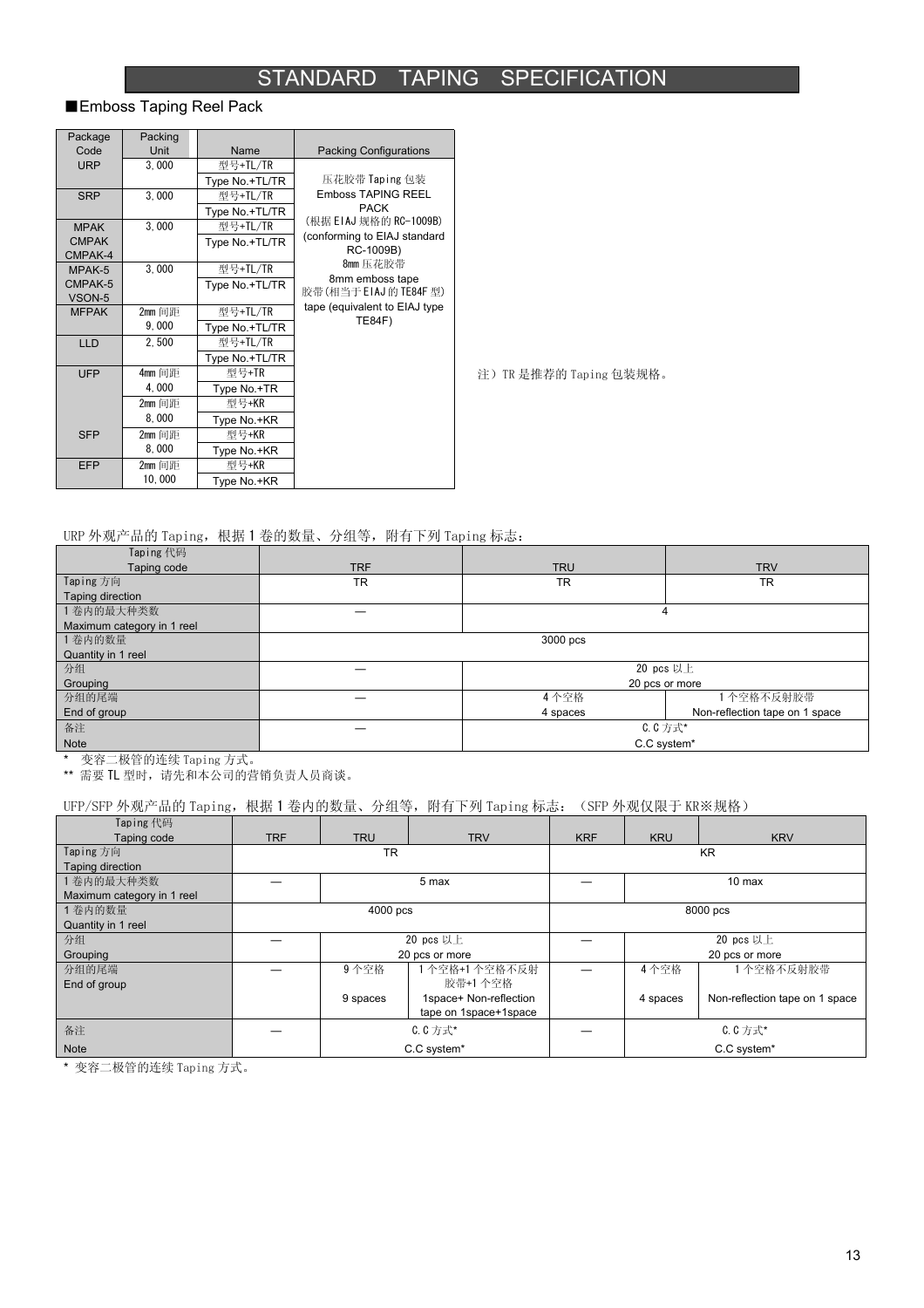### STANDARD TAPING SPECIFICATION

| Package Code                                                                          | <b>Taping Code</b>             | <b>Pulling Direction</b>                                                                                                                                                                                                                                               |
|---------------------------------------------------------------------------------------|--------------------------------|------------------------------------------------------------------------------------------------------------------------------------------------------------------------------------------------------------------------------------------------------------------------|
| <b>URP</b><br><b>SRP</b><br><b>LLD</b><br><b>MOP</b>                                  | <b>TR</b><br>(Taping to Right) | TR Pulling direction $\longrightarrow$<br>O<br>$\circ$<br>$\Box$<br>$\blacksquare$<br>$\blacksquare$                                                                                                                                                                   |
| <b>UFP</b>                                                                            | <b>TR</b><br>(Taping to Right) | TR Pulling direction $\longrightarrow$<br>$\circ$<br>$\circ$<br>ווכ                                                                                                                                                                                                    |
|                                                                                       | KR                             | KR Pulling direction -<br>$\circ$<br>alălalălală                                                                                                                                                                                                                       |
| <b>SFP</b><br><b>EFP</b>                                                              | <b>KR</b>                      | KR Pulling direction $\longrightarrow$                                                                                                                                                                                                                                 |
| <b>MPAK</b><br><b>CMPAK</b><br>CMPAK-4<br>MPAK-5<br>CMPAK-5<br>VSON-5<br><b>MFPAK</b> | <b>TR</b><br>(Taping to Right) | $TR$ Pulling direction $\longrightarrow$<br>MPAK/CMPAK<br>CMPAK-4<br>MPAK-5CMPAK-5NSON-5<br>$\bigcirc$<br>Ο<br>O<br>∩<br>Ω<br>∩<br>O<br>$\overline{\mathbb{D}}$<br>$\boxed{\Box}$<br>$\boxed{\mathbb{C}}$<br>$\mathbb{G}$<br>$\overline{\mathbb{G}}$<br>비<br>$\boxdot$ |



注)1.上记外观图并非原寸大。

■Taping Pulling Direction

<sup>2.</sup>※曾提议于 2001 年度停产,准备提议于 2002 年度停产。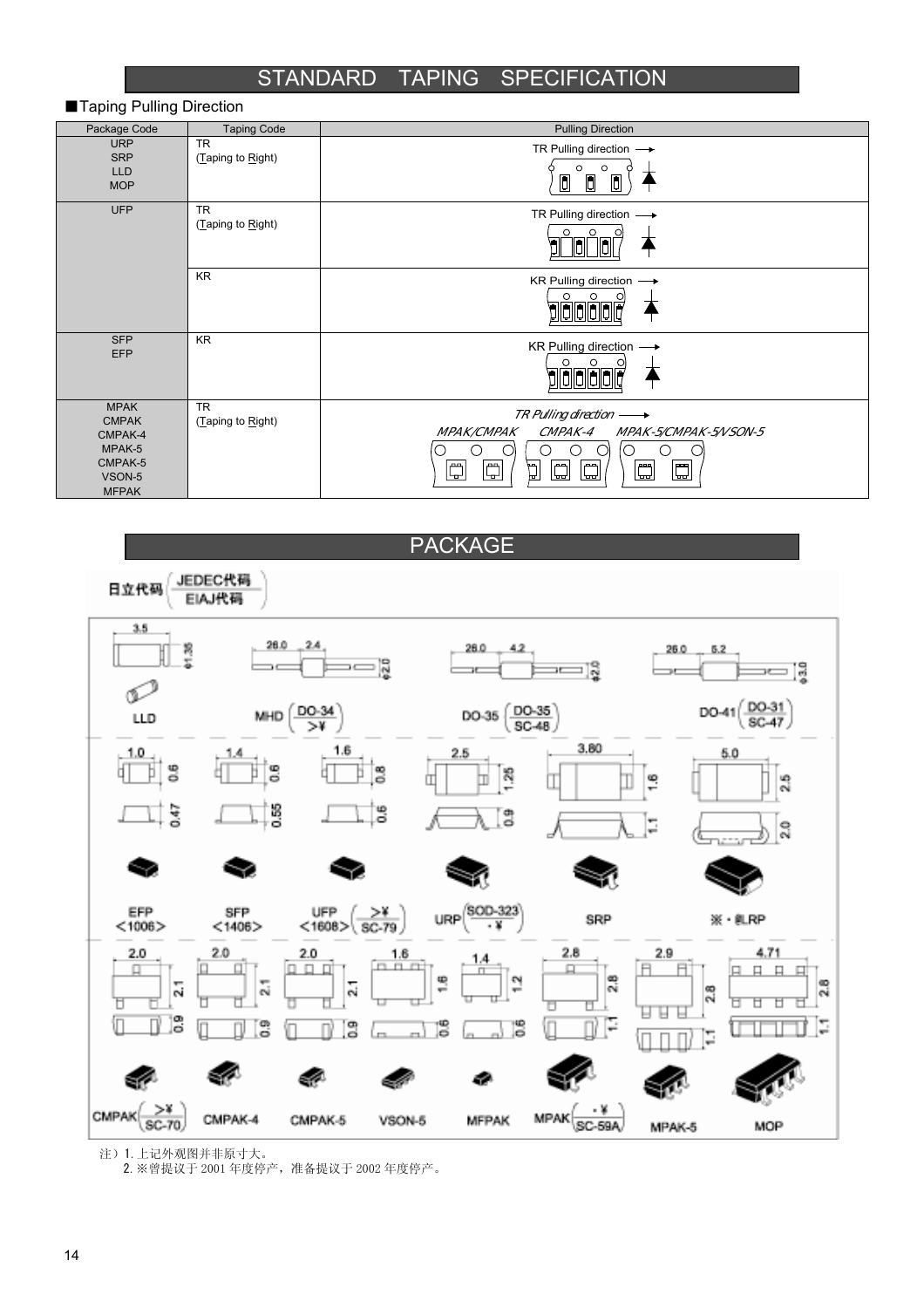## SURFACE MOUNT TYPE MARKING

#### ■MPAK/MFPAK Marking (Except Zenner Diode Series)

| Type No.        | Marking         |     | <b>Pin Connection</b> |
|-----------------|-----------------|-----|-----------------------|
| <b>HRW0202A</b> | S <sub>17</sub> | 图 5 | CC                    |
| <b>HRW0202B</b> | S <sub>18</sub> | 图 5 | CC                    |
| <b>HRW0203A</b> | S <sub>5</sub>  | 图 4 | SI(1)                 |
| <b>HRW0203B</b> | S <sub>21</sub> | 图 7 | SI(2)                 |
| <b>HRW0302A</b> | S <sub>11</sub> | 图 4 | SI(1)                 |
| <b>HRW0502A</b> | S <sub>10</sub> | 图 4 | SI(1)                 |
| <b>HRW0503A</b> | S <sub>6</sub>  | 图 4 | SI(1)                 |
| <b>HRW0702A</b> | S <sub>15</sub> | 图 4 | SI(1)                 |
| <b>HRW0703A</b> | S <sub>8</sub>  | 图 4 | SI(1)                 |
| <b>HSM83</b>    | F7              | 图 4 | SI(1)                 |
| HSM88AS         | C <sub>1</sub>  | 图2  | <b>SE</b>             |
| HSM88ASR        | C <sub>3</sub>  | 图 1 | <b>SER</b>            |
| HSM88WA         | C7              | 图 6 | AC                    |
| HSM88WK         | C <sub>4</sub>  | 图 5 | CC                    |
| <b>HSM107S</b>  | C <sub>5</sub>  | 图2  | <b>SE</b>             |
| <b>HSM123</b>   | A <sub>9</sub>  | 图2  | <b>SE</b>             |
| <b>HSM124S</b>  | A <sub>1</sub>  | 图2  | <b>SE</b>             |
| <b>HSM126S</b>  | S <sub>14</sub> | 图2  | <b>SE</b>             |
| <b>HSM198S</b>  | C <sub>6</sub>  | 图2  | <b>SE</b>             |
| <b>HSM221C</b>  | A2              | 图 4 | SI(1)                 |
| <b>HSM223C</b>  | A <sub>8</sub>  | 图 3 | SIR(1)                |

| Type No.        | Marking         |     | <b>Pin Connection</b> |
|-----------------|-----------------|-----|-----------------------|
| HSM276AS        | S <sub>19</sub> | 图2  | <b>SE</b>             |
| <b>HSM276S</b>  | C <sub>2</sub>  | 图2  | <b>SE</b>             |
| HSM276ASR       | S <sub>20</sub> | 图 1 | <b>SER</b>            |
| <b>HSM276SR</b> | C <sub>9</sub>  | 图 1 | <b>SER</b>            |
| <b>HSM2694</b>  | B <sub>3</sub>  | 图 6 | AC                    |
| <b>HSM2836C</b> | A4              | 图 6 | AC                    |
| <b>HSM2838C</b> | A <sub>6</sub>  | 图 5 | CC                    |
| HVM14           | H <sub>5</sub>  | 图 4 | SI(1)                 |
| HVM14S          | H <sub>6</sub>  | 图2  | <b>SE</b>             |
| HVM14SR         | H7              | 图 1 | <b>SER</b>            |
| <b>HVM16</b>    | T <sub>3</sub>  | 图 5 | CC                    |
| HVM27WK         | T <sub>5</sub>  | 图 5 | CC                    |
| HVM28BWK        | T <sub>14</sub> | 图 5 | CC                    |
| <b>HVM187S</b>  | H <sub>3</sub>  | 图2  | <b>SE</b>             |
| HVM187WK        | H1              | 图 5 | CC                    |
| <b>HVM189S</b>  | H <sub>9</sub>  | 图2  | <b>SE</b>             |
| HZM6.2ZMWA      | 62N             | 图 6 | AC                    |
| HZM6.8MWA       | 68M             | 图 6 | AC                    |
| HZM6.8ZMWA      | 68N             | 图 6 | AC                    |
| HZM27WA         | 27A             | 图 6 | AC                    |
| HZM3.3WA        | 33A             | 图 6 | AC                    |
| HSN278WK        | $S-I$           | 图 5 | CC                    |



#### ■CMPAK Marking

| Type No.            | Marking        | <b>Pin Connection</b> |           | Type No.       | Marking | <b>Pin Connection</b> |           |                |                | Type No. | Marking   |  | <b>Pin Connection</b> |
|---------------------|----------------|-----------------------|-----------|----------------|---------|-----------------------|-----------|----------------|----------------|----------|-----------|--|-----------------------|
| HVB <sub>14</sub> S | H <sub>6</sub> | 图2                    | SE        | <b>HSB124S</b> | A.      | 图                     | <b>SE</b> | HSB226WK       | E <sub>6</sub> | 图と       | CС        |  |                       |
| HVB27WK             | 15             | 图 5                   | CС        | HSB276AS       | E8      | 图2                    | <b>SE</b> | <b>HSB278S</b> | S2             | 图2       | <b>SE</b> |  |                       |
| HVB387BWK           | V5             | 图 5                   | CС        | <b>HSB276S</b> | C2      | 图                     | SE        | HSB88WK        | C4             | 图し       | CC        |  |                       |
| <b>HRB0103A</b>     | E1             | 图 4                   | SI(1)     | <b>HSB83</b>   |         | 图                     | SI(1)     | <b>HSB2836</b> | A4             | 图        | AC        |  |                       |
| <b>HRB0103B</b>     | E <sub>2</sub> | 图2                    | <b>SE</b> | HSB88AS        | C.      | 图                     | <b>SE</b> | <b>HSB2838</b> | A <sub>6</sub> | 图!       | CC        |  |                       |
| <b>HRB0502A</b>     | E3             | 图                     | SI(1)     | HSB88WA        | C7      | 图 6                   | AC        | HZB6.8MWA      | 68M            | 图        | AC        |  |                       |
| <b>HSB123</b>       | A9             | 图2                    | <b>SE</b> | <b>HSB226S</b> | E7      | 图2                    | <b>SE</b> | 内部连接请参见 MPAK。  |                |          |           |  |                       |

#### ■CMPAK-4 Marking

| Type No.  | Marking | <b>Pin Connection</b> | vpe No.   | Marking | <b>Pin Connection</b> | <b>Pin Connection</b> | Marking Example                                      |
|-----------|---------|-----------------------|-----------|---------|-----------------------|-----------------------|------------------------------------------------------|
| HSB0104YP |         | 参见图                   | HSB276AYP | ∽       | 参见图                   |                       | .                                                    |
| HSB226YP  | ᆷ       | 参见图                   | HVB187YP  | D.      | 参见图                   |                       | $\overline{\phantom{a}}$<br>$\overline{\phantom{m}}$ |
| HSB83YP   |         | 参见图                   | HVB350BYP |         | 参见图                   |                       | $\overline{\phantom{a}}$<br>----                     |
| HSB88YP   |         | 参见图                   |           |         |                       |                       |                                                      |

#### ■CMPAK-5 Marking

| Type No.   | Marking | <b>Pin Connection</b> |
|------------|---------|-----------------------|
| HZB6.8ZMFA | 68N     | 参见图                   |
| HZB5.6MFA  | 56M     | 参见图                   |

#### ■MPAK-5/VSON-5 Marking

| Type No.   | Marking | <b>Pin Connection</b> | Type No.   | Marking | <b>Pin Connection</b> | <b>Pin Connection</b> | Marking Example |
|------------|---------|-----------------------|------------|---------|-----------------------|-----------------------|-----------------|
| HZM4.3FA   | 43A     | 参见图                   | HZM6.8ZMFA | 68N     | 参见图                   |                       |                 |
| HZM5.6ZFA  | 56Z     | 参见图                   | HZM7.5FA   | 75A     | 参见图                   |                       | 68A             |
| HZM6.2ZMFA | 62N     | 参见图                   | HZM27FA    | 27A     | 参见图                   |                       |                 |
| HZM6.8MFA  | 68M     | 参见图                   | HZN6.8ZMFA | 68*     | 参见图                   |                       |                 |

#### ■URP/UFP/SFP/EFP Marking

| Type No.                                                                                                                                                                                                                                                                                                                                                                              | Marking        | Cathode              | Type No.       | Marking        | Cathode              | Type No.             | Marking        | Cathode              | Type No.       | Marking                | Cathode              |
|---------------------------------------------------------------------------------------------------------------------------------------------------------------------------------------------------------------------------------------------------------------------------------------------------------------------------------------------------------------------------------------|----------------|----------------------|----------------|----------------|----------------------|----------------------|----------------|----------------------|----------------|------------------------|----------------------|
|                                                                                                                                                                                                                                                                                                                                                                                       |                | <b>Marking Color</b> |                |                | <b>Marking Color</b> |                      |                | <b>Marking Color</b> |                |                        | <b>Marking Color</b> |
| <b>HRC0203B</b>                                                                                                                                                                                                                                                                                                                                                                       | S <sub>2</sub> | Laser mark           | <b>HVC368B</b> | <b>B4</b>      | Laser mark           | HVD381B              | к              | Laser mark           | <b>HZU6.2Z</b> | 62Z                    | Laser mark           |
| <b>HRC0203C</b>                                                                                                                                                                                                                                                                                                                                                                       | S <sub>8</sub> | Laser mark           | <b>HVC369B</b> | B <sub>3</sub> | Laser mark           | HVD385B              | M              | Laser mark           | HZU6.8G        | 68                     | Laser mark           |
| HRU0103A/HRC0103A                                                                                                                                                                                                                                                                                                                                                                     | S <sub>1</sub> | Laser mark           | <b>HVC372B</b> | B <sub>5</sub> | Laser mark           | <b>HVD396C</b>       | U              | Laser mark           | HZU6.8Z        | 68Z                    | Laser mark           |
| <b>HRU0203A</b>                                                                                                                                                                                                                                                                                                                                                                       | Y              | Laser mark           | HVC374B        | B <sub>6</sub> | Laser mark           | <b>HVL142</b>        | $\overline{2}$ | Laser mark           | <b>HZU7.5G</b> | 75                     | Laser mark           |
| <b>HRU0302A</b>                                                                                                                                                                                                                                                                                                                                                                       | Z              | Laser mark           | HVC375B        | B <sub>8</sub> | Laser mark           | <b>HVL144</b>        | 3              | Laser mark           | <b>HZU8.2G</b> | 82                     | Laser mark           |
| <b>HSC88</b>                                                                                                                                                                                                                                                                                                                                                                          | S <sub>3</sub> | Laser mark           | HVC376B        | B <sub>9</sub> | Laser mark           | <b>HVL385B</b>       | 6              | Laser mark           | <b>HZU9.1G</b> | 91                     | Laser mark           |
| <b>HSC226</b>                                                                                                                                                                                                                                                                                                                                                                         | S <sub>4</sub> | Laser mark           | HVC379B        | F <sub>1</sub> | Laser mark           | <b>HVL396C</b>       | $\overline{7}$ | Laser mark           | HZU10G         | 10                     | Laser mark           |
| <b>HSC278</b>                                                                                                                                                                                                                                                                                                                                                                         | S <sub>6</sub> | Laser mark           | <b>HVC380B</b> | F <sub>2</sub> | Laser mark           | HVU17                | E              | Laser mark           | <b>HSD226</b>  | S <sub>4</sub>         | Laser mark           |
| <b>HSD88</b>                                                                                                                                                                                                                                                                                                                                                                          | S <sub>3</sub> | Laser mark           | <b>HVC381B</b> | F <sub>3</sub> | Laser mark           | <b>HVU131/HVC131</b> | P <sub>1</sub> | Laser mark           | <b>HVC396C</b> | F <sub>9</sub>         | Laser mark           |
| <b>HSD276A</b>                                                                                                                                                                                                                                                                                                                                                                        | S <sub>2</sub> | Laser mark           | HVC383B        | F <sub>4</sub> | Laser mark           | <b>HVU132/HVC132</b> | P <sub>2</sub> | Laser mark           | <b>HVL138</b>  |                        | Laser mark           |
| <b>HSD278</b>                                                                                                                                                                                                                                                                                                                                                                         | S <sub>1</sub> | Laser mark           | <b>HVC385B</b> | F <sub>6</sub> | Laser mark           | <b>HVU133/HVC133</b> | P <sub>3</sub> | Laser mark           | <b>HVL145</b>  | $\boldsymbol{\Delta}$  | Laser mark           |
| <b>HSU83</b>                                                                                                                                                                                                                                                                                                                                                                          | T              | Laser mark           | <b>HVC386B</b> | F7             | Laser mark           | <b>HVU134</b>        | P <sub>4</sub> | Laser mark           | <b>HVL358B</b> | 8                      | Laser mark           |
| <b>HSU88</b>                                                                                                                                                                                                                                                                                                                                                                          | 9              | Laser mark           | <b>HVC417C</b> | A <sub>8</sub> | Laser mark           | <b>HVU187</b>        | D              | Laser mark           | <b>HVU417C</b> | A <sub>8</sub>         | Laser mark           |
| <b>HSU119/HSC119</b>                                                                                                                                                                                                                                                                                                                                                                  | H1             | Laser mark           | <b>HVD131</b>  | -1             | Laser mark           | HVU200A/HVC200A      | $\overline{2}$ | Laser mark           | <b>HVL397C</b> | Α                      | Laser mark           |
| <b>HSU227</b>                                                                                                                                                                                                                                                                                                                                                                         | S <sub>3</sub> | Laser mark           | <b>HVD132</b>  | $\overline{2}$ | Laser mark           | HVU202A/HVC202A      | Q              | Laser mark           |                |                        |                      |
| <b>HSU276/HSC276</b>                                                                                                                                                                                                                                                                                                                                                                  | 3/C2           | Laser mark           | <b>HVD133</b>  | 3              | Laser mark           | HVU202B/HVC202B      | A <sub>0</sub> | Laser mark           |                | <b>Marking Example</b> |                      |
| <b>HSU276A</b>                                                                                                                                                                                                                                                                                                                                                                        | S <sub>5</sub> | Laser mark           | <b>HVD135</b>  | 5              | Laser mark           | HVU300A/HVC300A      | $\mathbf 0$    | Laser mark           |                |                        |                      |
| <b>HSU277/HSC277</b>                                                                                                                                                                                                                                                                                                                                                                  | 3/No mark      | Laser mark           | <b>HVD136</b>  | 6              | Laser mark           | HVU300B/HVC300B      | A1             | Laser mark           |                | <b>URP/UFP/SFP</b>     |                      |
| <b>HVC134</b>                                                                                                                                                                                                                                                                                                                                                                         | P <sub>4</sub> | Laser mark           | <b>HVD138</b>  | 8              | Laser mark           | HVU306A/HVC306A      | 3              | Laser mark           |                |                        |                      |
| <b>HVC135</b>                                                                                                                                                                                                                                                                                                                                                                         | <b>P5</b>      | Laser mark           | <b>HVD141</b>  | T1             | Laser mark           | HVU306B/HVC306B      | A2             | Laser mark           |                | 阴极标志                   |                      |
| <b>HVC136</b>                                                                                                                                                                                                                                                                                                                                                                         | P <sub>6</sub> | Laser mark           | <b>HVD142</b>  | T <sub>2</sub> | Laser mark           | <b>HVU307</b>        | $\overline{7}$ | Laser mark           |                |                        |                      |
| <b>HVC142</b>                                                                                                                                                                                                                                                                                                                                                                         | T <sub>2</sub> | Laser mark           | <b>HVD144</b>  | T <sub>4</sub> | Laser mark           | <b>HVU316</b>        | N              | Laser mark           |                |                        |                      |
| <b>HVC145/HVD145/</b>                                                                                                                                                                                                                                                                                                                                                                 | T <sub>5</sub> | Laser mark           | <b>HVD350B</b> | A              | Laser mark           | HVU350B/HVC350B      | B <sub>0</sub> | Laser mark           | .              | 标志表示                   |                      |
| <b>HVU145</b>                                                                                                                                                                                                                                                                                                                                                                         |                |                      | HVD355B        | B              | Laser mark           | <b>HVU359/HVC359</b> | S              | Laser mark           |                |                        |                      |
| <b>HVC308A</b>                                                                                                                                                                                                                                                                                                                                                                        | $\vee$         | Laser mark           | <b>HVD358B</b> | C              | Laser mark           | HVU363A/HVC363A      | V <sub>3</sub> | Laser mark           |                |                        |                      |
| <b>HVC316</b>                                                                                                                                                                                                                                                                                                                                                                         | N              | Laser mark           | <b>HVD359</b>  | G              | Laser mark           | HVU363B/HVC363B      | A3             | Laser mark           |                |                        |                      |
| HVC317B                                                                                                                                                                                                                                                                                                                                                                               | A <sub>5</sub> | Laser mark           | <b>HVD365</b>  | н              | Laser mark           | HVU383B              | F <sub>4</sub> | Laser mark           |                |                        |                      |
| HVC355B/HVU355B                                                                                                                                                                                                                                                                                                                                                                       | <b>B1</b>      | Laser mark           | HVD368B        | E              | Laser mark           | <b>HZU5.1G</b>       | 51             | Laser mark           |                |                        |                      |
| <b>HVC358B</b>                                                                                                                                                                                                                                                                                                                                                                        | B <sub>2</sub> | Laser mark           | HVD369B        | D              | Laser mark           | <b>HZU5.6G</b>       | 56             | Laser mark           |                |                        |                      |
| <b>HVC362</b>                                                                                                                                                                                                                                                                                                                                                                         | V <sub>2</sub> | Laser mark           | HVD372B        | Е              | Laser mark           | HZU5.6Z              | 56Z            | Laser mark           |                |                        |                      |
| <b>HVC365</b>                                                                                                                                                                                                                                                                                                                                                                         | V <sub>6</sub> | Laser mark           | HVD380B        |                | Laser mark           | HZU6.2G              | 62             | Laser mark           |                |                        |                      |
| $\mathcal{L}(\mathcal{L}(\mathcal{L},\mathcal{L})\to\mathcal{L}(\mathcal{L},\mathcal{L})\to\mathcal{L}(\mathcal{L},\mathcal{L})$ , and in the contract $\mathcal{L}(\mathcal{L},\mathcal{L})$ , and $\mathcal{L}(\mathcal{L},\mathcal{L})$ , and $\mathcal{L}(\mathcal{L},\mathcal{L})$ , and $\mathcal{L}(\mathcal{L},\mathcal{L})$ , and $\mathcal{L}(\mathcal{L},\mathcal{L})$ , a |                |                      |                |                |                      |                      |                |                      |                |                        |                      |

注)有部分产品用墨水标记,有关详情请查阅该产品的 Data Sheet。